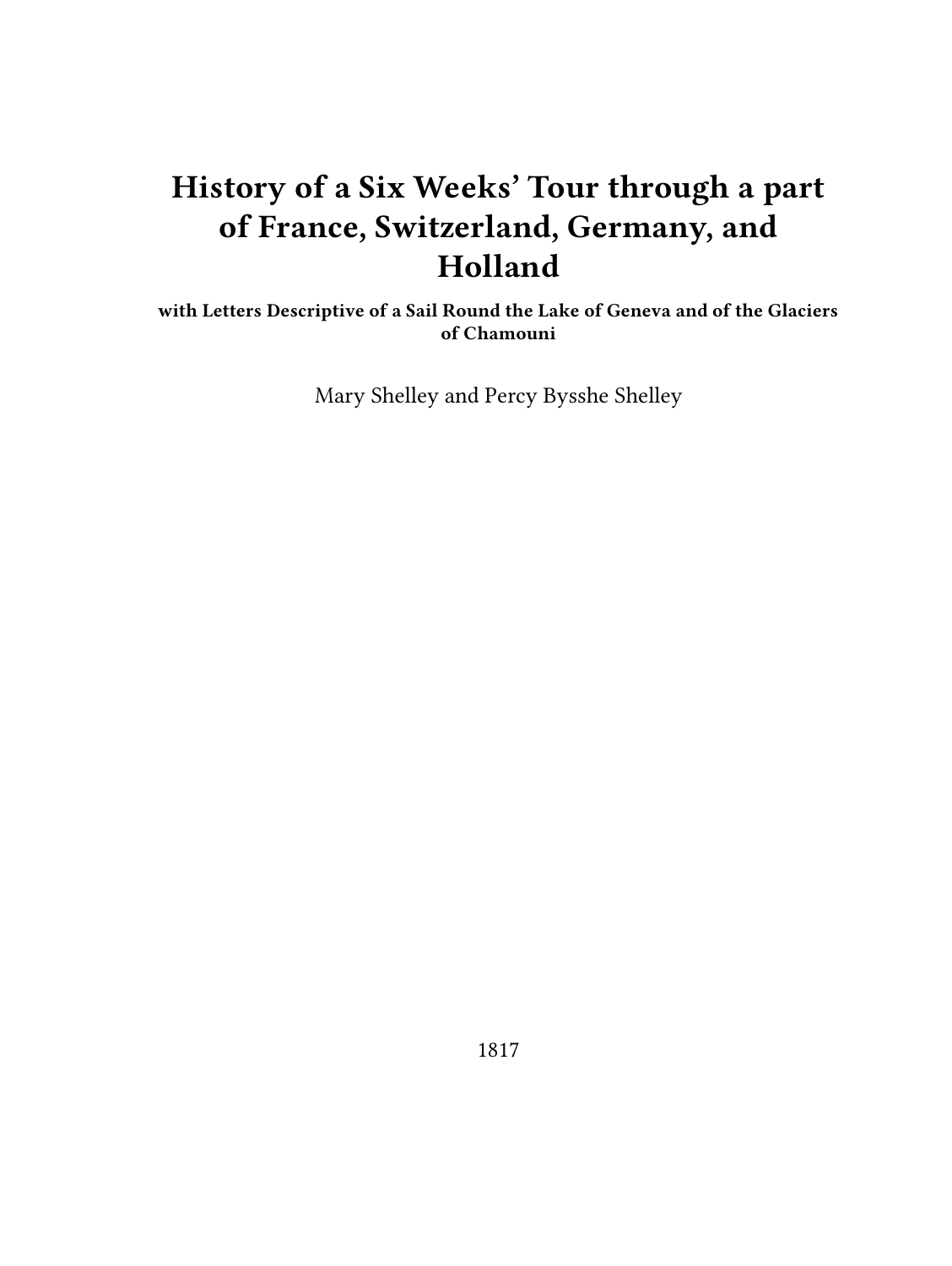# **Contents**

| PREFACE.                                                                                                                            | 3        |
|-------------------------------------------------------------------------------------------------------------------------------------|----------|
| <b>FRANCE.</b>                                                                                                                      | 5        |
| SWITZERLAND.                                                                                                                        | 11       |
| <b>GERMANY.</b>                                                                                                                     | 15       |
| HOLLAND.                                                                                                                            | 18       |
| LETTERS WRITTEN DURING A RESIDENCE OF THREE MONTHS IN THE EN-<br>VIRONS OF GENEVA, In the Summer of the Year 1816.                  | 20<br>20 |
| LETTER II.                                                                                                                          |          |
| LETTER III.                                                                                                                         | 22       |
| <u>. A provincia de la califacta de la califacta de la califacta de la califacta de la califacta de la califacta </u><br>LETTER IV. | 24       |
|                                                                                                                                     | 29       |
| LINES WRITTEN IN THE VALE OF CHAMOUNI.<br>MONT BLANC.                                                                               | 35       |
|                                                                                                                                     | 35       |
|                                                                                                                                     | 35       |
|                                                                                                                                     | 35       |
|                                                                                                                                     | 36       |
|                                                                                                                                     | 37       |
|                                                                                                                                     | 38       |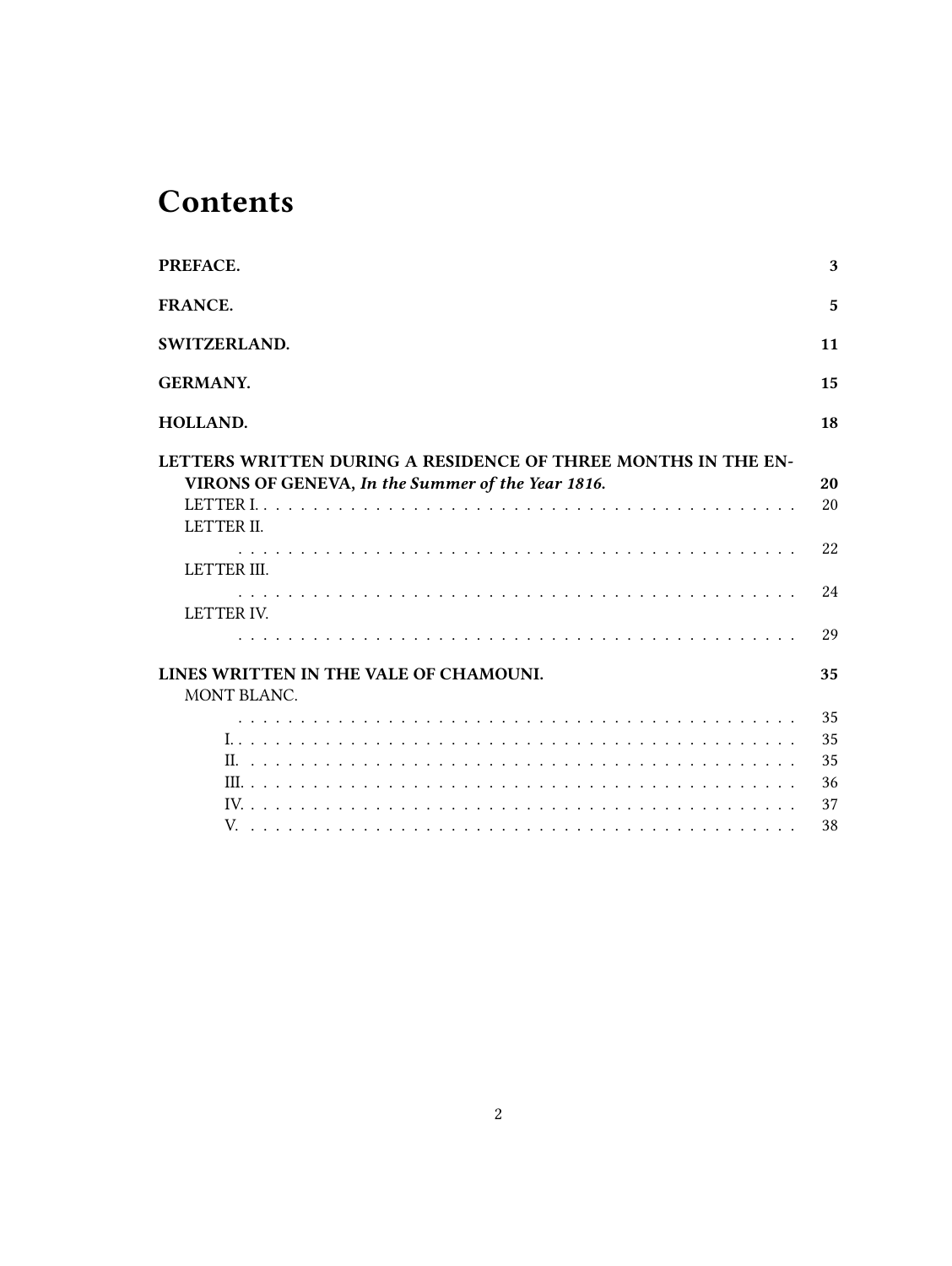## <span id="page-2-0"></span>**PREFACE.**

Nothing can be more unpresuming than this little volume. It contains the account of some desultory visits by a party of young people to scenes which are now so familiar to our countrymen, that few facts relating to them can be expected to have escaped the many more experienced and exact observers, who have sent their journals to the press. In fact, they have done little else than arrange the few materials ivwhich an imperfect journal, and two or three letters to their friends in England afforded. They regret, since their little History is to be offered to the public, that these materials were not more copious and complete. This is a just topic of censure to those who are less inclined to be amused than to condemn. Those whose youth has been past as theirs (with what success it imports not) in pursuing, like the swallow, the inconstant summer of delight and beauty which invests this visible world, will perhaps find some entertainment in following the author, with her husband and sister, on foot, through part of France and Switzerland, and in sailing with vher down the castled Rhine, through scenes beautiful in themselves, but which, since she visited them, a great Poet has clothed with the freshness of a diviner nature. They will be interested to hear of one who has visited Mellerie, and Clarens, and Chillon, and Vevai—classic ground, peopled with tender and glorious imaginations of the present and the past.

They have perhaps never talked with one who has beheld in the enthusiasm of youth the glaciers, and the lakes, and the forests, and the fountains of the mighty Alps. Such will perhaps forgive the imperfections of their narrative for the sympathy which the adventures and feelings which it recounts, viand a curiosity respecting scenes already rendered interesting and illustrious, may excite.

The Poem, entitled "Mont Blanc," is written by the author of the two letters from Chamouni and Vevai. It was composed under the immediate impression of the deep and powerful feelings excited by the objects which it attempts to describe; and as an undisciplined overflowing of the soul, rests its claim to approbation on an attempt to imitate the untameable wildness and inaccessible solemnity from which those feelings sprang.

It is now nearly three years since this Journey took place, and the journal I then kept was not very copious; but I have so often talked over the incidents that befell us, and attempted to describe the scenery through which we passed, that I think few occurrences of any interest will be omitted.

We left London July 28th, 1814, on a hotter day than has been known in this climate for many years. I am not a good traveller, and this heat agreed very ill with me, till, on arriving at Dover, I was refreshed by a sea-bath. As we very much wished to cross the channel with all possible speed, we would not wait for the packet of the following day (it being then about four in the afternoon) but hiring a small boat, resolved to make the passage the same evening, the seamen promising us a voyage of two hours.

The evening was most beautiful; there was but little wind, and the sails flapped in the flagging breeze: the moon rose, and night came on, and with the night a slow, heavy swell, and a fresh breeze, which soon produced a sea so violent as to toss the boat very much. I was dreadfully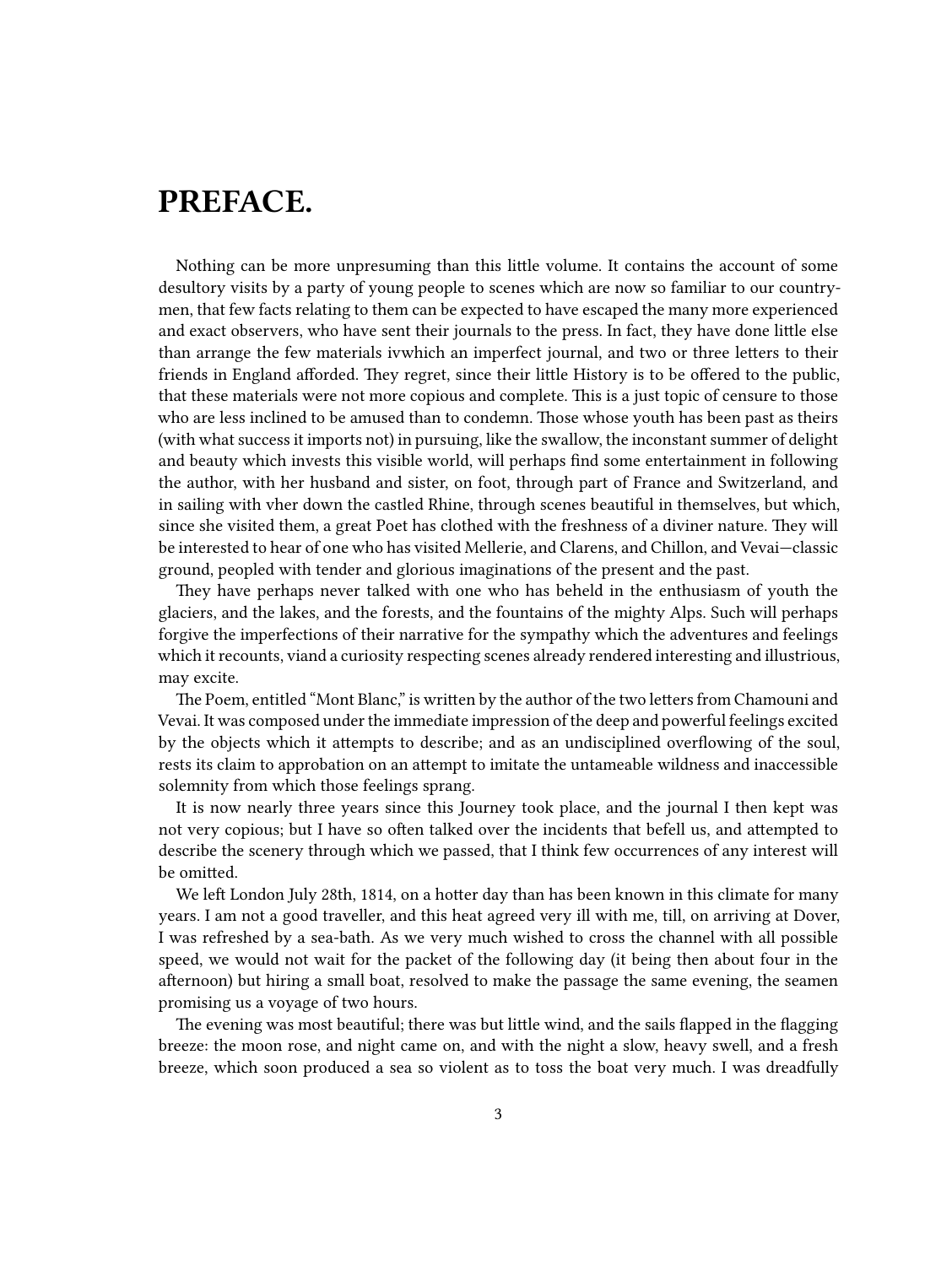seasick, and as is usually my custom when thus affected, I slept during the greater part of the night, awaking only from time to time to ask where we were, and to receive the dismal answer each time—"Not quite half way."

The wind was violent and contrary; if we could not reach Calais, the sailors proposed making for Boulogne. They promised only two hours' sail from shore, yet hour after hour passed, and we were still far distant, when the moon sunk in the red and stormy horizon, and the fast-flashing lightning became pale in the breaking day.

We were proceeding slowly against the wind, when suddenly a thunder squall struck the sail, and the waves rushed into the boat: even the sailors acknowledged that our situation was perilous; but they succeeded in reefing the sail;—the wind was now changed, and we drove before the gale directly to Calais. As we entered the harbour I awoke from a comfortless sleep, and saw the sun rise broad, red, and cloudless over the pier.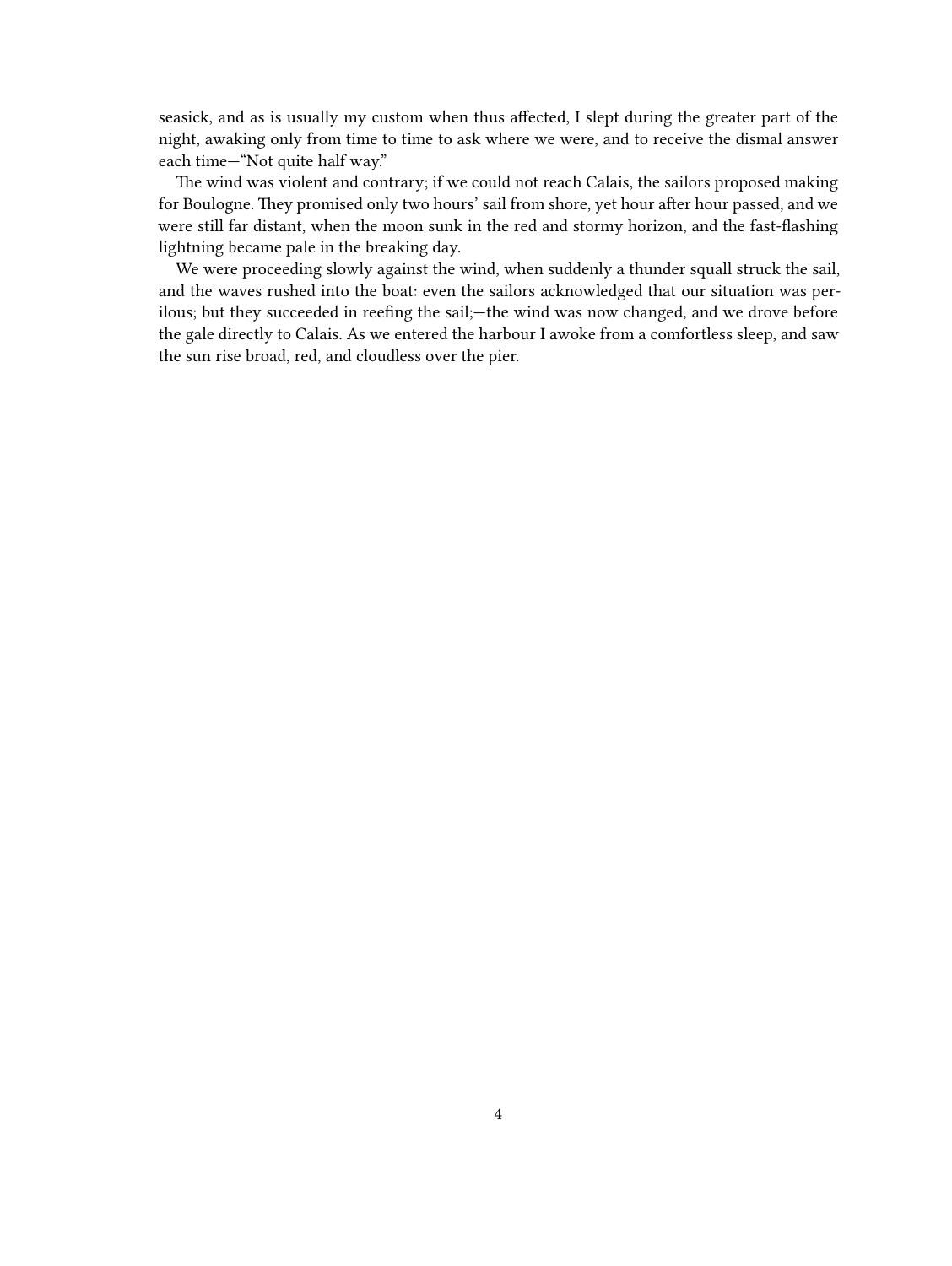## <span id="page-4-0"></span>**FRANCE.**

Exhausted with sickness and fatigue, I walked over the sands with my companions to the hotel. I heard for the first time the confused buzz of voices speaking a different language from that to which I had been accustomed; and saw a costume very unlike that worn on the opposite side of the channel; the women with high caps and short jackets; the men with earrings; ladies walking about with high bonnets or *coiffures* lodged on the top of the head, the hair dragged up underneath, without any stray curls to decorate the temples or cheeks. There is, however, something very pleasing in the manners and appearance of the people of Calais, that prepossesses you in their favour. A national reflection might occur, that when Edward III. took Calais, he turned out the old inhabitants, and peopled it almost entirely with our own countrymen; but unfortunately the manners are not English.

We remained during that day and the greater part of the next at Calais: we had been obliged to leave our boxes the night before at the English customhouse, and it was arranged that they should go by the packet of the following day, which, detained by contrary wind, did not arrive until night. S\*\*\* and I walked among the fortifications on the outside of the town; they consisted of fields where the hay was making. The aspect of the country was rural and pleasant.

On the 30th of July, about three in the afternoon, we left Calais, in a cabriolet drawn by three horses. To persons who had never before seen any thing but a spruce English chaise and post-boy, there was something irresistibly ludicrous in our equipage. A cabriolet is shaped somewhat like a post-chaise, except that it has only two wheels, and consequently there are no doors at the sides; the front is let down to admit the passengers. The three horses were placed abreast, the tallest in the middle, who was rendered more formidable by the addition of an unintelligible article of harness, resembling a pair of wooden wings fastened to his shoulders; the harnesses were of rope; and the postillion, a queer, upright little fellow with a long pigtail, *craquèed* his whip, and clattered on, while an old forlorn shepherd with a cocked hat gazed on us as we passed.

The roads are excellent, but the heat was intense, and I suffered greatly from it. We slept at Boulogne the first night, where there was an ugly but remarkably good-tempered femme de chambre. This made us for the first time remark the difference which exists between this class of persons in France and in England. In the latter country they are prudish, and if they become in the least degree familiar they are impudent. The lower orders in France have the easiness and politeness of the most well-bred English; they treat you unaffectedly as their equal, and consequently there is no scope for insolence.

We had ordered horses to be ready during the night, but we were too fatigued to make use of them. The man insisted on being paid for the whole post. *Ah! Madame*, said the femme-dechambre, *pensez-y; c'est pour de dommager les pauvres chevaux d'avoir perdues leur douce sommeil*. A joke from an English chamber-maid would have been quite another thing.

The first appearance that struck our English eyes was the want of enclosures; but the fields were flourishing with a plentiful harvest. We observed no vines on this side Paris.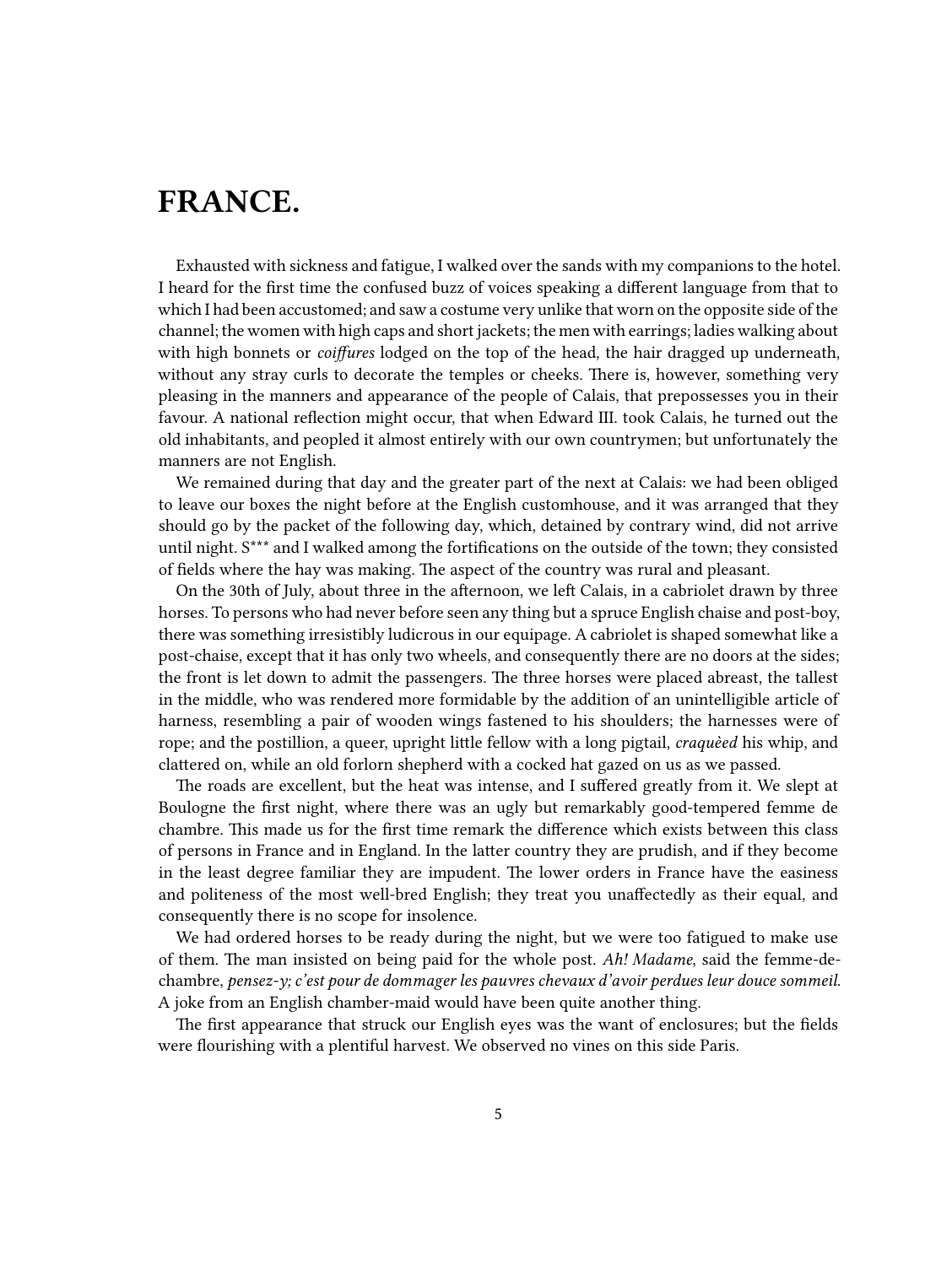The weather still continued very hot, and travelling produced a very bad effect upon my health; my companions were induced by this circumstance to hasten the journey as much as possible; and accordingly we did not rest the following night, and the next day, about two, arrived in Paris.

In this city there are no hotels where you can reside as long or as short a time as you please, and we were obliged to engage apartments at an hotel for a week. They were dear, and not very pleasant. As usual in France, the principal apartment was a bedchamber; there was another closet with a bed, and an anti-chamber, which we used as a sitting-room.

The heat of the weather was excessive, so that we were unable to walk except in the afternoon. On the first evening we walked to the gardens of the Thuilleries; they are formal, in the French fashion, the trees cut into shapes, and without grass. I think the Boulevards infinitely more pleasant. This street nearly surrounds Paris, and is eight miles in extent; it is very wide, and planted on either side with trees. At one end is a superb cascade which refreshes the senses by its continual splashing: near this stands the gate of St. Denis, a beautiful piece of sculpture. I do not know how it may at present be disfigured by the Gothic barbarism of the conquerors of France, who were not contented with retaking the spoils of Napoleon, but with impotent malice, destroyed the monuments of their own defeat. When I saw this gate, it was in its splendour, and made you imagine that the days of Roman greatness were transported to Paris.

After remaining a week in Paris, we received a small remittance that set us free from a kind of imprisonment there which we found very irksome. But how should we proceed? After talking over and rejecting many plans, we fixed on one eccentric enough, but which, from its romance, was very pleasing to us. In England we could not have put it in execution without sustaining continual insult and impertinence: the French are far more tolerant of the vagaries of their neighbours. We resolved to walk through France; but as I was too weak for any considerable distance, and my sister could not be supposed to be able to walk as far as S\*\*\* each day, we determined to purchase an ass, to carry our portmanteau and one of us by turns.

Early, therefore, on Monday, August 8th, S\*\*\* and C\*\*\* went to the ass market, and purchased an ass, and the rest of the day, until four in the afternoon, was spent in preparations for our departure; during which, Madame L'Hôte paid us a visit, and attempted to dissuade us from our design. She represented to us that a large army had been recently disbanded, that the soldiers and officers wandered idle about the country, and that *les Dames seroient certainement enlevèes*. But we were proof against her arguments, and packing up a few necessaries, leaving the rest to go by the diligence, we departed in a fiacre from the door of the hotel, our little ass following.

We dismissed the coach at the barrier. It was dusk, and the ass seemed totally unable to bear one of us, appearing to sink under the portmanteau, although it was small and light. We were, however, merry enough, and thought the leagues short. We arrived at Charenton about ten.

Charenton is prettily situated in a valley, through which the Seine flows, winding among banks variegated with trees. On looking at this scene, C<sup>\*\*\*</sup> exclaimed, "Oh! this is beautiful enough; let us live here." This was her exclamation on every new scene, and as each surpassed the one before, she cried, "I am glad we did not stay at Charenton, but let us live here."

Finding our ass useless, we sold it before we proceeded on our journey, and bought a mule, for ten Napoleons. About nine o'clock we departed. We were clad in black silk. I rode on the mule, which carried also our portmanteau;  $S^{***}$  and  $C^{***}$  followed, bringing a small basket of provisions. At about one we arrived at Gros Bois, where, under the shade of trees, we ate our bread and fruit, and drank our wine, thinking of Don Quixote and Sancho.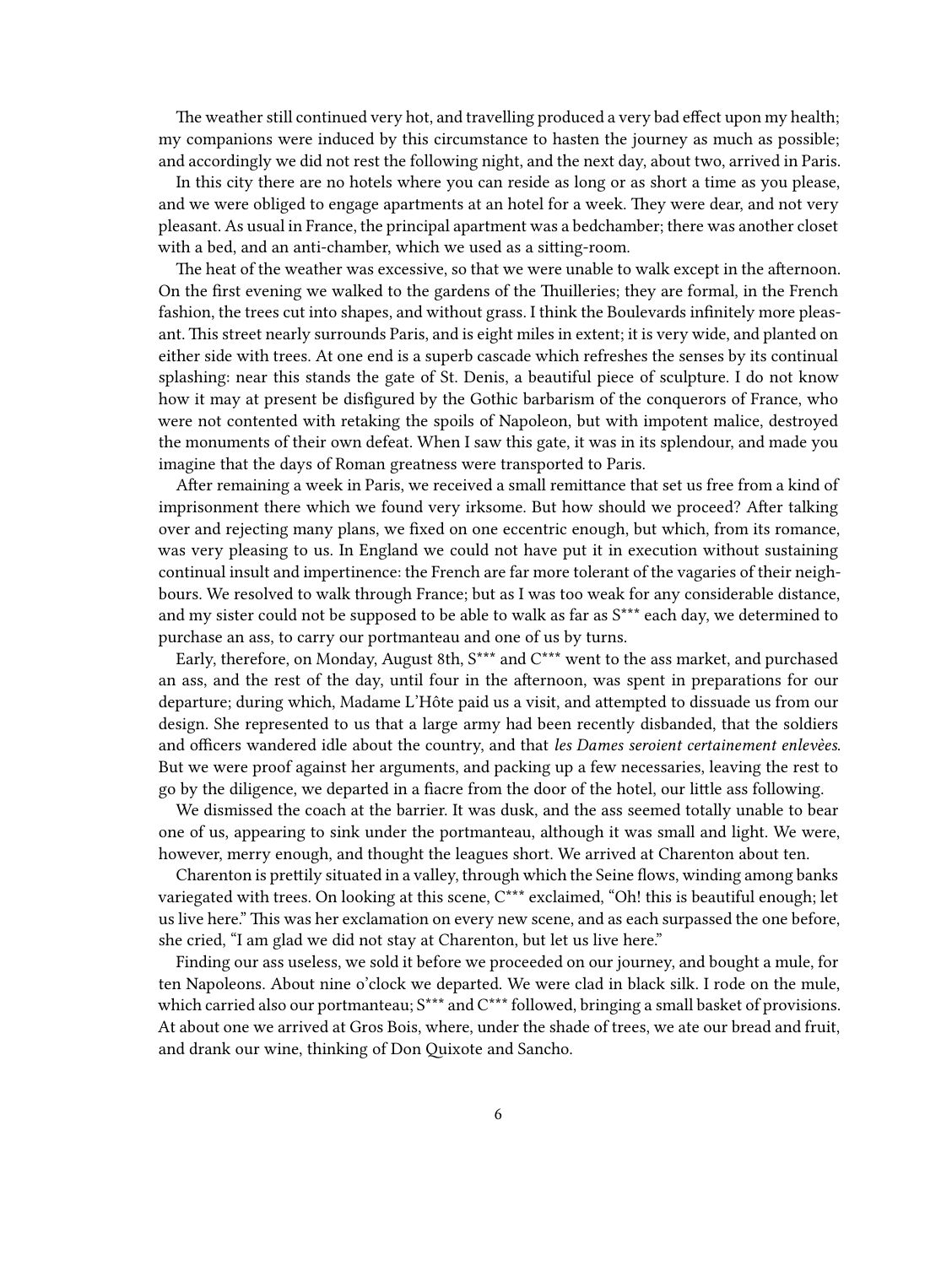The country through which we passed was highly cultivated, but uninteresting; the horizon scarcely ever extended beyond the circumference of a few fields, bright and waving with the golden harvest. We met several travellers; but our mode, although novel, did not appear to excite any curiosity or remark. This night we slept at Guignes, in the same room and beds in which Napoleon and some of his Generals had rested during the late war. The little old woman of the place was highly gratified in having this little story to tell, and spoke in warm praise of the Empress Josephine and Marie Louise, who had at different times passed on that road.

As we continued our route, Provins was the first place that struck us with interest. It was our stage of rest for the night; we approached it at sunset. After having gained the summit of a hill, the prospect of the town opened upon us as it lay in the valley below; a rocky hill rose abruptly on one side, on the top of which stood a ruined citadel with extensive walls and towers; lower down, but beyond, was the cathedral, and the whole formed a scene for painting. After having travelled for two days through a country perfectly without interest, it was a delicious relief for the eye to dwell again on some irregularities and beauty of country. Our fare at Provins was coarse, and our beds uncomfortable, but the remembrance of this prospect made us contented and happy.

We now approached scenes that reminded us of what we had nearly forgotten, that France had lately been the country in which great and extraordinary events had taken place. Nogent, a town we entered about noon the following day, had been entirely desolated by the Cossacs. Nothing could be more entire than the ruin which these barbarians had spread as they advanced; perhaps they remembered Moscow and the destruction of the Russian villages; but we were now in France, and the distress of the inhabitants, whose houses had been burned, their cattle killed, and all their wealth destroyed, has given a sting to my detestation of war, which none can feel who have not travelled through a country pillaged and wasted by this plague, which, in his pride, man inflicts upon his fellow.

We quitted the great route soon after we had left Nogent, to strike across the country to Troyes. About six in the evening we arrived at St. Aubin, a lovely village embosomed in trees; but on a nearer view we found the cottages roofless, the rafters black, and the walls dilapidated;—a few inhabitants remained. We asked for milk—they had none to give; all their cows had been taken by the Cossacs. We had still some leagues to travel that night, but we found that they were not post leagues, but the measurement of the inhabitants, and nearly double the distance. The road lay over a desart plain, and as night advanced we were often in danger of losing the track of wheels, which was our only guide. Night closed in, and we suddenly lost all trace of the road; but a few trees, indistinctly seen, seemed to indicate the position of a village. About ten we arrived at Trois Maisons, where, after a supper on milk and sour bread, we retired to rest on wretched beds: but sleep is seldom denied, except to the indolent, and after the day's fatigue, although my bed was nothing more than a sheet spread upon straw, I slept soundly until the morning was considerably advanced.

S\*\*\* had hurt his ancle so considerably the preceding evening, that he was obliged, during the whole of the following day's journey, to ride on our mule. Nothing could be more barren and wretched than the track through which we now passed; the ground was chalky and uncovered even by grass, and where there had been any attempts made towards cultivation, the straggling ears of corn discovered more plainly the barren nature of the soil. Thousands of insects, which were of the same white colour as the road, infested our path; the sky was cloudless, and the sun darted its rays upon us, reflected back by the earth, until I nearly fainted under the heat. A village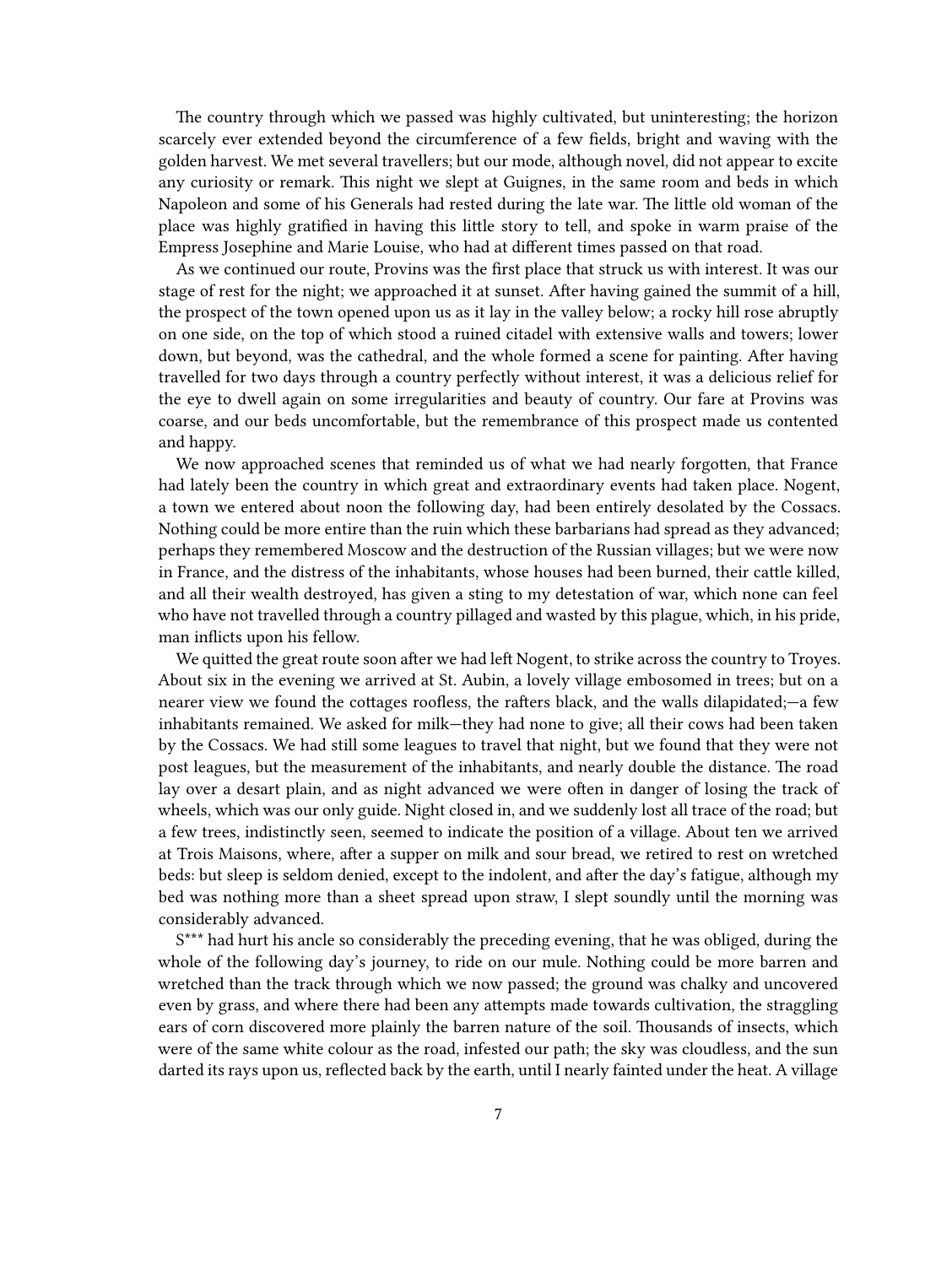appeared at a distance, cheering us with a prospect of rest. It gave us new strength to proceed; but it was a wretched place, and afforded us but little relief. It had been once large and populous, but now the houses were roofless, and the ruins that lay scattered about, the gardens covered with the white dust of the torn cottages, the black burnt beams, and squalid looks of the inhabitants, presented in every direction the melancholy aspect of devastation. One house, a *cabarêt*, alone remained; we were here offered plenty of milk, stinking bacon, sour bread, and a few vegetables, which we were to dress for ourselves.

As we prepared our dinner in a place, so filthy that the sight of it alone was sufficient to destroy our appetite, the people of the village collected around us, squalid with dirt, their countenances expressing every thing that is disgusting and brutal. They seemed indeed entirely detached from the rest of the world, and ignorant of all that was passing in it. There is much less communication between the various towns of France than in England. The use of passports may easily account for this: these people did not know that Napoleon was deposed, and when we asked why they did not rebuild their cottages, they replied, that they were afraid that the Cossacs would destroy them again upon their return. Echemine (the name of this village) is in every respect the most disgusting place I ever met with.

Two leagues beyond, on the same road, we came to the village of Pavillon, so unlike Echemine, that we might have fancied ourselves in another quarter of the globe; here every thing denoted cleanliness and hospitality; many of the cottages were destroyed, but the inhabitants were employed in repairing them. What could occasion so great a difference?

Still our road lay over this track of uncultivated country, and our eyes were fatigued by observing nothing but a white expanse of ground, where no bramble or stunted shrub adorned its barrenness. Towards evening we reached a small plantation of vines, it appeared like one of those islands of verdure that are met with in the midst of the sands of Lybia, but the grapes were not yet ripe. S\*\*\* was totally incapable of walking, and C\*\*\* and I were very tired before we arrived at Troyes.

We rested here for the night, and devoted the following day to a consideration of the manner in which we should proceed. S\*\*\*'s sprain rendered our pedestrianism impossible. We accordingly sold our mule, and bought an open *voiture* that went on four wheels, for five Napoleons, and hired a man with a mule for eight more, to convey us to Neufchâtel in six days.

The suburbs of Troyes were destroyed, and the town itself dirty and uninviting. I remained at the inn writing, while S\*\*\* and C\*\*\* arranged this bargain and visited the cathedral of the town; and the next morning we departed in our *voiture* for Neufchâtel. A curious instance of French vanity occurred on leaving this town. Our *voiturier* pointed to the plain around, and mentioned, that it had been the scene of a battle between the Russians and the French. "In which the Russians gained the victory?"—"Ah no, Madame," replied the man, "the French are never beaten." "But how was it then," we asked, "that the Russians had entered Troyes soon after?"—"Oh, after having been defeated, they took a circuitous route, and thus entered the town."

Vandeuvres is a pleasant town, at which we rested during the hours of noon. We walked in the grounds of a nobleman, laid out in the English taste, and terminated in a pretty wood; it was a scene that reminded us of our native country. As we left Vandeuvres the aspect of the country suddenly changed; abrupt hills, covered with vineyards, intermixed with trees, enclosed a narrow valley, the channel of the Aube. The view was interspersed by green meadows, groves of poplar and white willow, and spires of village churches, which the Cossacs had yet spared. Many villages, ruined by the war, occupied the most romantic spots.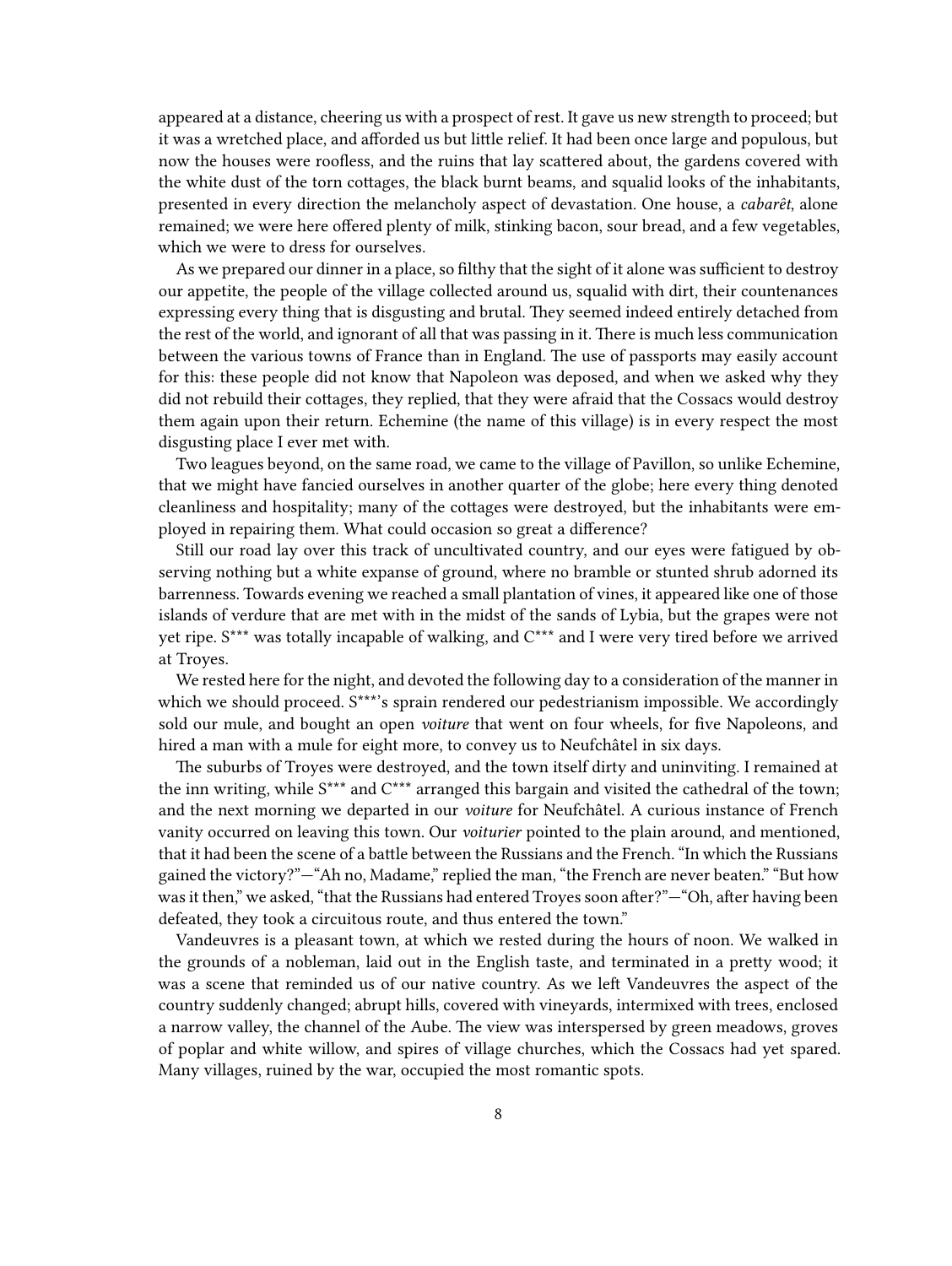In the evening we arrived at Barsur-Aube, a beautiful town, placed at the opening of the vale where the hills terminate abruptly. We climbed the highest of these, but scarce had we reached the top, when a mist descended upon every thing, and the rain began to fall: we were wet through before we could reach our inn. It was evening, and the laden clouds made the darkness almost as deep as that of midnight; but in the west an unusually brilliant and fiery redness occupied an opening in the vapours, and added to the interest of our little expedition: the cottage lights were reflected in the tranquil river, and the dark hills behind, dimly seen, resembled vast and frowning mountains.

As we quitted Bar-sur-Aube, we at the same time bade a short farewell to hills. Passing through the towns of Chaumont, Langres (which was situated on a hill, and surrounded by ancient fortifications), Champlitte, and Gray, we travelled for nearly three days through plains, where the country gently undulated, and relieved the eye from a perpetual flat, without exciting any peculiar interest. Gentle rivers, their banks ornamented by a few trees, stole through these plains, and a thousand beautiful summer insects skimmed over the streams. The third day was a day of rain, and the first that had taken place during our journey. We were soon wet through, and were glad to stop at a little inn to dry ourselves. The reception we received here was very unprepossessing, the people still kept their seats round the fire, and seemed very unwilling to make way for the dripping guests. In the afternoon, however, the weather became fine, and at about six in the evening we entered Besançon.

Hills had appeared in the distance during the whole day, and we had advanced gradually towards them, but were unprepared for the scene that broke upon us as we passed the gate of this city. On quitting the walls, the road wound underneath a high precipice; on the other side the hills rose more gradually, and the green valley that intervened between them was watered by a pleasant river; before us arose an amphitheatre of hills covered with vines, but irregular and rocky. The last gate of the town was cut through the precipitous rock that arose on one side, and in that place jutted into the road.

This approach to mountain scenery filled us with delight; it was otherwise with our *voiturier*: he came from the plains of Troyes, and these hills so utterly scared him, that he in some degree lost his reason. After winding through the valley, we began to ascend the mountains which were its boundary: we left our *voiture*, and walked on, delighted with every new view that broke upon us.

When we had ascended the hills for about a mile and a half, we found our *voiturier* at the door of a wretched inn, having taken the mule from the *voiture*, and obstinately determined to remain for the night at this miserable village of Mort. We could only submit, for he was deaf to all we could urge, and to our remonstrances only replied, *Je ne puis pas*.

Our beds were too uncomfortable to allow a thought of sleeping in them: we could only procure one room, and our hostess gave us to understand that our *voiturier* was to occupy the same apartment. It was of little consequence, as we had previously resolved not to enter the beds. The evening was fine, and after the rain the air was perfumed by many delicious scents. We climbed to a rocky seat on the hill that overlooked the village, where we remained until sunset. The night was passed by the kitchen fire in a wretched manner, striving to catch a few moments of sleep, which were denied to us. At three in the morning we pursued our journey.

Our road led to the summit of the hills that environ Besançon. From the top of one of these we saw the whole expanse of the valley filled with a white undulating mist, which was pierced like islands by the piny mountains. The sun had just risen, and a ray of red light lay upon the waves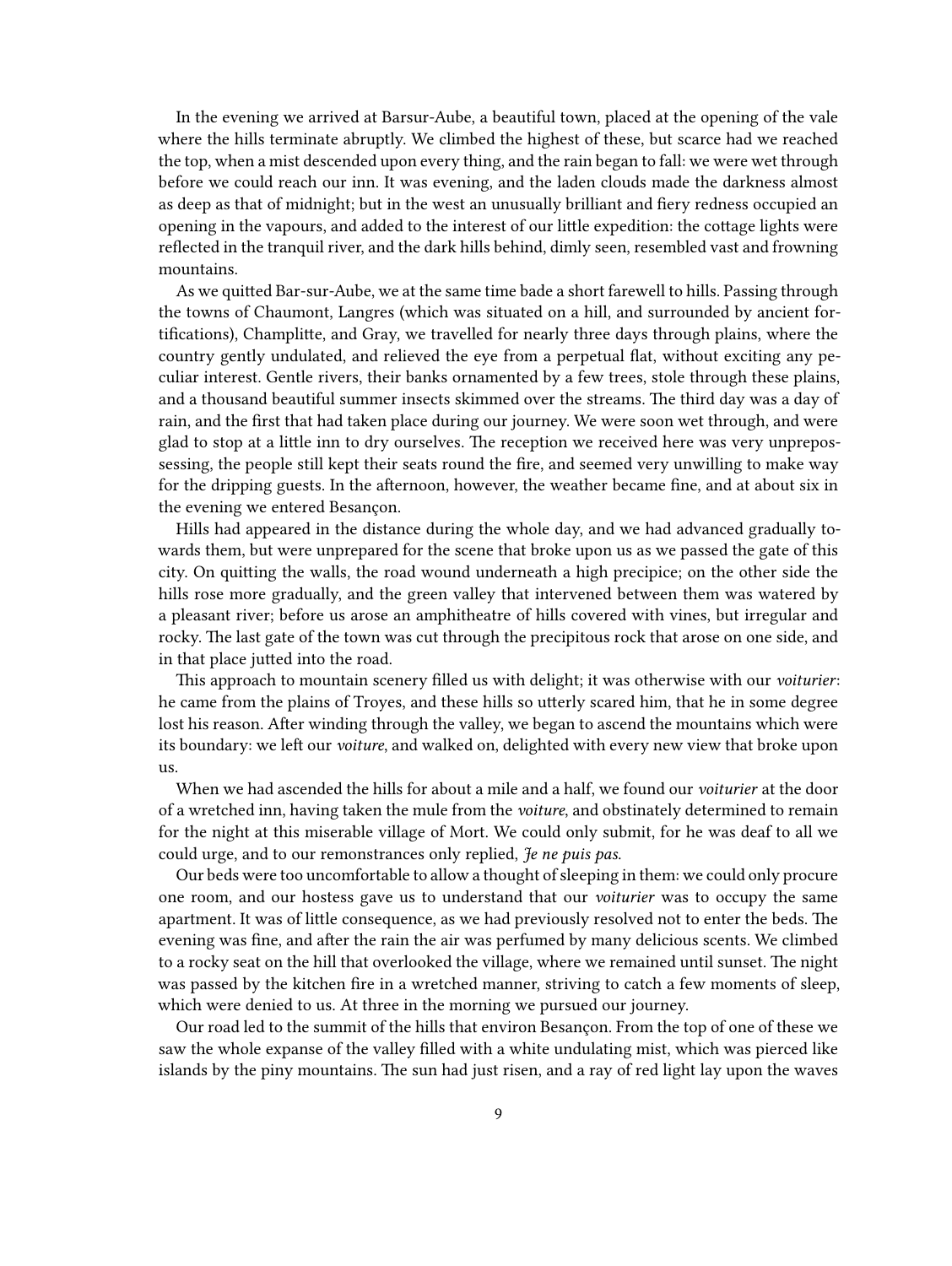of this fluctuating vapour. To the west, opposite the sun, it seemed driven by the light against the rocks in immense masses of foaming cloud, until it became lost in the distance, mixing its tints with the fleecy sky.

Our *voiturier* insisted on remaining two hours at the village of Noè, although we were unable to procure any dinner, and wished to go on to the next stage. I have already said, that the hills scared his senses, and he had become disobliging, sullen, and stupid. While he waited we walked to the neighbouring wood: it was a fine forest, carpeted beautifully with moss, and in various places overhung by rocks, in whose crevices young pines had taken root, and spread their branches for shade to those below; the noon heat was intense, and we were glad to shelter ourselves from it in the shady retreats of this lovely forest.

On our return to the village we found, to our extreme surprise, that the *voiturier* had departed nearly an hour before, leaving word that he expected to meet us on the road. S\*\*\*'s sprain rendered him incapable of much exertion; but there was no remedy, and we proceeded on foot to Maison Neuve, an *auberge*, four miles and a half distant.

At Maison Neuve the man had left word that he should proceed to Pontalier, the frontier town of France, six leagues distant, and that if we did not arrive that night, he should the next morning leave the *voiture* at an inn, and return with the mule to Troyes. We were astonished at the impudence of this message, but the boy of the inn comforted us by saying, that by going on a horse by a cross road, where the *voiture* could not venture, he could easily overtake and intercept the *voiturier*, and accordingly we dispatched him, walking slowly after. We waited at the next inn for dinner, and in about two hours the boy returned. The man promised to wait for us at an *auberge* two leagues further on. S\*\*\*'s ancle had become very painful, but we could procure no conveyance, and as the sun was nearly setting, we were obliged to hasten on. The evening was most beautiful, and the scenery lovely enough to beguile us of our fatigue: the horned moon hung in the light of sunset, that threw a glow of unusual depth of redness over the piny mountains and the dark deep vallies they enclosed; at intervals in the woods were beautiful lawns interspersed with picturesque clumps of trees, and dark pines overshadowed our road.

In about two hours we arrived at the promised termination of our journey, but the *voiturier* was not there: after the boy had left him, he again pursued his journey towards Pontalier. We were enabled, however, to procure here a rude kind of cart, and in this manner arrived late at Pontalier, where we found our conductor, who blundered out many falsehoods for excuses; and thus ended the adventures of that day.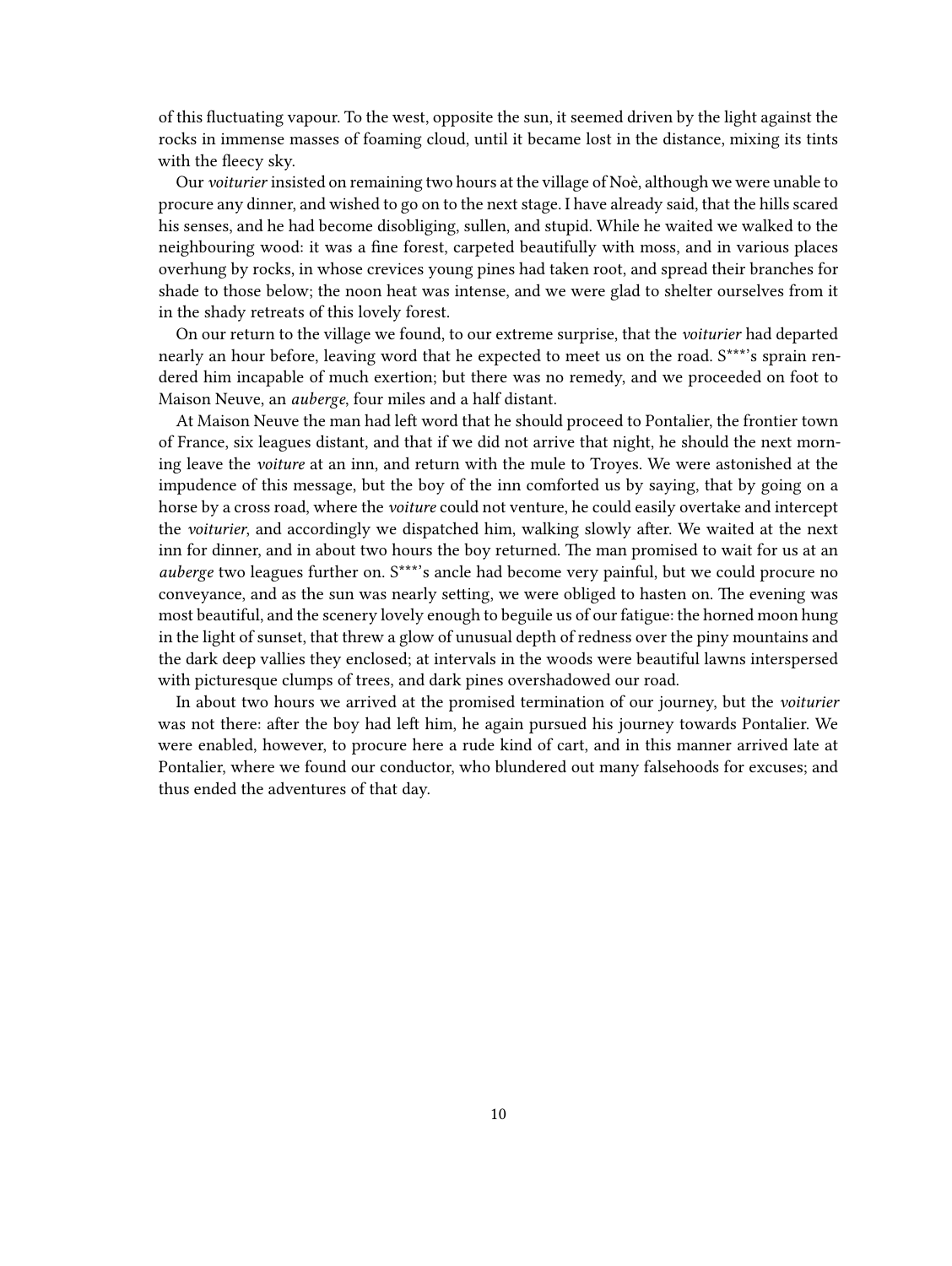## <span id="page-10-0"></span>**SWITZERLAND.**

On passing the French barrier, a surprising difference may be observed between the opposite nations that inhabit either side. The Swiss cottages are much cleaner and neater, and the inhabitants exhibit the same contrast. The Swiss women wear a great deal of white linen, and their whole dress is always perfectly clean. This superior cleanliness is chiefly produced by the difference of religion: travellers in Germany remark the same contrast between the protestant and catholic towns, although they be but a few leagues separate.

The scenery of this day's journey was divine, exhibiting piny mountains, barren rocks, and spots of verdure surpassing imagination. After descending for nearly a league between lofty rocks, covered with pines, and interspersed with green glades, where the grass is short, and soft, and beautifully verdant, we arrived at the village of St. Sulpice.

The mule had latterly become very lame, and the man so disobliging, that we determined to engage a horse for the remainder of the way. Our *voiturier* had anticipated us, without in the least intimating his intention: he had determined to leave us at this village, and taken measures to that effect. The man we now engaged was a Swiss, a cottager of the better class, who was proud of his mountains and his country. Pointing to the glades that were interspersed among the woods, he informed us that they were very beautiful, and were excellent pasture; that the cows thrived there, and consequently produced excellent milk, from which the best cheese and butter in the world were made.

The mountains after St. Sulpice became loftier and more beautiful. We passed through a narrow valley between two ranges of mountains, clothed with forests, at the bottom of which flowed a river, from whose narrow bed on either side the boundaries of the vale arose precipitously. The road lay about half way up the mountain, which formed one of the sides, and we saw the overhanging rocks above us and below, enormous pines, and the river, not to be perceived but from its reflection of the light of heaven, far beneath. The mountains of this beautiful ravine are so little asunder, that in time of war with France an iron chain is thrown across it. Two leagues from Neufchâtel we saw the Alps: range after range of black mountains are seen extending one before the other, and far behind all, towering above every feature of the scene, the snowy Alps. They were an hundred miles distant, but reach so high in the heavens, that they look like those accumulated clouds of dazzling white that arrange themselves on the horizon during summer. Their immensity staggers the imagination, and so far surpasses all conception, that it requires an effort of the understanding to believe that they indeed form a part of the earth.

From this point we descended to Neufchâtel, which is situated in a narrow plain, between the mountains and its immense lake, and presents no additional aspect of peculiar interest.

We remained the following day at this town, occupied in a consideration of the step it would now be advisable for us to take. The money we had brought with us from Paris was nearly exhausted, but we obtained about £38. in silver upon discount from one of the bankers of the city, and with this we resolved to journey towards the lake of Uri, and seek in that romantic and interesting country some cottage where we might dwell in peace and solitude. Such were our dreams,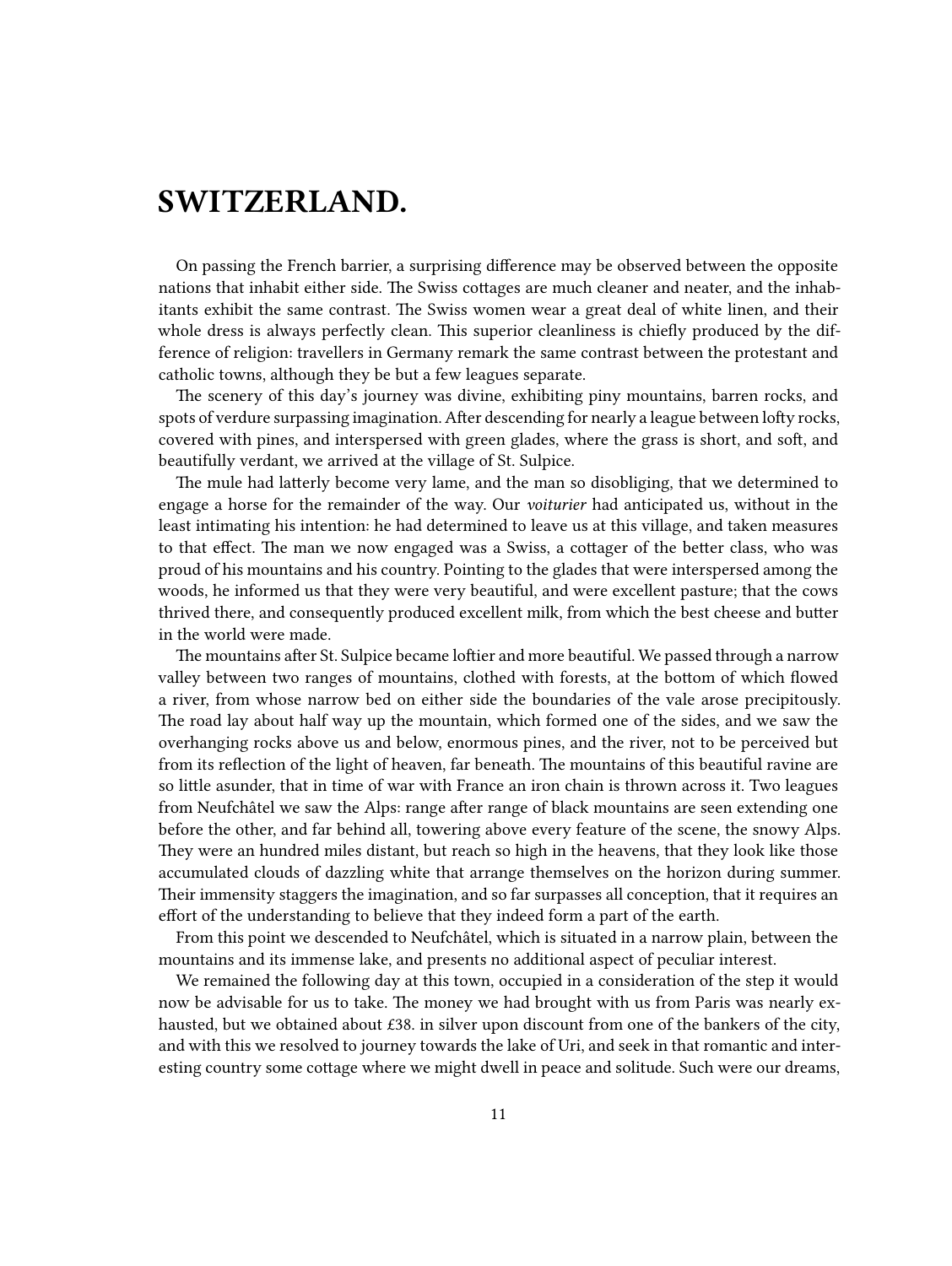which we should probably have realized, had it not been for the deficiency of that indispensable article money, which obliged us to return to England.

A Swiss, whom S\*\*\* met at the post-office, kindly interested himself in our affairs, and assisted us to hire a *voiture* to convey us to Lucerne, the principal town of the lake of that name, which is connected with the lake of Uri. The journey to this place occupied rather more than two days. The country was flat and dull, and, excepting that we now and then caught a glimpse of the divine Alps, there was nothing in it to interest us. Lucerne promised better things, and as soon as we arrived (August 23d) we hired a boat, with which we proposed to coast the lake until we should meet with some suitable habitation, or perhaps, even going to Altorf, cross Mont St. Gothard, and seek in the warm climate of the country to the south of the Alps an air more salubrious, and a temperature better fitted for the precarious state of  $S^{***}$ 's health, than the bleak region to the north. The lake of Lucerne is encompassed on all sides by high mountains that rise abruptly from the water;—sometimes their bare fronts descend perpendicularly and cast a black shade upon the waves;—sometimes they are covered with thick wood, whose dark foliage is interspersed by the brown bare crags on which the trees have taken root. In every part where a glade shews itself in the forest it appears cultivated, and cottages peep from among the woods. The most luxuriant islands, rocky and covered with moss, and bending trees, are sprinkled over the lake. Most of these are decorated by the figure of a saint in wretched waxwork.

The direction of this lake extends at first from east to west, then turning a right angle, it lies from north to south; this latter part is distinguished in name from the other, and is called the lake of Uri. The former part is also nearly divided midway, where the jutting land almost meets, and its craggy sides cast a deep shadow on the little strait through which you pass. The summits of several of the mountains that enclose the lake to the south are covered by eternal glaciers; of one of these, opposite Brunen, they tell the story of a priest and his mistress, who, flying from persecution, inhabited a cottage at the foot of the snows. One winter night an avalanche overwhelmed them, but their plaintive voices are still heard in stormy nights, calling for succour from the peasants.

Brunen is situated on the northern side of the angle which the lake makes, forming the extremity of the lake of Lucerne. Here we rested for the night, and dismissed our boatmen. Nothing could be more magnificent than the view from this spot. The high mountains encompassed us, darkening the waters; at a distance on the shores of Uri we could perceive the chapel of Tell, and this was the village where he matured the conspiracy which was to overthrow the tyrant of his country; and indeed this lovely lake, these sublime mountains, and wild forests, seemed a fit cradle for a mind aspiring to high adventure and heroic deeds. Yet we saw no glimpse of his spirit in his present countrymen. The Swiss appeared to us then, and experience has confirmed our opinion, a people slow of comprehension and of action; but habit has made them unfit for slavery, and they would, I have little doubt, make a brave defence against any invader of their freedom.

Such were our reflections, and we remained until late in the evening on the shores of the lake conversing, enjoying the rising breeze, and contemplating with feelings of exquisite delight the divine objects that surrounded us.

The following day was spent in a consideration of our circumstances, and in contemplation of the scene around us. A furious *vent d'Italie* (south wind) tore up the lake, making immense waves, and carrying the water in a whirlwind high in the air, when it fell like heavy rain into the lake. The waves broke with a tremendous noise on the rocky shores. This conflict continued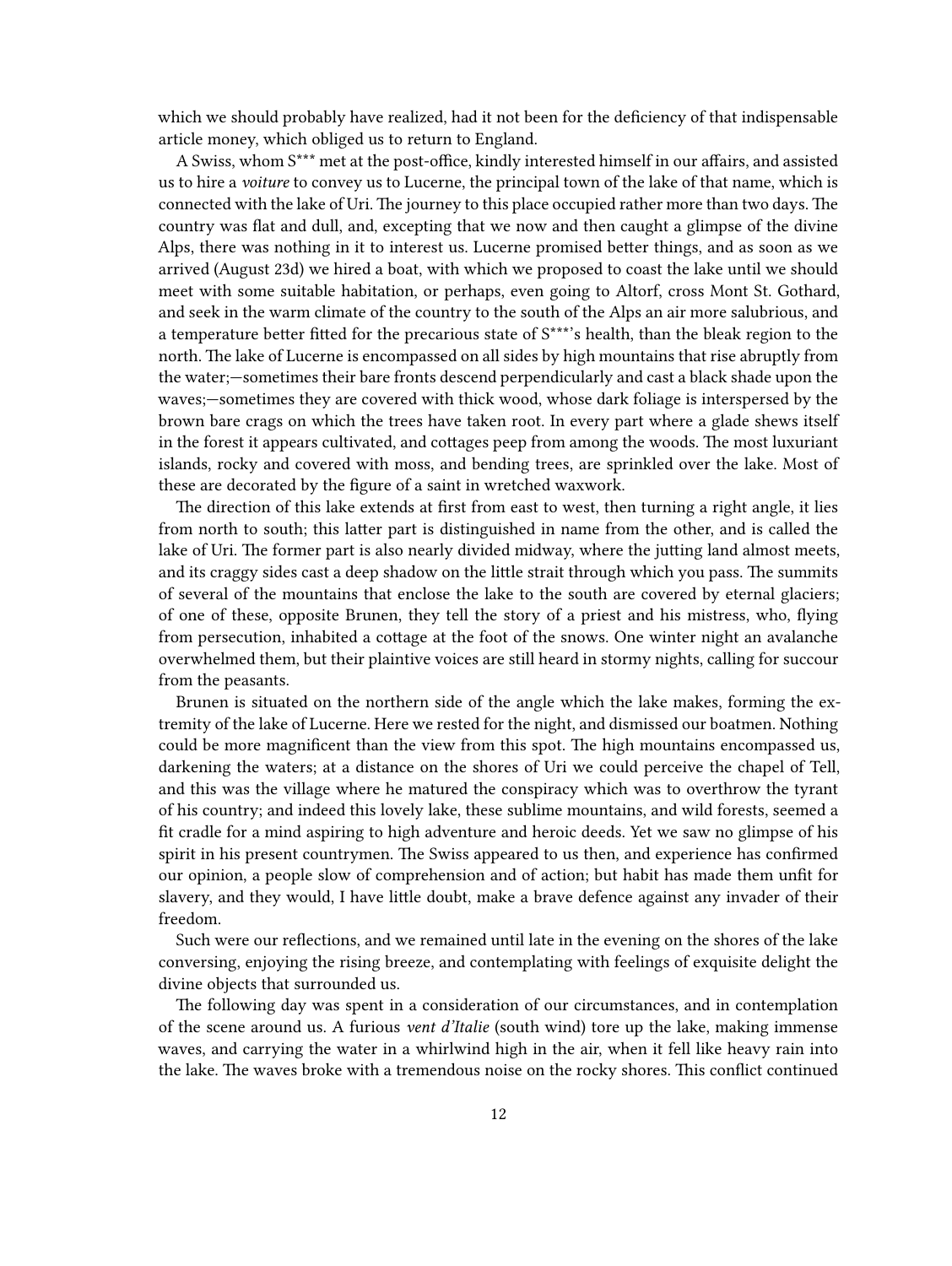during the whole day, but it became calmer towards the evening. S\*\*\* and I walked on the banks, and sitting on a rude pier, S\*\*\* read aloud the account of the Siege of Jerusalem from Tacitus.

In the mean time we endeavoured to find an habitation, but could only procure two unfurnished rooms in an ugly big house, called the Chateau. These we hired at a guinea a month, had beds moved into them, and the next day took possession. But it was a wretched place, with no comfort or convenience. It was with difficulty that we could get any food prepared: as it was cold and rainy, we ordered a fire—they lighted an immense stove which occupied a corner of the room; it was long before it heated, and when hot, the warmth was so unwholesome, that we were obliged to throw open our windows to prevent a kind of suffocation; added to this, there was but one person in Brunen who could speak French, a barbarous kind of German being the language of this part of Switzerland. It was with difficulty, therefore, that we could get our most ordinary wants supplied.

These immediate inconveniences led us to a more serious consideration of our situation. The  $£28.$  which we possessed, was all the money that we could count upon with any certainty, until the following December. S\*\*\*'s presence in London was absolutely necessary for the procuring any further supply. What were we to do? we should soon be reduced to absolute want. Thus, after balancing the various topics that offered themselves for discussion, we resolved to return to England.

Having formed this resolution, we had not a moment for delay: our little store was sensibly decreasing, and  $£28$ . could hardly appear sufficient for so long a journey. It had cost us sixty to cross France from Paris to Neufchâtel; but we now resolved on a more economical mode of travelling. Water conveyances are always the cheapest, and fortunately we were so situated, that by taking advantage of the rivers of the Reuss and Rhine, we could reach England without travelling a league on land. This was our plan; we should travel eight hundred miles, and was this possible for so small a sum? but there was no other alternative, and indeed S\*\*\* only knew how very little we had to depend upon.

We departed the next morning for the town of Lucerne. It rained violently during the first part of our voyage, but towards its conclusion the sky became clear, and the sunbeams dried and cheered us. We saw again, and for the last time, the rocky shores of this beautiful lake, its verdant isles, and snow-capt mountains.

We landed at Lucerne, and remained in that town the following night, and the next morning (August 28th) departed in the *diligence par-eau* for Loffenburgh, a town on the Rhine, where the falls of that river prevented the same vessel from proceeding any further. Our companions in this voyage were of the meanest class, smoked prodigiously, and were exceedingly disgusting. After having landed for refreshment in the middle of the day, we found, on our return to the boat, that our former seats were occupied; we took others, when the original possessors angrily, and almost with violence, insisted upon our leaving them. Their brutal rudeness to us, who did not understand their language, provoked S\*\*\* to knock one of the foremost down: he did not return the blow, but continued his vociferations until the boatmen interfered, and provided us with other seats.

The Reuss is exceedingly rapid, and we descended several falls, one of more than eight feet. There is something very delicious in the sensation, when at one moment you are at the top of a fall of water, and before the second has expired you are at the bottom, still rushing on with the impulse which the descent has given. The waters of the Rhone are blue, those of the Reuss are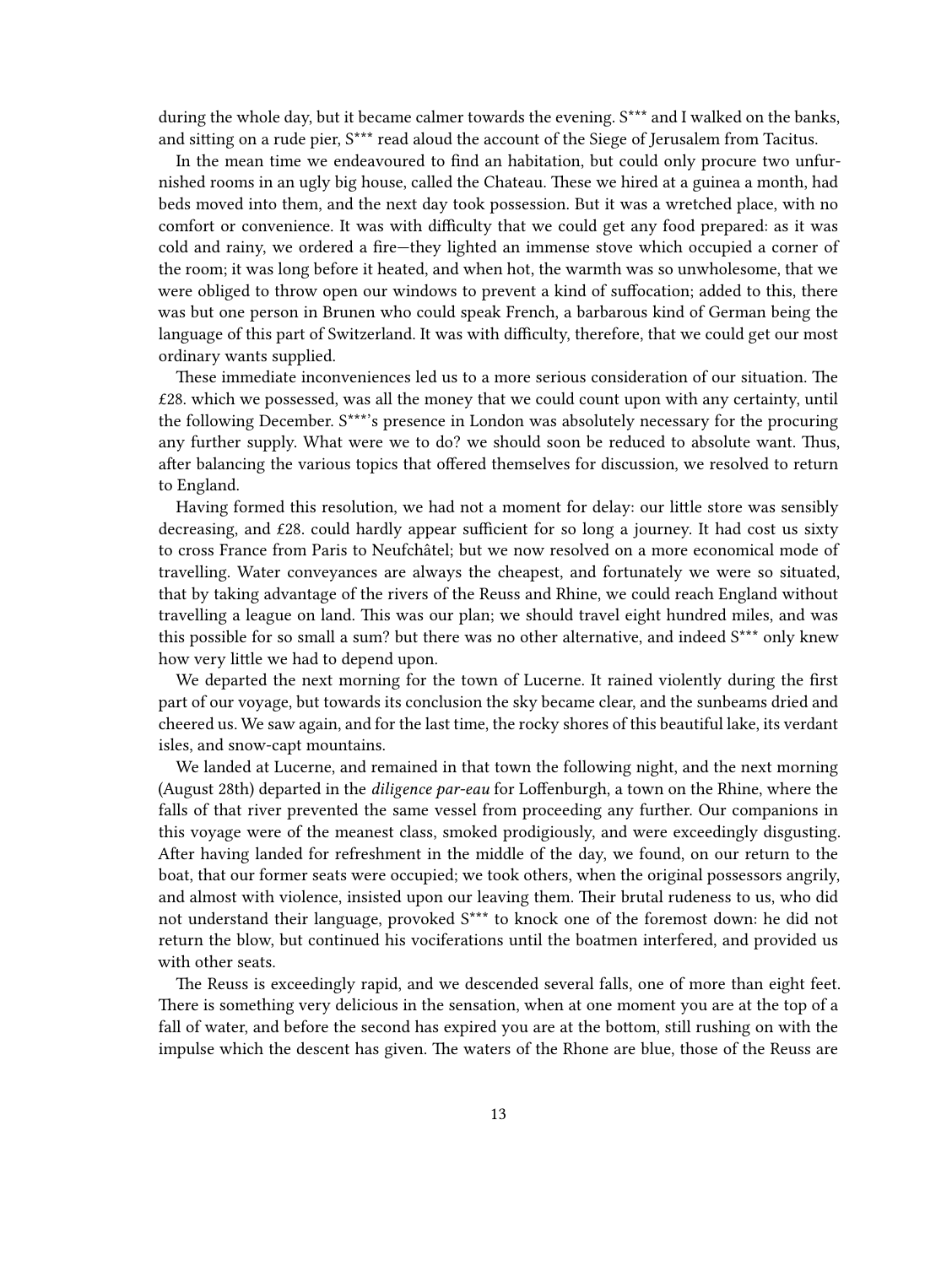of a deep green. I should think that there must be something in the beds of these rivers, and that the accidents of the banks and sky cannot alone cause this difference.

Sleeping at Dettingen, we arrived the next morning at Loffenburgh, where we engaged a small canoe to convey us to Mumph. I give these boats this Indian appellation, as they were of the rudest construction—long, narrow, and flat-bottomed: they consisted merely of straight pieces of deal board, unpainted, and nailed together with so little care, that the water constantly poured in at the crevices, and the boat perpetually required emptying. The river was rapid, and sped swiftly, breaking as it passed on innumerable rocks just covered by the water: it was a sight of some dread to see our frail boat winding among the eddies of the rocks, which it was death to touch, and when the slightest inclination on one side would instantly have overset it.

We could not procure a boat at Mumph, and we thought ourselves lucky in meeting with a return *cabriolet* to Rheinfelden; but our good fortune was of short duration: about a league from Mumph the *cabriolet* broke down, and we were obliged to proceed on foot. Fortunately we were overtaken by some Swiss soldiers, who were discharged and returning home, who carried our box for us as far as Rheinfelden, when we were directed to proceed a league farther to a village, where boats were commonly hired. Here, although not without some difficulty, we procured a boat for Basle, and proceeded down a swift river, while evening came on, and the air was bleak and comfortless. Our voyage was, however, short, and we arrived at the place of our destination by six in the evening.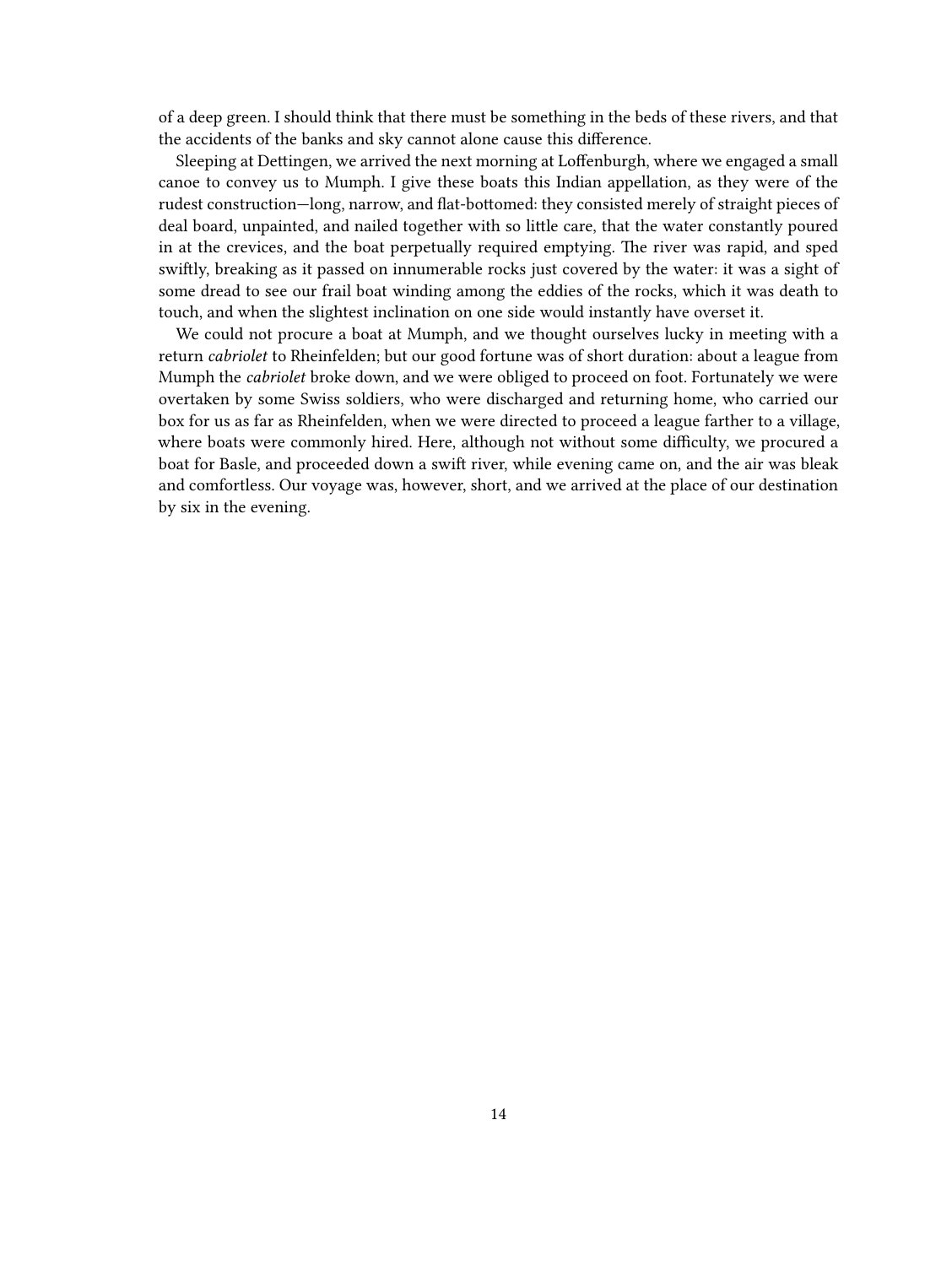## <span id="page-14-0"></span>**GERMANY.**

Before we slept, S\*\*\* had made a bargain for a boat to carry us to Mayence, and the next morning, bidding adieu to Switzerland, we embarked in a boat laden with merchandize, but where we had no fellow-passengers to disturb our tranquillity by their vulgarity and rudeness. The wind was violently against us, but the stream, aided by a slight exertion from the rowers, carried us on; the sun shone pleasantly, S\*\*\* read aloud to us Mary Wollstonecraft's Letters from Norway, and we passed our time delightfully.

The evening was such as to find few parallels in beauty; as it approached, the banks which had hitherto been flat and uninteresting, became exceedingly beautiful. Suddenly the river grew narrow, and the boat dashed with inconceivable rapidity round the base of a rocky hill covered with pines; a ruined tower, with its desolated windows, stood on the summit of another hill that jutted into the river; beyond, the sunset was illuminating the distant mountains and clouds, casting the reflection of its rich and purple hues on the agitated river. The brilliance and contrasts of the colours on the circling whirlpools of the stream, was an appearance entirely new and most beautiful; the shades grew darker as the sun descended below the horizon, and after we had landed, as we walked to our inn round a beautiful bay, the full moon arose with divine splendour, casting its silver light on the before-purpled waves.

The following morning we pursued our journey in a slight canoe, in which every motion was accompanied with danger; but the stream had lost much of its rapidity, and was no longer impeded by rocks, the banks were low, and covered with willows. We passed Strasburgh, and the next morning it was proposed to us that we should proceed in the *diligence par-eau*, as the navigation would become dangerous for our small boat.

There were only four passengers besides ourselves, three of these were students of the Strasburgh university: Schwitz, a rather handsome, good tempered young man; Hoff, a kind of shapeless animal, with a heavy, ugly, German face; and Schneider, who was nearly an ideot, and on whom his companions were always playing a thousand tricks: the remaining passengers were a woman, and an infant.

The country was uninteresting, but we enjoyed fine weather, and slept in the boat in the open air without any inconvenience. We saw on the shores few objects that called forth our attention, if I except the town of Manheim, which was strikingly neat and clean. It was situated at about a mile from the river, and the road to it was planted on each side with beautiful acacias. The last part of this voyage was performed close under land, as the wind was so violently against us, that even with all the force of a rapid current in our favour, we were hardly permitted to proceed. We were told (and not without reason) that we ought to congratulate ourselves on having exchanged our canoe for this boat, as the river was now of considerable width, and tossed by the wind into large waves. The same morning a boat, containing fifteen persons, in attempting to cross the water, had upset in the middle of the river, and every one in it perished. We saw the boat turned over, floating down the stream. This was a melancholy sight, yet ludicrously commented on by the *batalier*; almost the whole stock of whose French consisted in the word *seulement*. When we asked him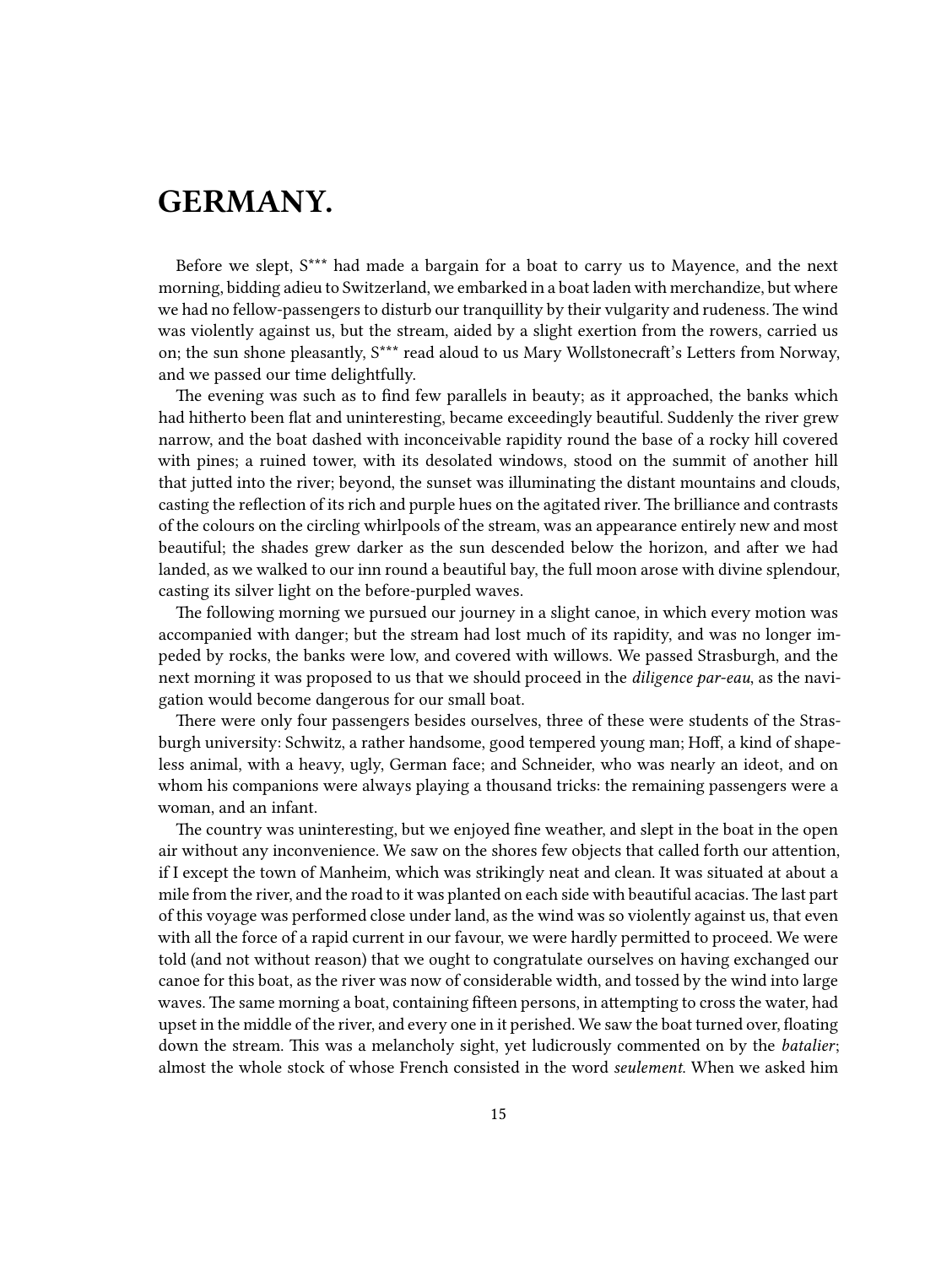what had happened, he answered, laying particular emphasis on this favourite dissyllable, *C'est seulement un bateau, qui etoit seulement renversèe, et tous les peuples sont seulement noyès.*

Mayence is one of the best fortified towns in Germany. The river, which is broad and rapid, guards it to the east, and the hills for three leagues around exhibit signs of fortifications. The town itself is old, the streets narrow, and the houses high: the cathedral and towers of the town still bear marks of the bombardment which took place in the revolutionary war.

We took our place in the *diligence par-eau* for Cologne, and the next morning (September 4th) departed. This conveyance appeared much more like a mercantile English affair than any we had before seen; it was shaped like a steam-boat, with a cabin and a high deck. Most of our companions chose to remain in the cabin; this was fortunate for us, since nothing could be more horribly disgusting than the lower order of smoking, drinking Germans who travelled with us; they swaggered and talked, and what was hideous to English eyes, kissed one another: there were, however, two or three merchants of a better class, who appeared well-informed and polite.

The part of the Rhine down which we now glided, is that so beautifully described by Lord Byron in his third canto of Childe Harold. We read these verses with delight, as they conjured before us these lovely scenes with the truth and vividness of painting, and with the exquisite addition of glowing language and a warm imagination. We were carried down by a dangerously rapid current, and saw on either side of us hills covered with vines and trees, craggy cliffs crowned by desolate towers, and wooded islands, where picturesque ruins peeped from behind the foliage, and cast the shadows of their forms on the troubled waters, which distorted without deforming them. We heard the songs of the vintagers, and if surrounded by disgusting Germans, the sight was not so replete with enjoyment as I now fancy it to have been; yet memory, taking all the dark shades from the picture, presents this part of the Rhine to my remembrance as the loveliest paradise on earth.

We had sufficient leisure for the enjoyment of these scenes, for the boatmen, neither rowing nor steering, suffered us to be carried down by the stream, and the boat turned round and round as it descended.

While I speak with disgust of the Germans who travelled with us, I should in justice to these borderers record, that at one of the inns here we saw the only pretty woman we met with in the course of our travels. She is what I should conceive to be a truly German beauty; grey eyes, slightly tinged with brown, and expressive of uncommon sweetness and frankness. She had lately recovered from a fever, and this added to the interest of her countenance, by adorning it with an appearance of extreme delicacy.

On the following day we left the hills of the Rhine, and found that, for the remainder of our journey, we should move sluggishly through the flats of Holland: the river also winds extremely, so that, after calculating our resources, we resolved to finish our journey in a land diligence. Our water conveyance remained that night at Bonn, and that we might lose no time, we proceeded post the same night to Cologne, where we arrived late; for the rate of travelling in Germany seldom exceeds a mile and a half an hour.

Cologne appeared an immense town, as we drove through street after street to arrive at our inn. Before we slept, we secured places in the diligence, which was to depart next morning for Clêves.

Nothing in the world can be more wretched than travelling in this German diligence: the coach is clumsy and comfortless, and we proceeded so slowly, stopping so often, that it appeared as if we should never arrive at our journey's end. We were allowed two hours for dinner, and two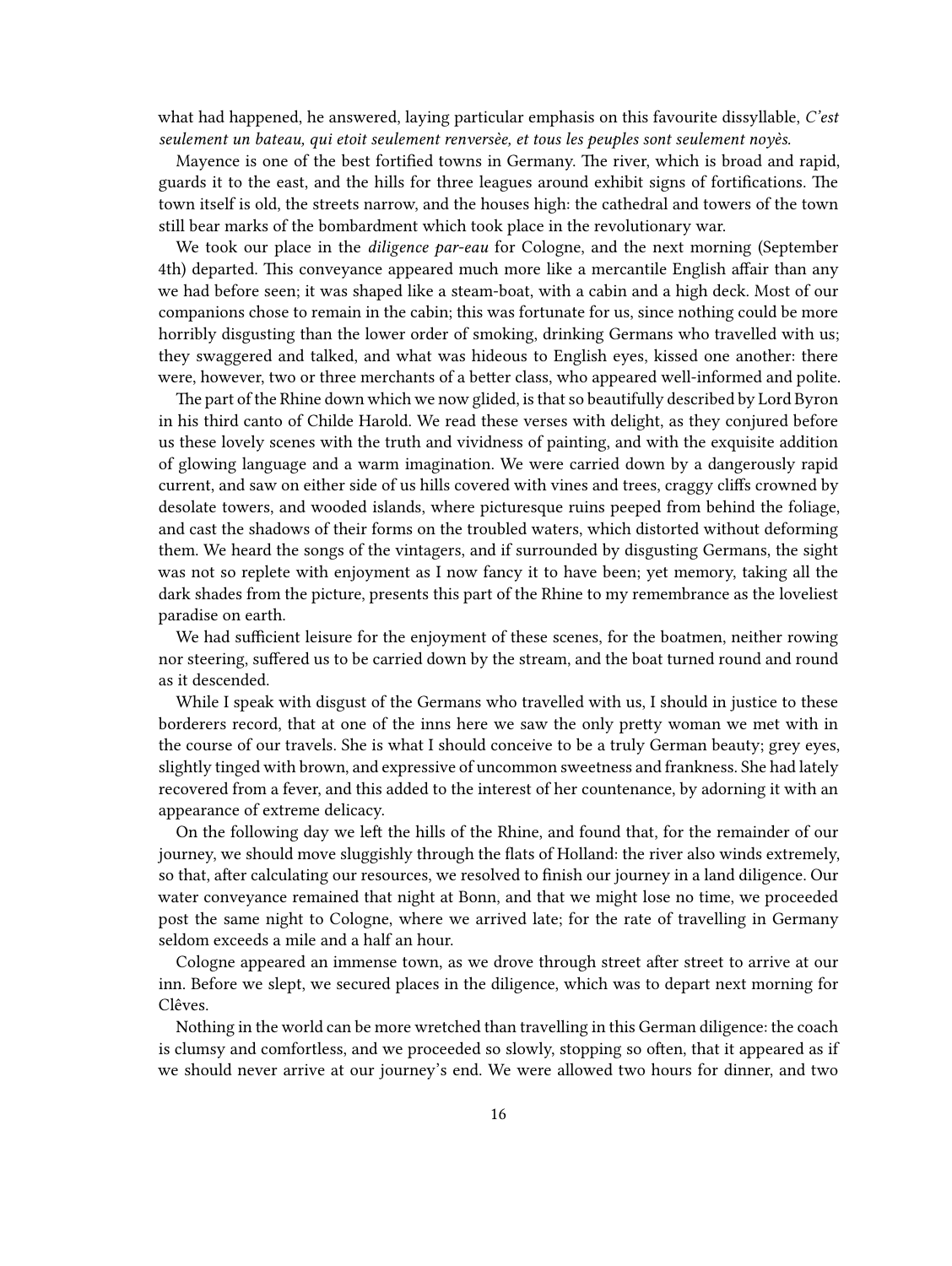more were wasted in the evening while the coach was being changed. We were then requested, as the diligence had a greater demand for places than it could supply, to proceed in a *cabriolet* which was provided for us. We readily consented, as we hoped to travel faster than in the heavy diligence; but this was not permitted, and we jogged on all night behind this cumbrous machine. In the morning when we stopped, and for a moment indulged a hope that we had arrived at Clêves, which was at the distance of five leagues from our last night's stage; but we had only advanced three leagues in seven or eight hours, and had yet eight miles to perform. However, we first rested about three hours at this stage, where we could not obtain breakfast or any convenience, and at about eight o'clock we again departed, and with slow, although far from easy travelling, faint with hunger and fatigue, we arrived by noon at Clêves.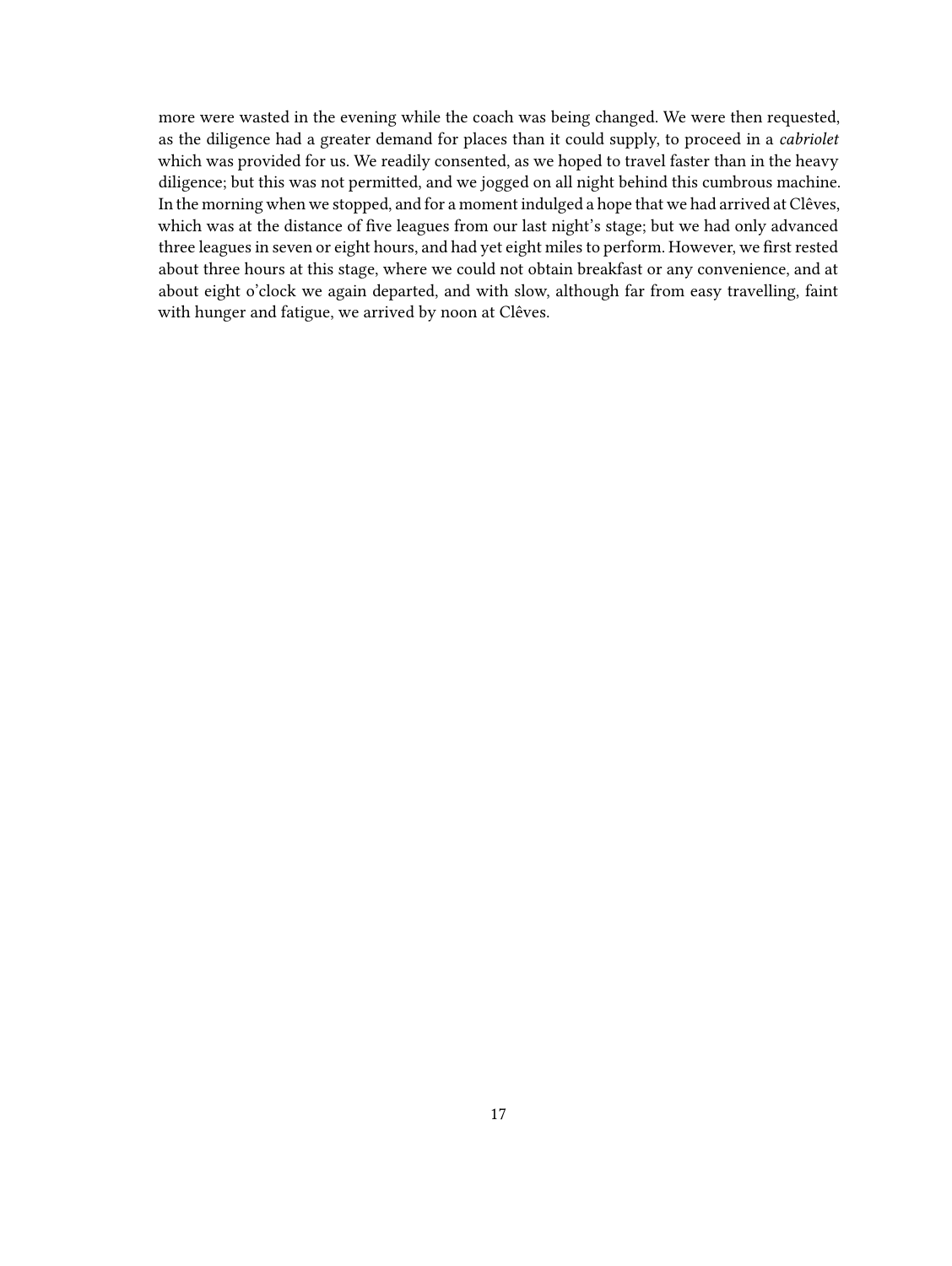## <span id="page-17-0"></span>**HOLLAND.**

Tired by the slow pace of the diligence, we resolved to post the remainder of the way. We had now, however, left Germany, and travelled at about the same rate as an English post-chaise. The country was entirely flat, and the roads so sandy, that the horses proceeded with difficulty. The only ornaments of this country are the turf fortifications that surround the towns. At Nimeguen we passed the flying bridge, mentioned in the letters of Lady Mary Montague. We had intended to travel all night, but at Triel, where we arrived at about ten o'clock, we were assured that no post-boy was to be found who would proceed at so late an hour, on account of the robbers who infested the roads. This was an obvious imposition; but as we could procure neither horses nor driver, we were obliged to sleep here.

During the whole of the following day the road lay between canals, which intersect this country in every direction. The roads were excellent, but the Dutch have contrived as many inconveniences as possible. In our journey of the day before, we had passed by a windmill, which was so situated with regard to the road, that it was only by keeping close to the opposite side, and passing quickly, that we could avoid the sweep of its sails.

The roads between the canals were only wide enough to admit of one carriage, so that when we encountered another we were obliged sometimes to back for half a mile, until we should come to one of the drawbridges which led to the fields, on which one of the *cabriolets* was rolled, while the other passed. But they have another practice, which is still more annoying: the flax when cut is put to soak under the mud of the canals, and then placed to dry against the trees which are planted on either side of the road; the stench that it exhales, when the beams of the sun draw out the moisture, is scarcely endurable. We saw many enormous frogs and toads in the canals; and the only sight which refreshed the eye by its beauty was the delicious verdure of the fields, where the grass was as rich and green as that of England, an appearance not common on the continent.

Rotterdam is remarkably clean: the Dutch even wash the outside brickwork of their houses. We remained here one day, and met with a man in a very unfortunate condition: he had been born in Holland, and had spent so much of his life between England, France, and Germany, that he had acquired a slight knowledge of the language of each country, and spoke all very imperfectly. He said that he understood English best, but he was nearly unable to express himself in that.

On the evening of the 8th of August we sailed from Rotterdam, but contrary winds obliged us to remain nearly two days at Marsluys, a town about two leagues from Rotterdam. Here our last guinea was expended, and we reflected with wonder that we had travelled eight hundred miles for less than thirty pounds, passing through lovely scenes, and enjoying the beauteous Rhine, and all the brilliant shews of earth and sky, perhaps more, travelling as we did, in an open boat, than if we had been shut up in a carriage, and passed on the road under the hills.

The captain of our vessel was an Englishman, and had been a king's pilot. The bar of the Rhine a little below Marsluys is so dangerous, that without a very favourable breeze none of the Dutch vessels dare attempt its passage; but although the wind was a very few points in our favour, our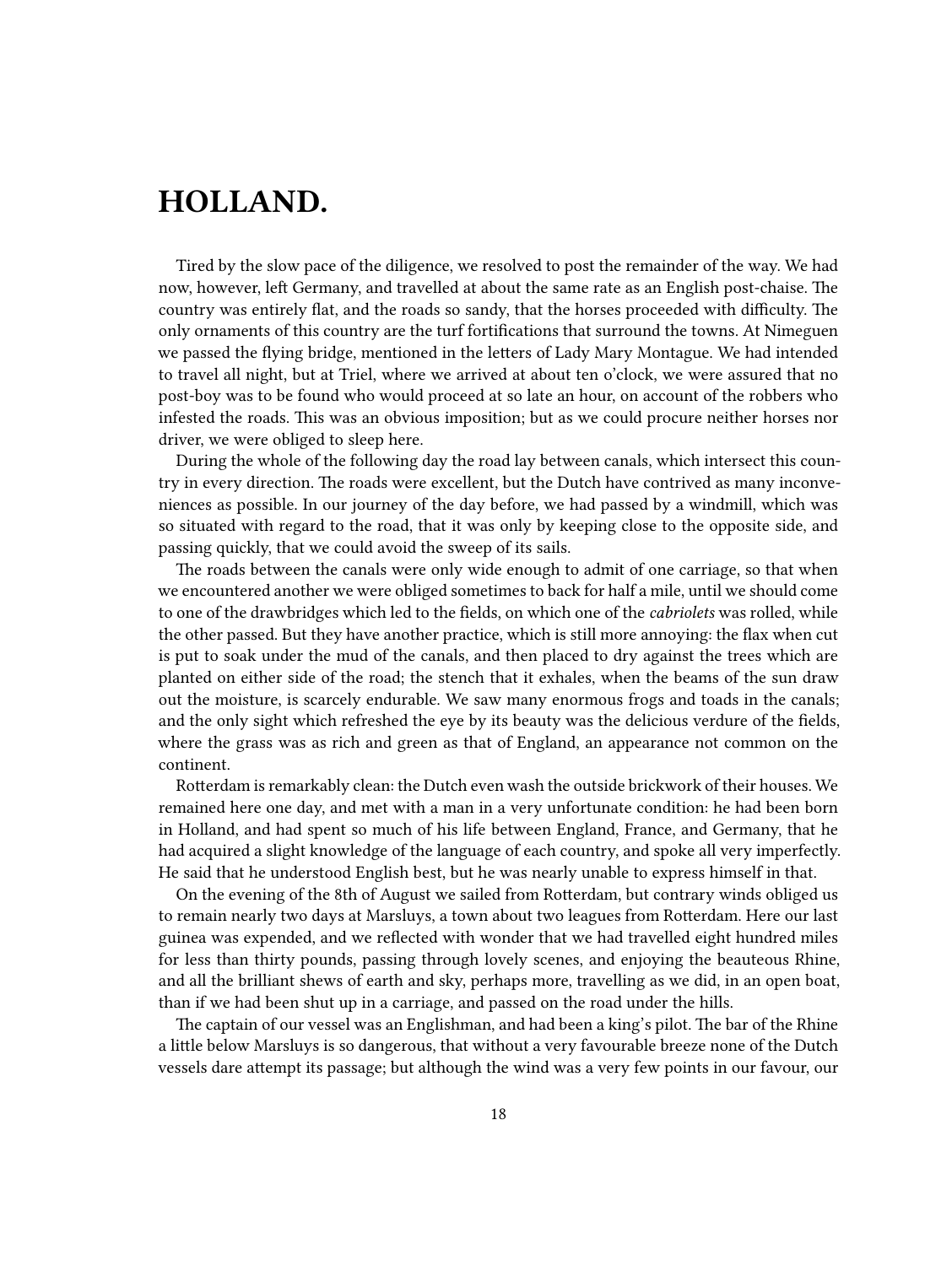captain resolved to sail, and although half repentant before he had accomplished his undertaking, he was glad and proud when, triumphing over the timorous Dutchmen, the bar was crossed, and the vessel safe in the open sea. It was in truth an enterprise of some peril; a heavy gale had prevailed during the night, and although it had abated since the morning, the breakers at the bar were still exceedingly high. Through some delay, which had arisen from the ship having got a-ground in the harbour, we arrived half an hour after the appointed time. The breakers were tremendous, and we were informed that there was the space of only two feet between the bottom of the vessel and the sands. The waves, which broke against the sides of the ship with a terrible shock, were quite perpendicular, and even sometimes overhanging in the abrupt smoothness of their sides. Shoals of enormous porpoises were sporting with the utmost composure amidst the troubled waters.

We safely past this danger, and after a navigation unexpectedly short, arrived at Gravesend on the morning of the 13th of September, the third day after our departure from Marsluys. M.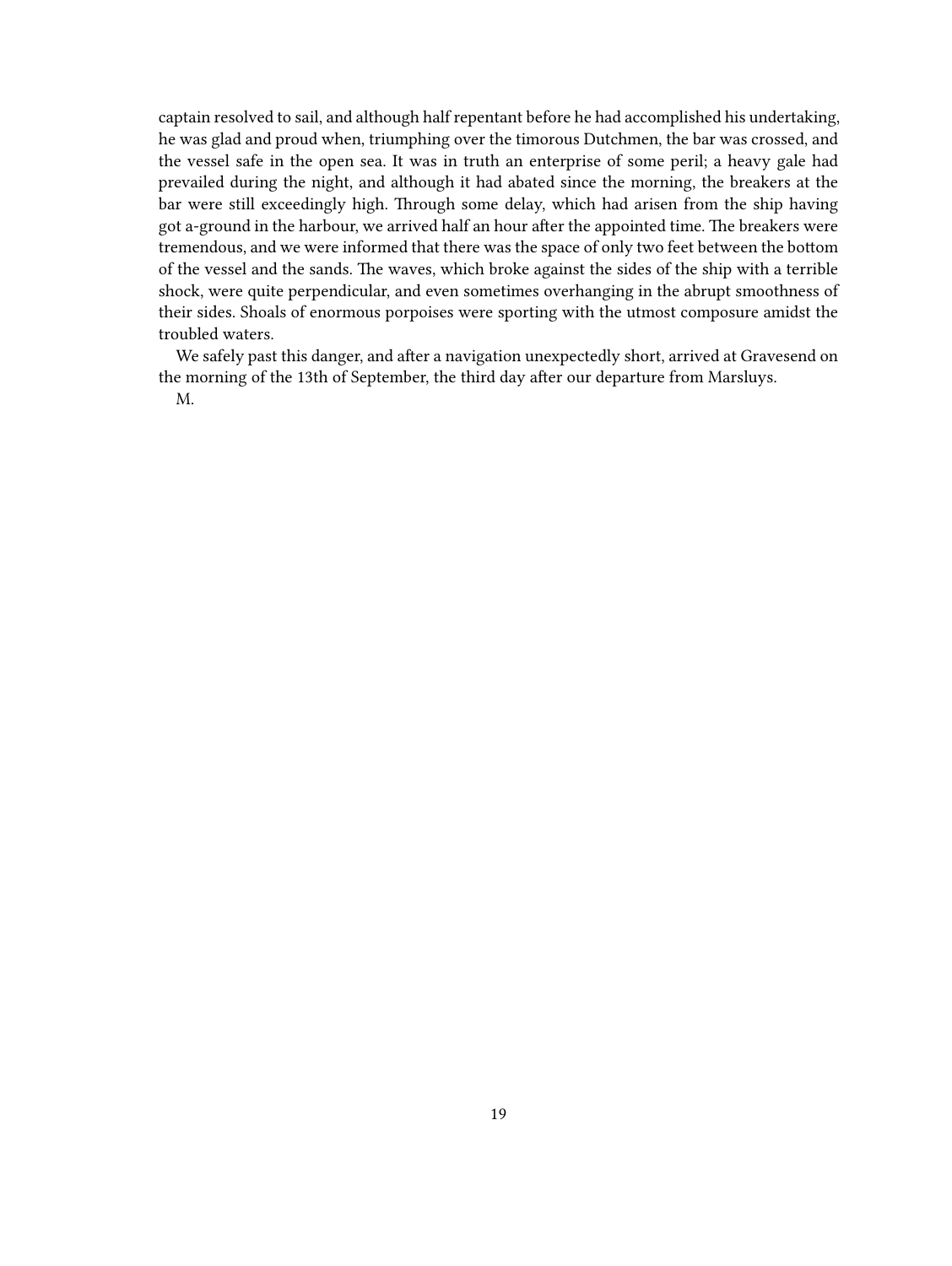# <span id="page-19-0"></span>**LETTERS WRITTEN DURING A RESIDENCE OF THREE MONTHS IN THE ENVIRONS OF GENEVA,** *In the Summer of the Year 1816***.**

#### <span id="page-19-1"></span>**LETTER I.**

Hôtel de Secheron, Geneva,

May 17, 1816.

We arrived at Paris on the 8th of this month, and were detained two days for the purpose of obtaining the various signatures necessary to our passports, the French government having become much more circumspect since the escape of Lavalette. We had no letters of introduction, or any friend in that city, and were therefore confined to our hotel, where we were obliged to hire apartments for the week, although when we first arrived we expected to be detained one night only; for in Paris there are no houses where you can be accommodated with apartments by the day.

The manners of the French are interesting, although less attractive, at least to Englishmen, than before the last invasion of the Allies: the discontent and sullenness of their minds perpetually betrays itself. Nor is it wonderful that they should regard the subjects of a government which fills their country with hostile garrisons, and sustains a detested dynasty on the throne, with an acrimony and indignation of which that government alone is the proper object. This feeling is honourable to the French, and encouraging to all those of every nation in Europe who have a fellow feeling with the oppressed, and who cherish an unconquerable hope that the cause of liberty must at length prevail.

Our route after Paris, as far as Troyes, lay through the same uninteresting tract of country which we had traversed on foot nearly two years before, but on quitting Troyes we left the road leading to Neufchâtel, to follow that which was to conduct us to Geneva. We entered Dijon on the third evening after our departure from Paris, and passing through Dôle, arrived at Poligny. This town is built at the foot of Jura, which rises abruptly from a plain of vast extent. The rocks of the mountain overhang the houses. Some difficulty in procuring horses detained us here until the evening closed in, when we proceeded, by the light of a stormy moon, to Champagnolles, a little village situated in the depth of the mountains. The road was serpentine and exceedingly steep, and was overhung on one side by half distinguished precipices, whilst the other was a gulph, filled by the darkness of the driving clouds. The dashing of the invisible mountain streams announced to us that we had quitted the plains of France, as we slowly ascended, amidst a violent storm of wind and rain, to Champagnolles, where we arrived at twelve o'clock, the fourth night after our departure from Paris.

The next morning we proceeded, still ascending among the ravines and vallies of the mountain. The scenery perpetually grows more wonderful and sublime: pine forests of impenetrable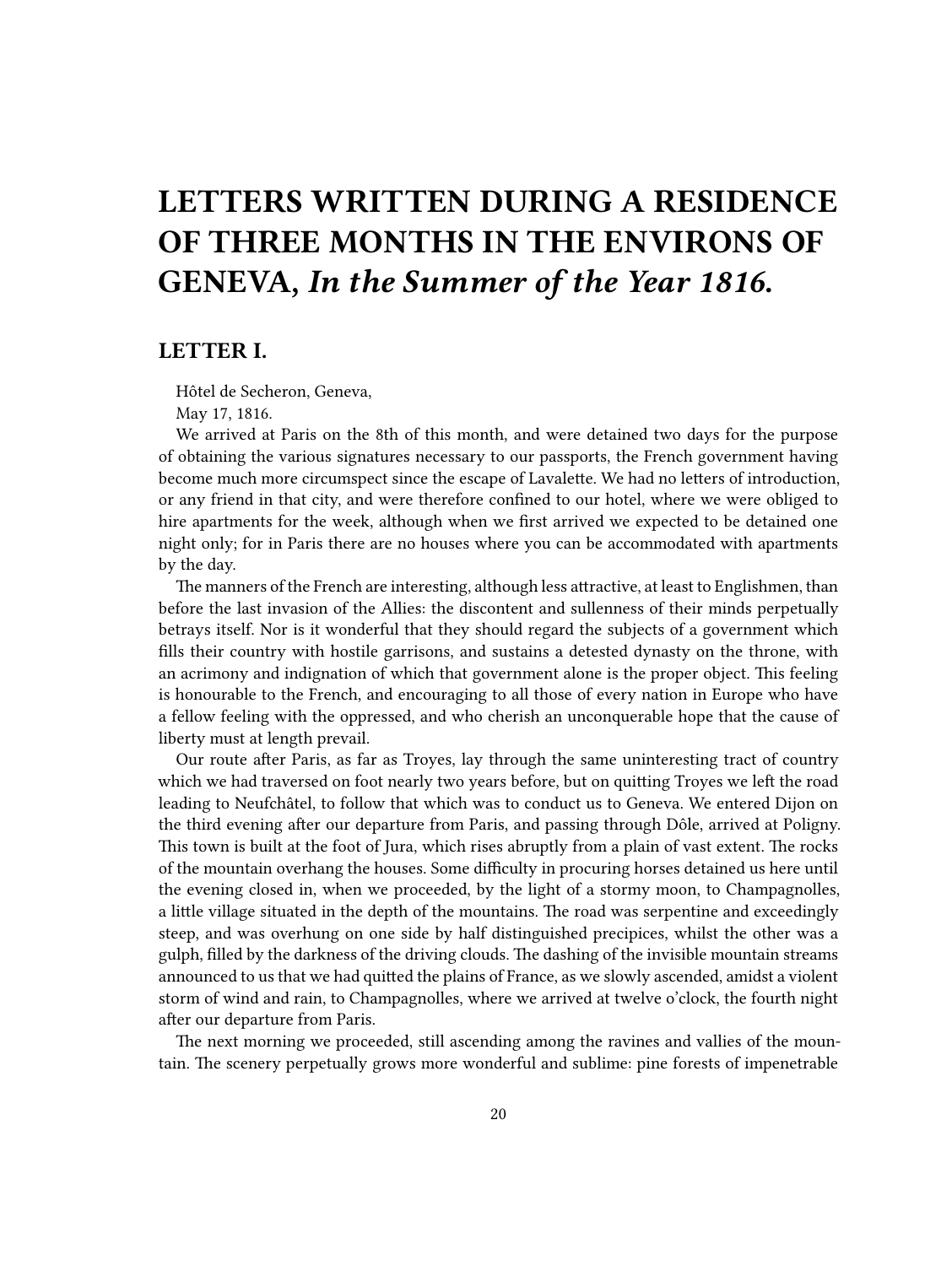thickness, and untrodden, nay, inaccessible expanse spread on every side. Sometimes the dark woods descending, follow the route into the vallies, the distorted trees struggling with knotted roots between the most barren clefts; sometimes the road winds high into the regions of frost, and then the forests become scattered, and the branches of the trees are loaded with snow, and half of the enormous pines themselves buried in the wavy drifts. The spring, as the inhabitants informed us, was unusually late, and indeed the cold was excessive; as we ascended the mountains, the same clouds which rained on us in the vallies poured forth large flakes of snow thick and fast. The sun occasionally shone through these showers, and illuminated the magnificent ravines of the mountains, whose gigantic pines were some laden with snow, some wreathed round by the lines of scattered and lingering vapour; others darting their dark spires into the sunny sky, brilliantly clear and azure.

As the evening advanced, and we ascended higher, the snow, which we had beheld whitening the overhanging rocks, now encroached upon our road, and it snowed fast as we entered the village of Les Rousses, where we were threatened by the apparent necessity of passing the night in a bad inn and dirty beds. For from that place there are two roads to Geneva; one by Nion, in the Swiss territory, where the mountain route is shorter, and comparatively easy at that time of the year, when the road is for several leagues covered with snow of an enormous depth; the other road lay through Gex, and was too circuitous and dangerous to be attempted at so late an hour in the day. Our passport, however, was for Gex, and we were told that we could not change its destination; but all these police laws, so severe in themselves, are to be softened by bribery, and this difficulty was at length overcome. We hired four horses, and ten men to support the carriage, and departed from Les Rousses at six in the evening, when the sun had already far descended, and the snow pelting against the windows of our carriage, assisted the coming darkness to deprive us of the view of the lake of Geneva and the far distant Alps.

The prospect around, however, was sufficiently sublime to command our attention—never was scene more awfully desolate. The trees in these regions are incredibly large, and stand in scattered clumps over the white wilderness; the vast expanse of snow was chequered only by these gigantic pines, and the poles that marked our road: no river or rock-encircled lawn relieved the eye, by adding the picturesque to the sublime. The natural silence of that uninhabited desert contrasted strangely with the voices of the men who conducted us, who, with animated tones and gestures, called to one another in a *patois* composed of French and Italian, creating disturbance, where but for them, there was none.

To what a different scene are we now arrived! To the warm sunshine and to the humming of sun-loving insects. From the windows of our hotel we see the lovely lake, blue as the heavens which it reflects, and sparkling with golden beams. The opposite shore is sloping, and covered with vines, which however do not so early in the season add to the beauty of the prospect. Gentlemens' seats are scattered over these banks, behind which rise the various ridges of black mountains, and towering far above, in the midst of its snowy Alps, the majestic Mont Blanc, highest and queen of all. Such is the view reflected by the lake; it is a bright summer scene without any of that sacred solitude and deep seclusion that delighted us at Lucerne.

We have not yet found out any very agreeable walks, but you know our attachment to water excursions. We have hired a boat, and every evening at about six o'clock we sail on the lake, which is delightful, whether we glide over a glassy surface or are speeded along by a strong wind. The waves of this lake never afflict me with that sickness that deprives me of all enjoyment in a sea voyage; on the contrary, the tossing of our boat raises my spirits and inspires me with unusual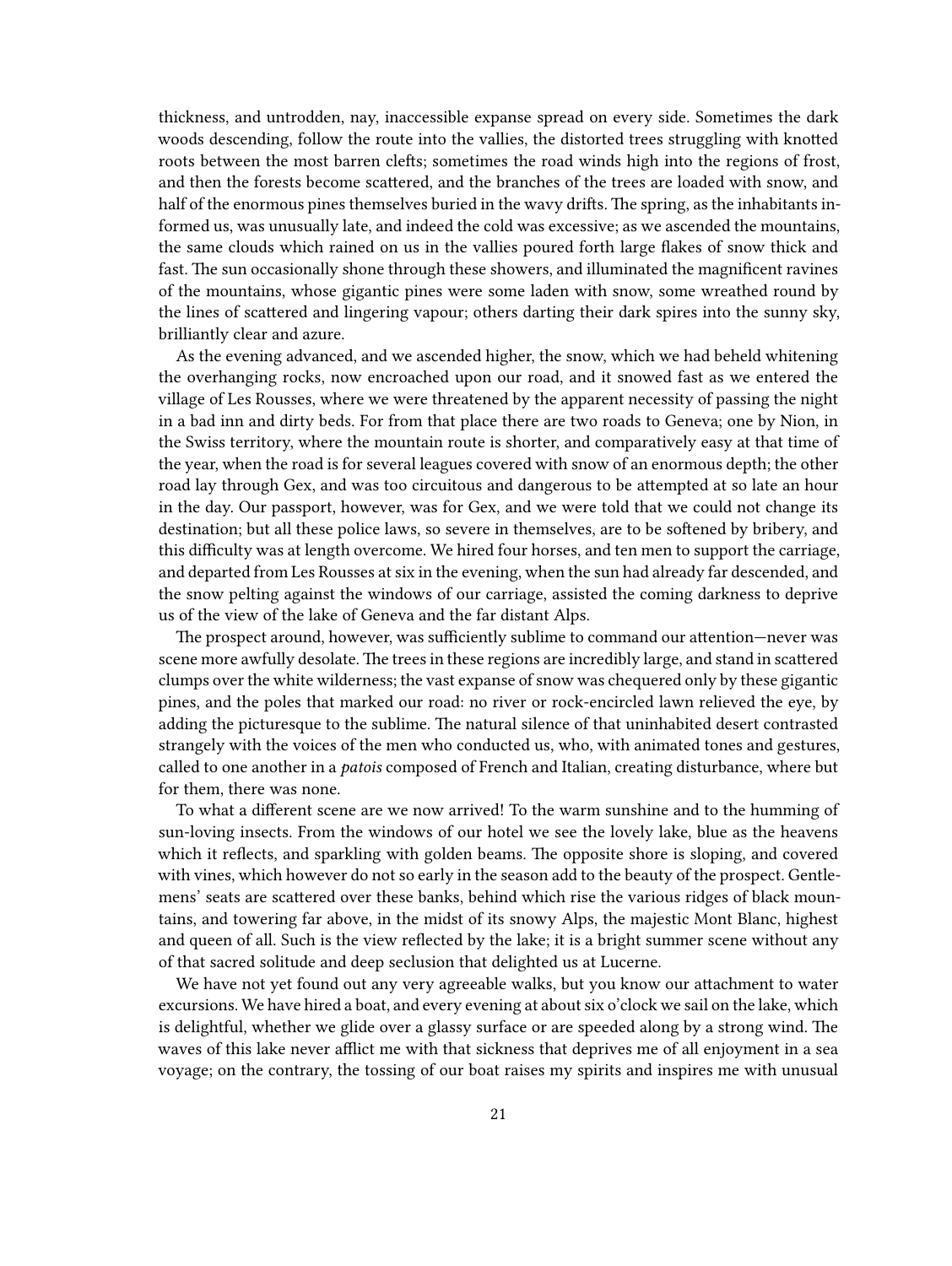hilarity. Twilight here is of short duration, but we at present enjoy the benefit of an increasing moon, and seldom return until ten o'clock, when, as we approach the shore, we are saluted by the delightful scent of flowers and new mown grass, and the chirp of the grasshoppers, and the song of the evening birds.

We do not enter into society here, yet our time passes swiftly and delightfully. We read Latin and Italian during the heats of noon, and when the sun declines we walk in the garden of the hotel, looking at the rabbits, relieving fallen cockchafers, and watching the motions of a myriad of lizards, who inhabit a southern wall of the garden. You know that we have just escaped from the gloom of winter and of London; and coming to this delightful spot during this divine weather, I feel as happy as a new-fledged bird, and hardly care what twig I fly to, so that I may try my new-found wings. A more experienced bird may be more difficult in its choice of a bower; but in my present temper of mind, the budding flowers, the fresh grass of spring, and the happy creatures about me that live and enjoy these pleasures, are quite enough to afford me exquisite delight, even though clouds should shut out Mont Blanc from my sight. Adieu!

M.

### <span id="page-21-0"></span>**LETTER II.**

COLIGNY—GENEVA—PLAINPALAIS.

Campagne C\*\*\*\*\*\*, near Coligny,

1st June.

You will perceive from my date that we have changed our residence since my last letter. We now inhabit a little cottage on the opposite shore of the lake, and have exchanged the view of Mont Blanc and her snowy *aiguilles* for the dark frowning Jura, behind whose range we every evening see the sun sink, and darkness approaches our valley from behind the Alps, which are then tinged by that glowing rose-like hue which is observed in England to attend on the clouds of an autumnal sky when day-light is almost gone. The lake is at our feet, and a little harbour contains our boat, in which we still enjoy our evening excursions on the water. Unfortunately we do not now enjoy those brilliant skies that hailed us on our first arrival to this country. An almost perpetual rain confines us principally to the house; but when the sun bursts forth it is with a splendour and heat unknown in England. The thunder storms that visit us are grander and more terrific than I have ever seen before. We watch them as they approach from the opposite side of the lake, observing the lightning play among the clouds in various parts of the heavens, and dart in jagged figures upon the piny heights of Jura, dark with the shadow of the overhanging cloud, while perhaps the sun is shining cheerily upon us. One night we *enjoyed* a finer storm than I had ever before beheld. The lake was lit up-the pines on Jura made visible, and all the scene illuminated for an instant, when a pitchy blackness succeeded, and the thunder came in frightful bursts over our heads amid the darkness.

But while I still dwell on the country around Geneva, you will expect me to say something of the town itself: there is nothing, however, in it that can repay you for the trouble of walking over its rough stones. The houses are high, the streets narrow, many of them on the ascent, and no public building of any beauty to attract your eye, or any architecture to gratify your taste. The town is surrounded by a wall, the three gates of which are shut exactly at ten o'clock, when no bribery (as in France) can open them. To the south of the town is the promenade of the Genevese,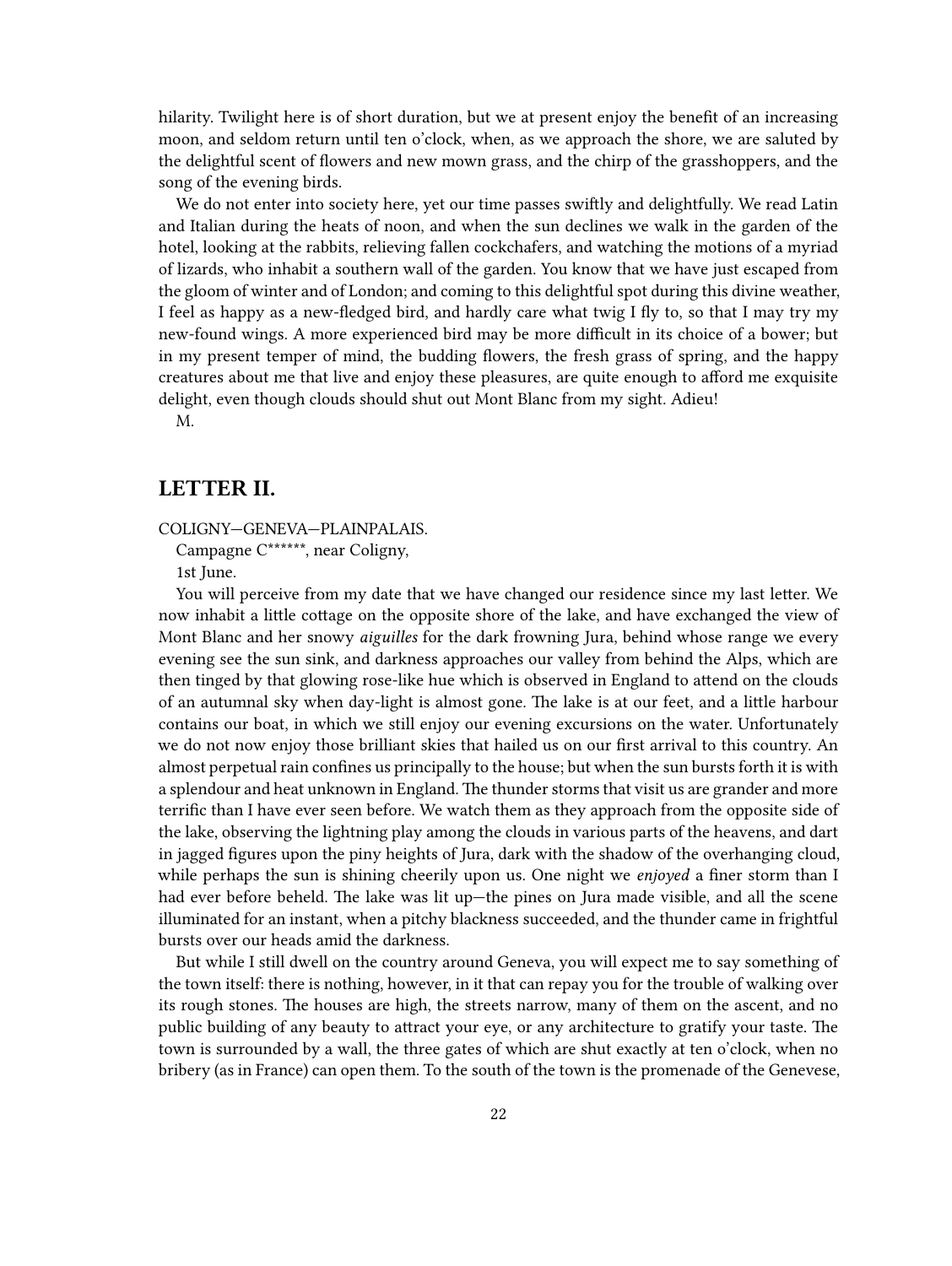a grassy plain planted with a few trees, and called Plainpalais. Here a small obelisk is erected to the glory of Rousseau, and here (such is the mutability of human life) the magistrates, the successors of those who exiled him from his native country, were shot by the populace during that revolution, which his writings mainly contributed to mature, and which, notwithstanding the temporary bloodshed and injustice with which it was polluted, has produced enduring benefits to mankind, which all the chicanery of statesmen, nor even the great conspiracy of kings, can entirely render vain. From respect to the memory of their predecessors, none of the present magistrates ever walk in Plainpalais. Another Sunday recreation for the citizens is an excursion to the top of Mont Salève. This hill is within a league of the town, and rises perpendicularly from the cultivated plain. It is ascended on the other side, and I should judge from its situation that your toil is rewarded by a delightful view of the course of the Rhone and Arve, and of the shores of the lake. We have not yet visited it.

There is more equality of classes here than in England. This occasions a greater freedom and refinement of manners among the lower orders than we meet with in our own country. I fancy the haughty English ladies are greatly disgusted with this consequence of republican institutions, for the Genevese servants complain very much of their *scolding*, an exercise of the tongue, I believe, perfectly unknown here. The peasants of Switzerland may not however emulate the vivacity and grace of the French. They are more cleanly, but they are slow and inapt. I know a girl of twenty, who although she had lived all her life among vineyards, could not inform me during what month the vintage took place, and I discovered she was utterly ignorant of the order in which the months succeed to one another. She would not have been surprised if I had talked of the burning sun and delicious fruits of December, or of the frosts of July. Yet she is by no means deficient in understanding.

The Genevese are also much inclined to puritanism. It is true that from habit they dance on a Sunday, but as soon as the French government was abolished in the town, the magistrates ordered the theatre to be closed, and measures were taken to pull down the building.

We have latterly enjoyed fine weather, and nothing is more pleasant than to listen to the evening song of the vine-dressers. They are all women, and most of them have harmonious although masculine voices. The theme of their ballads consists of shepherds, love, flocks, and the sons of kings who fall in love with beautiful shepherdesses. Their tunes are monotonous, but it is sweet to hear them in the stillness of evening, while we are enjoying the sight of the setting sun, either from the hill behind our house or from the lake.

Such are our pleasures here, which would be greatly increased if the season had been more favourable, for they chiefly consist in such enjoyments as sunshine and gentle breezes bestow. We have not yet made any excursion in the environs of the town, but we have planned several, when you shall again hear of us; and we will endeavour, by the magic of words, to transport the ethereal part of you to the neighbourhood of the Alps, and mountain streams, and forests, which, while they clothe the former, darken the latter with their vast shadows. Adieu!

M.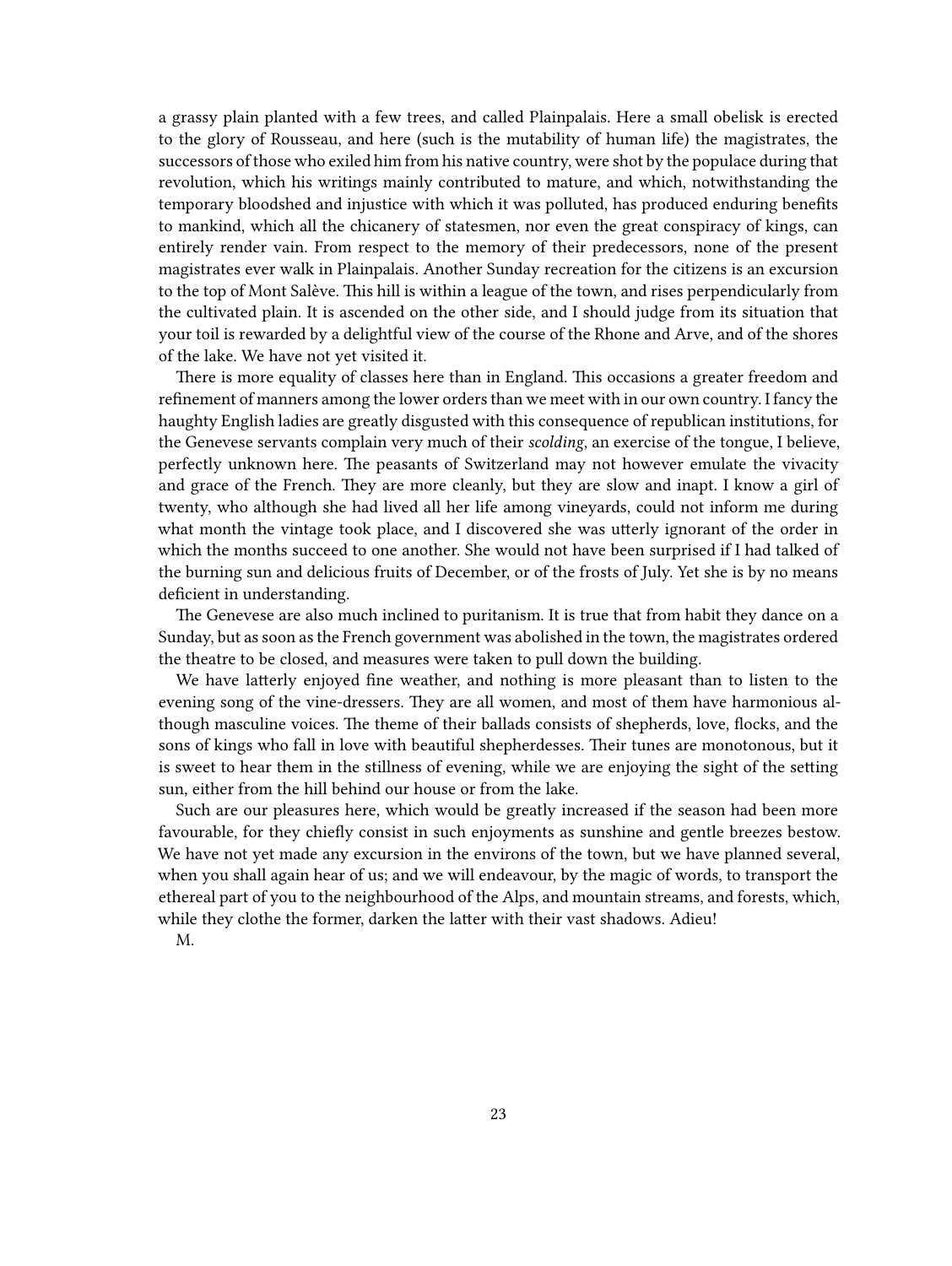### <span id="page-23-0"></span>**LETTER III.**

To T. P. Esq.

MELLTERIE—CLAREN—SCHILLON—VEVAI—LAUSANNE.

Montalegre, near Coligni, Geneva,

July 12th.

It is nearly a fortnight since I have returned from Vevai. This journey has been on every account delightful, but most especially, because then I first knew the divine beauty of Rousseau's imagination, as it exhibits itself in Julie. It is inconceivable what an enchantment the scene itself lends to those delineations, from which its own most touching charm arises. But I will give you an abstract of our voyage, which lasted eight days, and if you have a map of Switzerland, you can follow me.

We left Montalegre at half past two on the 23d of June. The lake was calm, and after three hours of rowing we arrived at Hermance, a beautiful little village, containing a ruined tower, built, the villagers say, by Julius Cæsar. There were three other towers similar to it, which the Genevese destroyed for their own fortifications in 1560. We got into the tower by a kind of window. The walls are immensely solid, and the stone of which it is built so hard, that it yet retained the mark of chisels. The boatmen said, that this tower was once three times higher than it is now. There are two staircases in the thickness of the walls, one of which is entirely demolished, and the other half ruined, and only accessible by a ladder. The town itself, now an inconsiderable village inhabited by a few fishermen, was built by a Queen of Burgundy, and reduced to its present state by the inhabitants of Berne, who burnt and ravaged every thing they could find.

Leaving Hermance, we arrived at sunset at the village of Nerni. After looking at our lodgings, which were gloomy and dirty, we walked out by the side of the lake. It was beautiful to see the vast expanse of these purple and misty waters broken by the craggy islets near to its slant and "beached margin." There were many fish sporting in the lake, and multitudes were collected close to the rocks to catch the flies which inhabited them.

On returning to the village, we sat on a wall beside the lake, looking at some children who were playing at a game like ninepins. The children here appeared in an extraordinary way deformed and diseased. Most of them were crooked, and with enlarged throats; but one little boy had such exquisite grace in his mien and motions, as I never before saw equalled in a child. His countenance was beautiful for the expression with which it overflowed. There was a mixture of pride and gentleness in his eyes and lips, the indications of sensibility, which his education will probably pervert to misery or seduce to crime; but there was more of gentleness than of pride, and it seemed that the pride was tamed from its original wildness by the habitual exercise of milder feelings. My companion gave him a piece of money, which he took without speaking, with a sweet smile of easy thankfulness, and then with an unembarrassed air turned to his play. All this might scarcely be; but the imagination surely could not forbear to breathe into the most inanimate forms some likeness of its own visions, on such a serene and glowing evening, in this remote and romantic village, beside the calm lake that bore us hither.

On returning to our inn, we found that the servant had arranged our rooms, and deprived them of the greater portion of their former disconsolate appearance. They reminded my companion of Greece: it was five years, he said, since he had slept in such beds. The influence of the recollections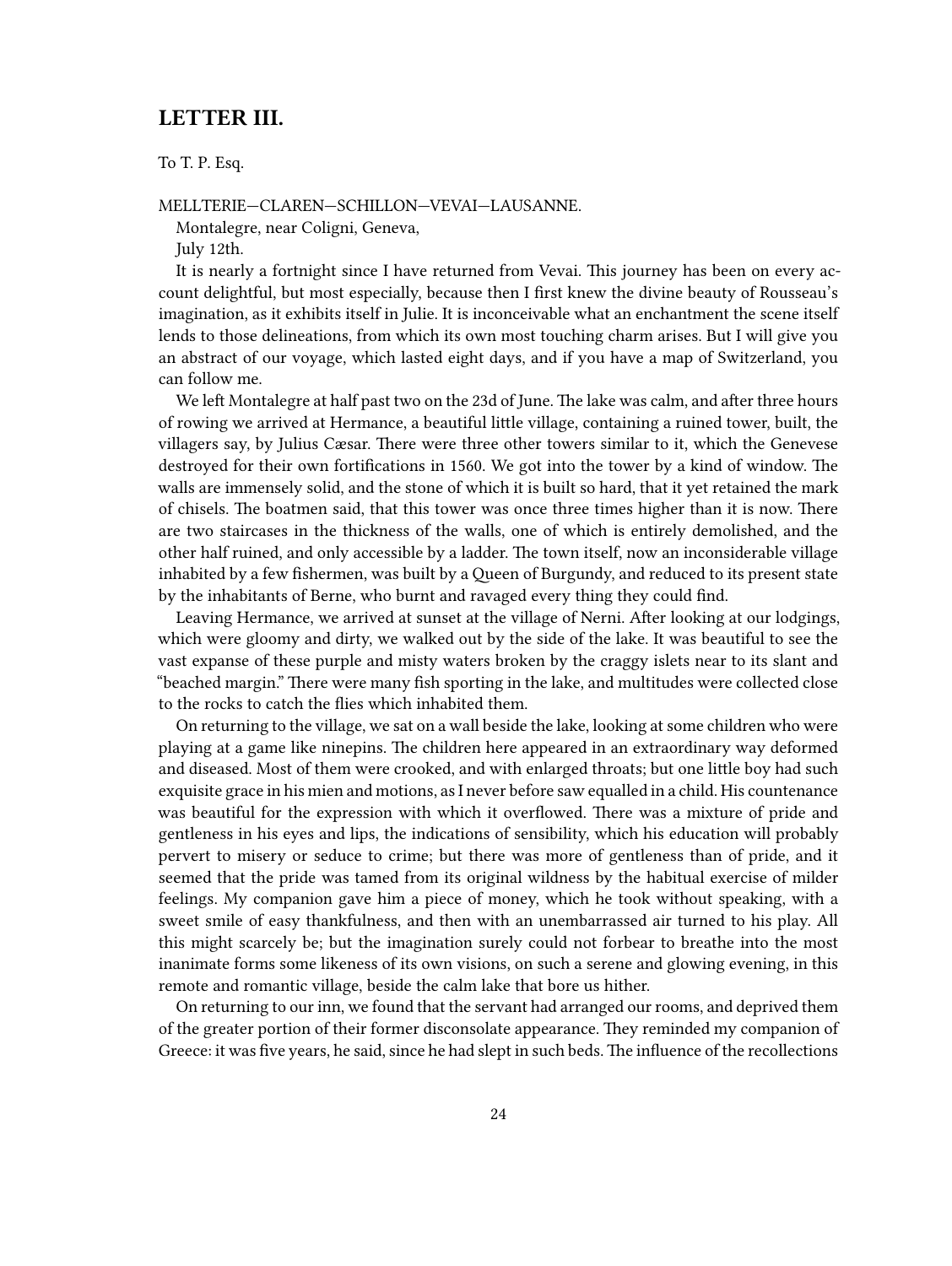excited by this circumstance on our conversation gradually faded, and I retired to rest with no unpleasant sensations, thinking of our journey tomorrow, and of the pleasure of recounting the little adventures of it when we return.

The next morning we passed Yvoire, a scattered village with an ancient castle, whose houses are interspersed with trees, and which stands at a little distance from Nerni, on the promontory which bounds a deep bay, some miles in extent. So soon as we arrived at this promontory, the lake began to assume an aspect of wilder magnificence. The mountains of Savoy, whose summits were bright with snow, descended in broken slopes to the lake: on high, the rocks were dark with pine forests, which become deeper and more immense, until the ice and snow mingle with the points of naked rock that pierce the blue air; but below, groves of walnut, chesnut, and oak, with openings of lawny fields, attested the milder climate.

As soon as we had passed the opposite promontory, we saw the river Drance, which descends from between a chasm in the mountains, and makes a plain near the lake, intersected by its divided streams. Thousands of *besolets*, beautiful water-birds, like sea-gulls, but smaller, with purple on their backs, take their station on the shallows, where its waters mingle with the lake. As we approached Evian, the mountains descended more precipitously to the lake, and masses of intermingled wood and rock overhung its shining spire.

We arrived at this town about seven o'clock, after a day which involved more rapid changes of atmosphere than I ever recollect to have observed before. The morning was cold and wet; then an easterly wind, and the clouds hard and high; then thunder showers, and wind shifting to every quarter; then a warm blast from the south, and summer clouds hanging over the peaks, with bright blue sky between. About half an hour after we had arrived at Evian, a few flashes of lightning came from a dark cloud, directly over head, and continued after the cloud had dispersed. "Diespiter, per pura tonantes egit equos:" a phenomenon which certainly had no influence on me, corresponding with that which it produced on Horace.

The appearance of the inhabitants of Evian is more wretched, diseased and poor, than I ever recollect to have seen. The contrast indeed between the subjects of the King of Sardinia and the citizens of the independent republics of Switzerland, affords a powerful illustration of the blighting mischiefs of despotism, within the space of a few miles. They have mineral waters here, *eaux savonneuses*, they call them. In the evening we had some difficulty about our passports, but so soon as the syndic heard my companion's rank and name, he apologized for the circumstance. The inn was good. During our voyage, on the distant height of a hill, covered with pine-forests, we saw a ruined castle, which reminded me of those on the Rhine.

We left Evian on the following morning, with a wind of such violence as to permit but one sail to be carried. The waves also were exceedingly high, and our boat so heavily laden, that there appeared to be some danger. We arrived however safe at Mellerie, after passing with great speed mighty forests which overhung the lake, and lawns of exquisite verdure, and mountains with bare and icy points, which rose immediately from the summit of the rocks, whose bases were echoing to the waves.

We here heard that the Empress Maria Louisa had slept at Mellerie, before the present inn was built, and when the accommodations were those of the most wretched village, in remembrance of St. Preux. How beautiful it is to find that the common sentiments of human nature can attach themselves to those who are the most removed from its duties and its enjoyments, when Genius pleads for their admission at the gate of Power. To own them was becoming in the Empress, and confirms the affectionate praise contained in the regret of a great and enlightened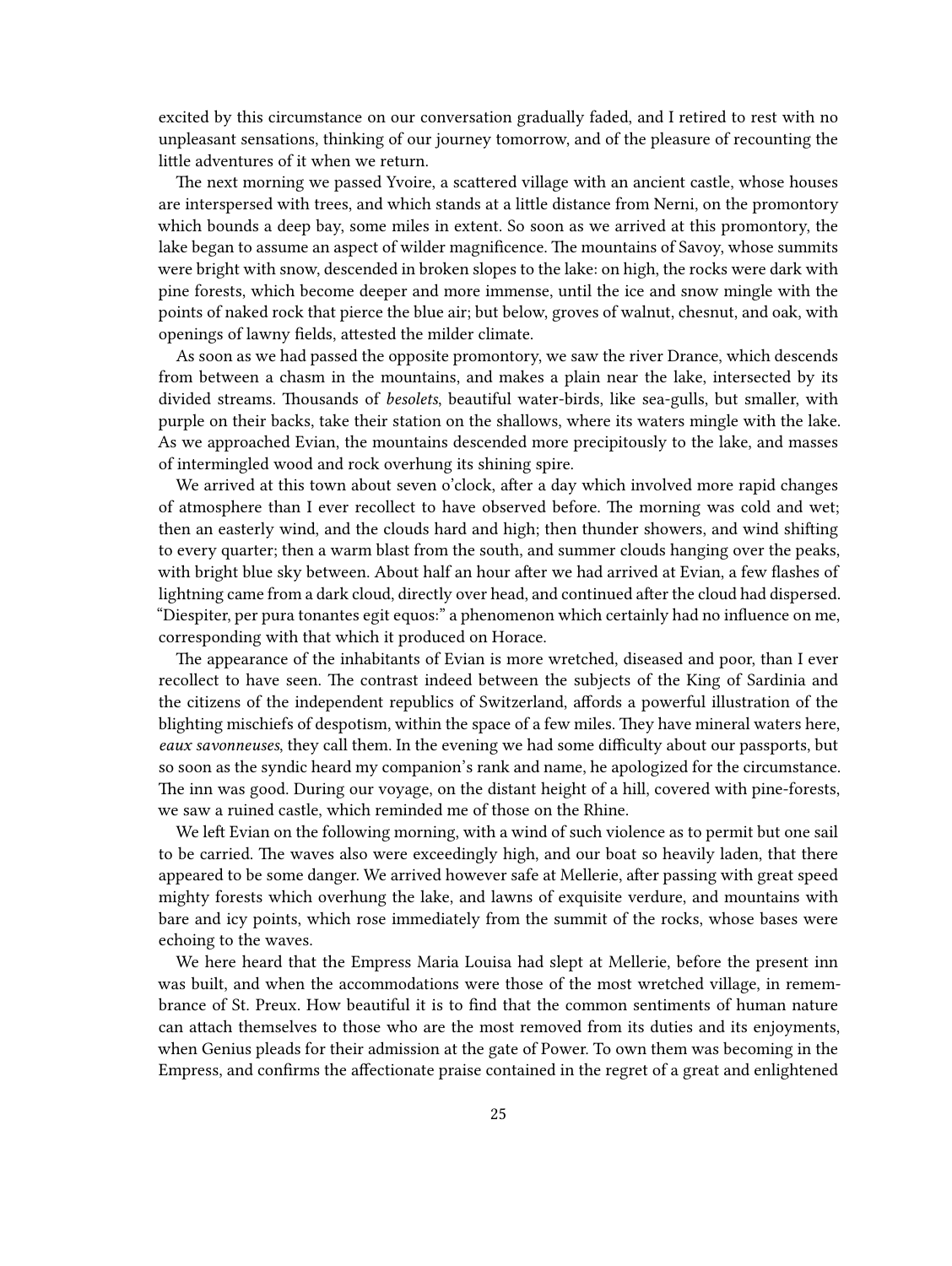nation. A Bourbon dared not even to have remembered Rousseau. She owed this power to that democracy which her husband's dynasty outraged, and of which it was however in some sort the representative among the nations of the earth. This little incident shews at once how unfit and how impossible it is for the ancient system of opinions, or for any power built upon a conspiracy to revive them, permanently to subsist among mankind. We dined there, and had some honey, the best I have ever tasted, the very essence of the mountain flowers, and as fragrant. Probably the village derives its name from this production. Mellerie is the well known scene of St. Preux's visionary exile; but Mellerie is indeed inchanted ground, were Rousseau no magician. Groves of pine, chesnut, and walnut overshadow it; magnificent and unbounded forests to which England affords no parallel. In the midst of these woods are dells of lawny expanse, inconceivably verdant, adorned with a thousand of the rarest flowers and odorous with thyme.

The lake appeared somewhat calmer as we left Mellerie, sailing close to the banks, whose magnificence augmented with the turn of every promontory. But we congratulated ourselves too soon: the wind gradually increased in violence, until it blew tremendously; and as it came from the remotest extremity of the lake, produced waves of a frightful height, and covered the whole surface with a chaos of foam. One of our boatmen, who was a dreadfully stupid fellow, persisted in holding the sail at a time when the boat was on the point of being driven under water by the hurricane. On discovering his error, he let it entirely go, and the boat for a moment refused to obey the helm; in addition, the rudder was so broken as to render the management of it very difficult; one wave fell in, and then another. My companion, an excellent swimmer, took off his coat, I did the same, and we sat with our arms crossed, every instant expecting to be swamped. The sail was however again held, the boat obeyed the helm, and still in imminent peril from the immensity of the waves, we arrived in a few minutes at a sheltered port, in the village of St. Gingoux.

I felt in this near prospect of death a mixture of sensations, among which terror entered, though but subordinately. My feelings would have been less painful had I been alone; but I know that my companion would have attempted to save me, and I was overcome with humiliation, when I thought that his life might have been risked to preserve mine. When we arrived at St. Gingoux, the inhabitants, who stood on the shore, unaccustomed to see a vessel as frail as ours, and fearing to venture at all on such a sea, exchanged looks of wonder and congratulation with our boatmen, who, as well as ourselves, were well pleased to set foot on shore.

St. Gingoux is even more beautiful than Mellerie; the mountains are higher, and their loftiest points of elevation descend more abruptly to the lake. On high, the aerial summits still cherish great depths of snow in their ravines, and in the paths of their unseen torrents. One of the highest of these is called Roche de St. Julien, beneath whose pinnacles the forests become deeper and more extensive; the chesnut gives a peculiarity to the scene, which is most beautiful, and will make a picture in my memory, distinct from all other mountain scenes which I have ever before visited.

As we arrived here early, we took a *voiture* to visit the mouth of the Rhone. We went between the mountains and the lake, under groves of mighty chesnut trees, beside perpetual streams, which are nourished by the snows above, and form stalactites on the rocks, over which they fall. We saw an immense chesnut tree, which had been overthrown by the hurricane of the morning. The place where the Rhone joins the lake was marked by a line of tremendous breakers; the river is as rapid as when it leaves the lake, but is muddy and dark. We went about a league farther on the road to La Valais, and stopped at a castle called La Tour de Bouverie, which seems to be the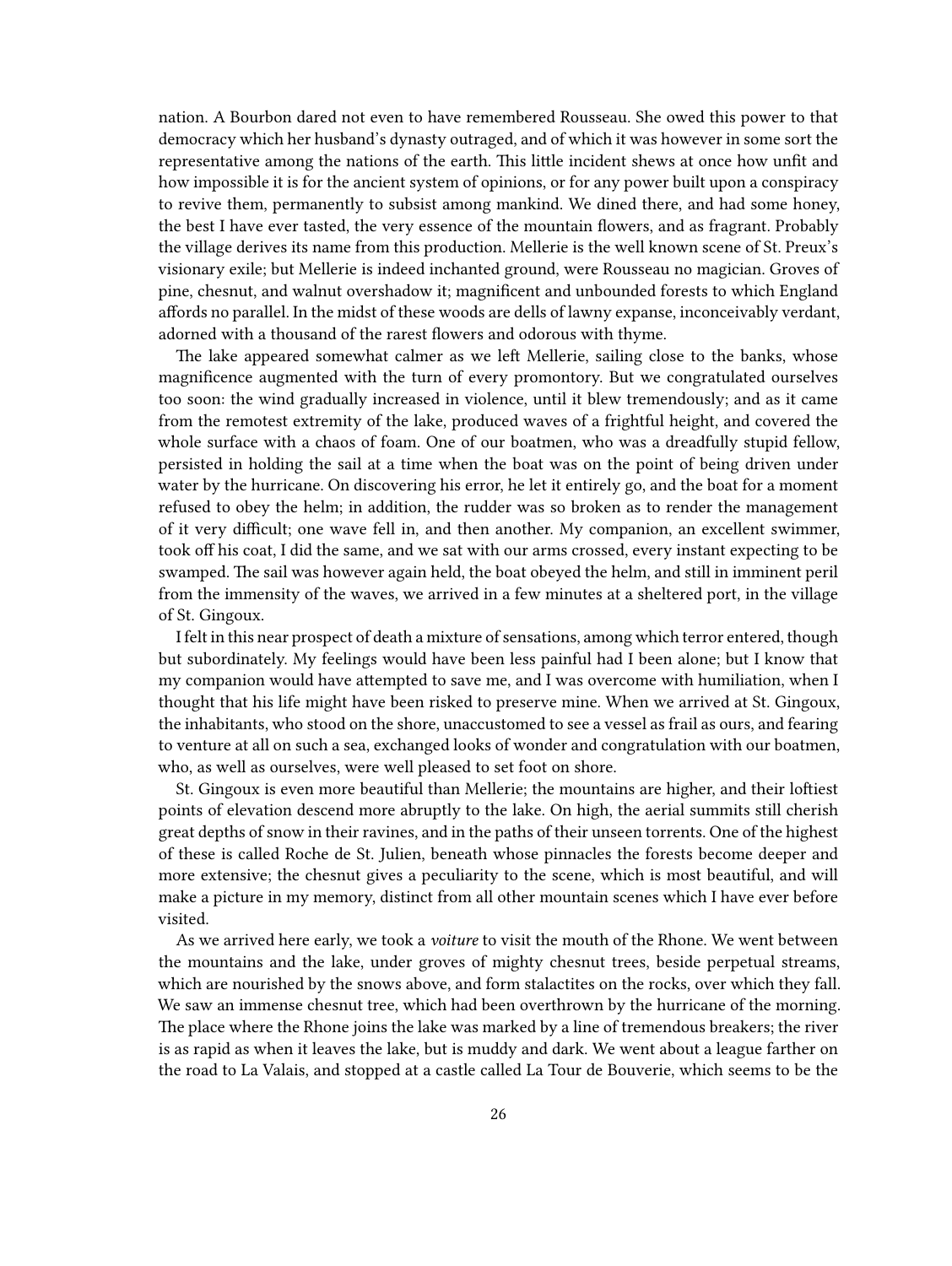frontier of Switzerland and Savoy, as we were asked for our passports, on the supposition of our proceeding to Italy.

On one side of the road was the immense Roche de St. Julien, which overhung it; through the gateway of the castle we saw the snowy mountains of La Valais, clothed in clouds, and on the other side was the willowy plain of the Rhone, in a character of striking contrast with the rest of the scene, bounded by the dark mountains that overhang Clarens, Vevai, and the lake that rolls between. In the midst of the plain rises a little isolated hill, on which the white spire of a church peeps from among the tufted chesnut woods. We returned to St. Gingoux before sunset, and I passed the evening in reading Julie.

As my companion rises late, I had time before breakfast, on the ensuing morning, to hunt the waterfalls of the river that fall into the lake at St. Gingoux. The stream is indeed, from the declivity over which it falls, only a succession of waterfalls, which roar over the rocks with a perpetual sound, and suspend their unceasing spray on the leaves and flowers that overhang and adorn its savage banks. The path that conducted along this river sometimes avoided the precipices of its shores, by leading through meadows; sometimes threaded the base of the perpendicular and caverned rocks. I gathered in these meadows a nosegay of such flowers as I never saw in England, and which I thought more beautiful for that rarity.

On my return, after breakfast, we sailed for Clarens, determining first to see the three mouths of the Rhone, and then the castle of Chillon; the day was fine, and the water calm. We passed from the blue waters of the lake over the stream of the Rhone, which is rapid even at a great distance from its confluence with the lake; the turbid waters mixed with those of the lake, but mixed with them unwillingly. (*See Nouvelle Heloise, Lettre 17, Part 4.*) I read Julie all day; an overflowing, as it now seems, surrounded by the scenes which it has so wonderfully peopled, of sublimest genius, and more than human sensibility. Mellerie, the Castle of Chillon, Clarens, the mountains of La Valais and Savoy, present themselves to the imagination as monuments of things that were once familiar, and of beings that were once dear to it. They were created indeed by one mind, but a mind so powerfully bright as to cast a shade of falsehood on the records that are called reality.

We passed on to the Castle of Chillon, and visited its dungeons and towers. These prisons are excavated below the lake; the principal dungeon is supported by seven columns, whose branching capitals support the roof. Close to the very walls, the lake is 800 feet deep; iron rings are fastened to these columns, and on them were engraven a multitude of names, partly those of visitors, and partly doubtless of the prisoners, of whom now no memory remains, and who thus beguiled a solitude which they have long ceased to feel. One date was as ancient as 1670. At the commencement of the Reformation, and indeed long after that period, this dungeon was the receptacle of those who shook, or who denied the system of idolatry, from the effects of which mankind is even now slowly emerging.

Close to this long and lofty dungeon was a narrow cell, and beyond it one larger and far more lofty and dark, supported upon two unornamented arches. Across one of these arches was a beam, now black and rotten, on which prisoners were hung in secret. I never saw a monument more terrible of that cold and inhuman tyranny, which it has been the delight of man to exercise over man. It was indeed one of those many tremendous fulfilments which render the "pernicies humani generis" of the great Tacitus, so solemn and irrefragable a prophecy. The gendarme, who conducted us over this castle, told us that there was an opening to the lake, by means of a secret spring, connected with which the whole dungeon might be filled with water before the prisoners could possibly escape!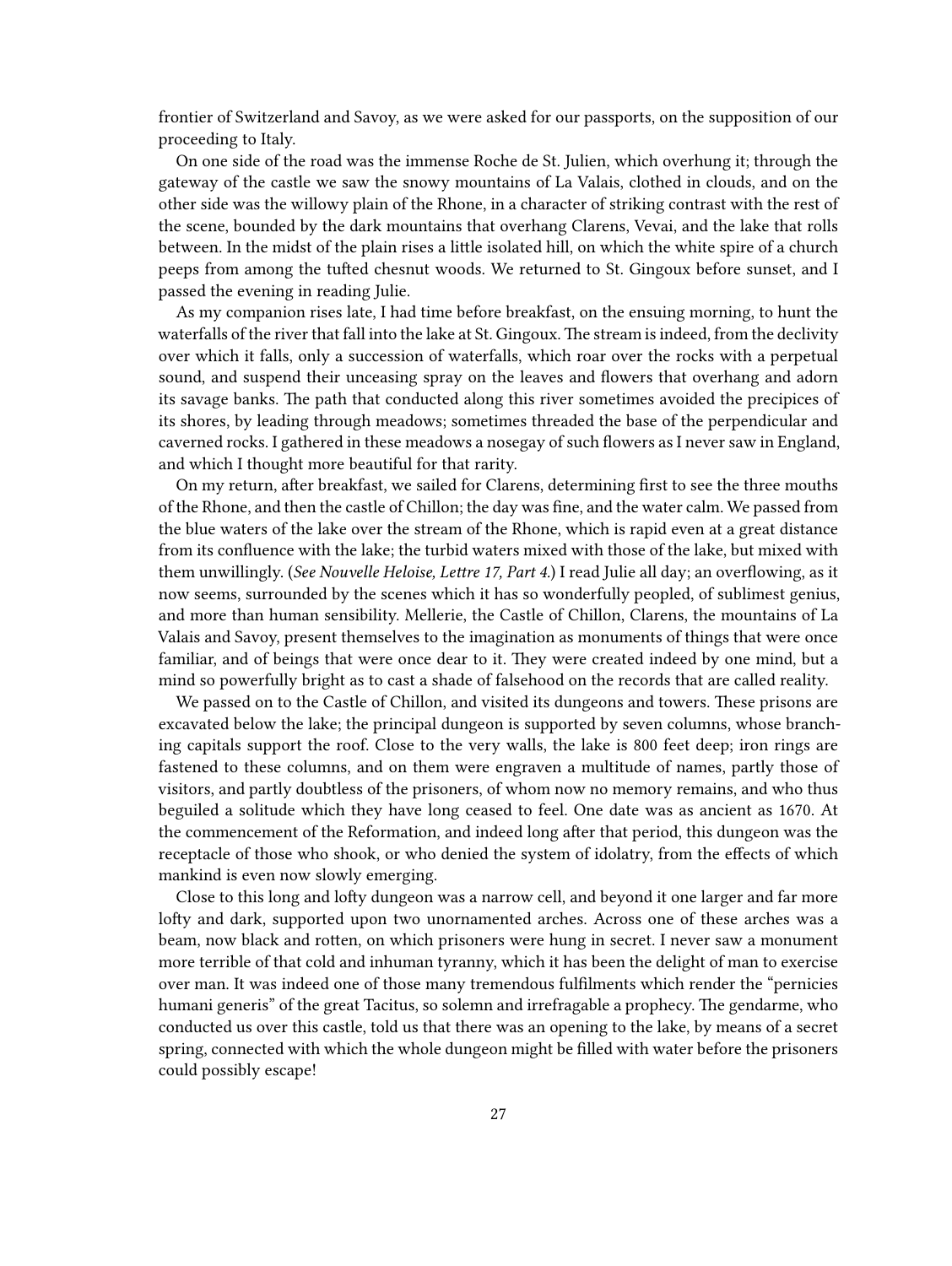We proceeded with a contrary wind to Clarens, against a heavy swell. I never felt more strongly than on landing at Clarens, that the spirit of old times had deserted its once cherished habitation. A thousand times, thought I, have Julia and St. Preux walked on this terraced road, looking towards these mountains which I now behold; nay, treading on the ground where I now tread. From the window of our lodging our landlady pointed out "le bosquet de Julie." At least the inhabitants of this village are impressed with an idea, that the persons of that romance had actual existence. In the evening we walked thither. It is indeed Julia's wood. The hay was making under the trees; the trees themselves were aged, but vigorous, and interspersed with younger ones, which are destined to be their successors, and in future years, when we are dead, to afford a shade to future worshippers of nature, who love the memory of that tenderness and peace of which this was the imaginary abode. We walked forward among the vineyards, whose narrow terraces overlook this affecting scene. Why did the cold maxims of the world compel me at this moment to repress the tears of melancholy transport which it would have been so sweet to indulge, immeasurably, even until the darkness of night had swallowed up the objects which excited them?

I forgot to remark, what indeed my companion remarked to me, that our danger from the storm took place precisely in the spot where Julie and her lover were nearly overset, and where St. Preux was tempted to plunge with her into the lake.

On the following day we went to see the castle of Clarens, a square strong house, with very few windows, surrounded by a double terrace that overlooks the valley, or rather the plain of Clarens. The road which conducted to it wound up the steep ascent through woods of walnut and chesnut. We gathered roses on the terrace, in the feeling that they might be the posterity of some planted by Julia's hand. We sent their dead and withered leaves to the absent.

We went again to "the bosquet de Julie," and found that the precise spot was now utterly obliterated, and a heap of stones marked the place where the little chapel had once stood. Whilst we were execrating the author of this brutal folly, our guide informed us that the land belonged to the convent of St. Bernard, and that this outrage had been committed by their orders. I knew before, that if avarice could harden the hearts of men, a system of prescriptive religion has an influence far more inimical to natural sensibility. I know that an isolated man is sometimes restrained by shame from outraging the venerable feelings arising out of the memory of genius, which once made nature even lovelier than itself; but associated man holds it as the very sacrament of his union to forswear all delicacy, all benevolence, all remorse, all that is true, or tender, or sublime.

We sailed from Clarens to Vevai. Vevai is a town more beautiful in its simplicity than any I have ever seen. Its market-place, a spacious square interspersed with trees, looks directly upon the mountains of Savoy and La Valais, the lake, and the valley of the Rhone. It was at Vevai that Rousseau conceived the design of Julie.

From Vevai we came to Ouchy, a village near Lausanne. The coasts of the Pays de Vaud, though full of villages and vineyards, present an aspect of tranquillity and peculiar beauty which well compensates for the solitude which I am accustomed to admire. The hills are very high and rocky, crowned and interspersed with woods. Water-falls echo from the cliffs, and shine afar. In one place we saw the traces of two rocks of immense size, which had fallen from the mountain behind. One of these lodged in a room where a young woman was sleeping, without injuring her. The vineyards were utterly destroyed in its path, and the earth torn up.

The rain detained us two days at Ouchy. We however visited Lausanne, and saw Gibbon's house. We were shewn the decayed summer-house where he finished his History, and the old acacias on the terrace, from which he saw Mont Blanc, after having written the last sentence.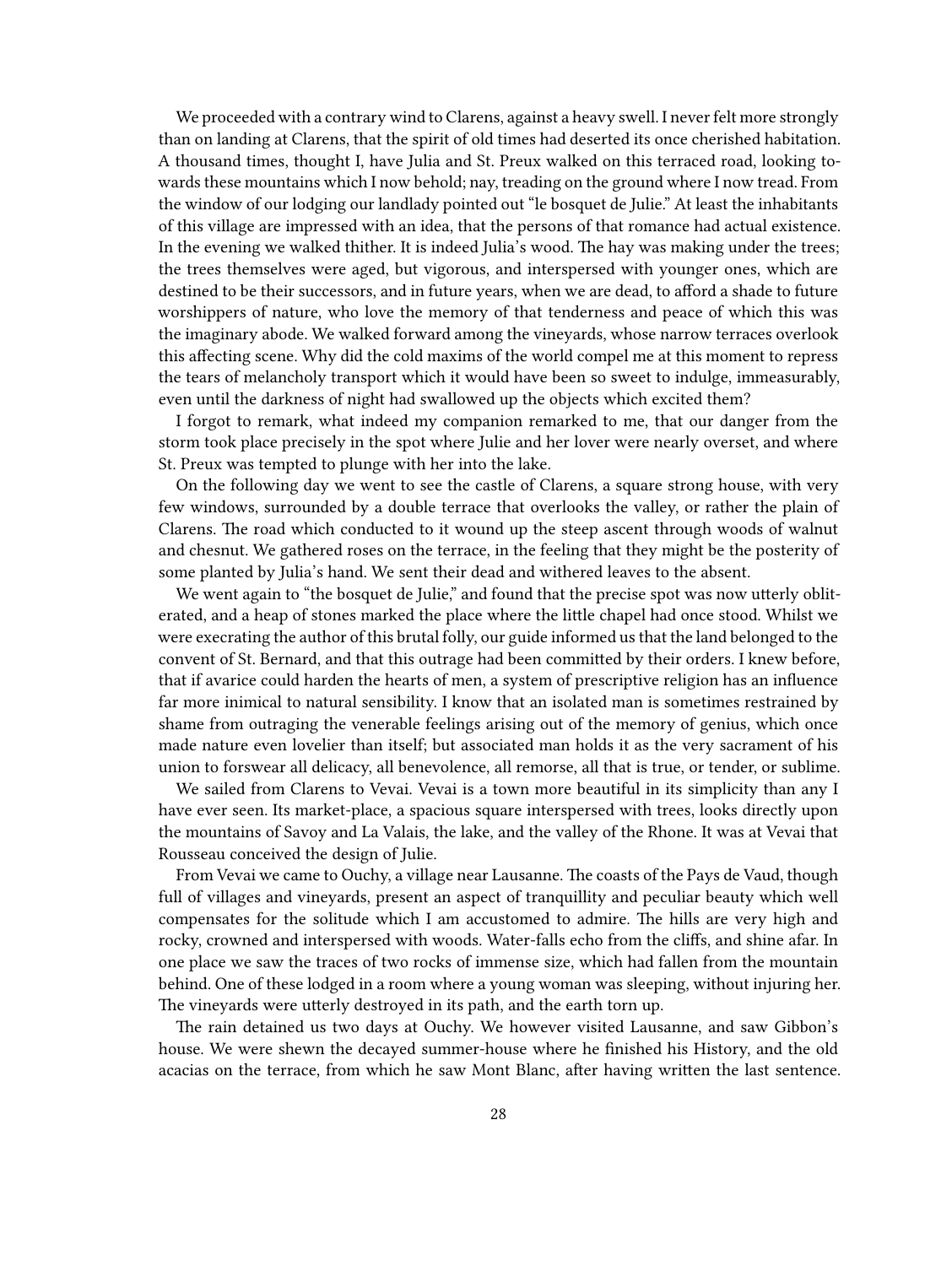There is something grand and even touching in the regret which he expresses at the completion of his task. It was conceived amid the ruins of the Capitol. The sudden departure of his cherished and accustomed toil must have left him, like the death of a dear friend, sad and solitary.

My companion gathered some acacia leaves to preserve in remembrance of him. I refrained from doing so, fearing to outrage the greater and more sacred name of Rousseau; the contemplation of whose imperishable creations had left no vacancy in my heart for mortal things. Gibbon had a cold and unimpassioned spirit. I never felt more inclination to rail at the prejudices which cling to such a thing, than now that Julie and Clarens, Lausanne and the Roman Empire, compelled me to a contrast between Rousseau and Gibbon.

When we returned, in the only interval of sunshine during the day, I walked on the pier which the lake was lashing with its waves. A rainbow spanned the lake, or rather rested one extremity of its arch upon the water, and the other at the foot of the mountains of Savoy. Some white houses, I know not if they were those of Mellerie, shone through the yellow fire.

On Saturday the 30th of June we quitted Ouchy, and after two days of pleasant sailing arrived on Sunday evening at Montalegre.

S.

### <span id="page-28-0"></span>**LETTER IV.**

To T. P. Esq.

ST. MARTIN—SERVOZ—CHAMOUNI—MONTANVERT—MONT BLANC.

Hôtel de Londres, Chamouni,

July 22d, 1816.

Whilst you, my friend, are engaged in securing a home for us, we are wandering in search of recollections to embellish it. I do not err in conceiving that you are interested in details of all that is majestic or beautiful in nature; but how shall I describe to you the scenes by which I am now surrounded? To exhaust the epithets which express the astonishment and the admiration—the very excess of satisfied astonishment, where expectation scarcely acknowledged any boundary, is this, to impress upon your mind the images which fill mine now even till it overflow? I too have read the raptures of travellers; I will be warned by their example; I will simply detail to you all that I can relate, or all that, if related, would enable you to conceive of what we have done or seen since the morning of the 20th, when we left Geneva.

We commenced our intended journey to Chamouni at half-past eight in the morning. We passed through the champain country, which extends from Mont Salève to the base of the higher Alps. The country is sufficiently fertile, covered with corn fields and orchards, and intersected by sudden acclivities with flat summits. The day was cloudless and excessively hot, the Alps were perpetually in sight, and as we advanced, the mountains, which form their outskirts, closed in around us. We passed a bridge over a stream, which discharges itself into the Arve. The Arve itself, much swollen by the rains, flows constantly to the right of the road.

As we approached Bonneville through an avenue composed of a beautiful species of drooping poplar, we observed that the corn fields on each side were covered with inundation. Bonneville is a neat little town, with no conspicuous peculiarity, except the white towers of the prison,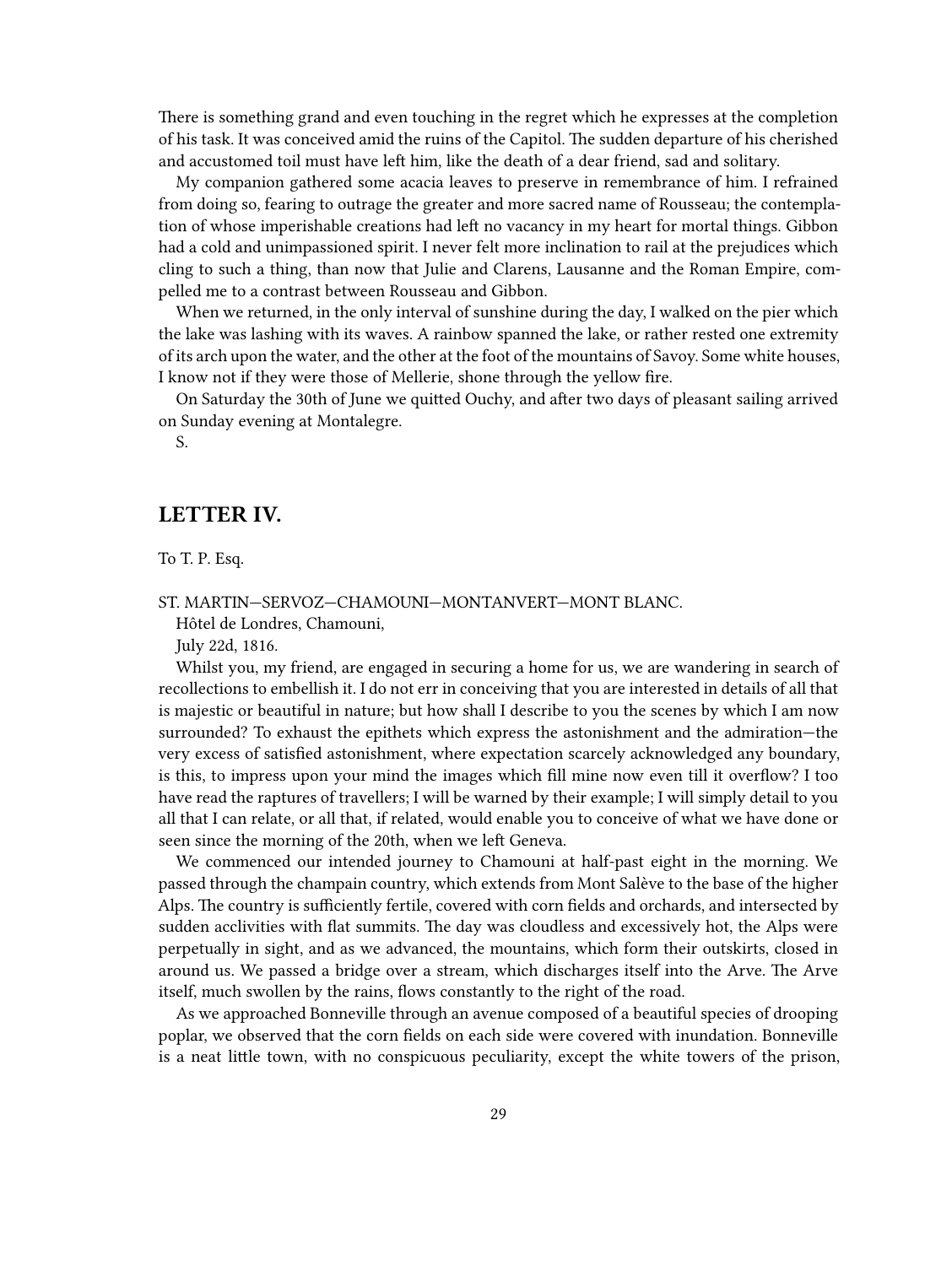an extensive building overlooking the town. At Bonneville the Alps commence, one of which, clothed by forests, rises almost immediately from the opposite bank of the Arve.

From Bonneville to Cluses the road conducts through a spacious and fertile plain, surrounded on all sides by mountains, covered like those of Mellerie with forests of intermingled pine and chesnut. At Cluses the road turns suddenly to the right, following the Arve along the chasm, which it seems to have hollowed for itself among the perpendicular mountains. The scene assumes here a more savage and colossal character; the valley becomes narrow, affording no more space than is sufficient for the river and the road. The pines descend to the banks, imitating with their irregular spires, the pyramidal crags which lift themselves far above the regions of forest into the deep azure of the sky, and among the white dazzling clouds. The scene, at the distance of half a mile from Cluses, differs from that of Matlock in little else than in the immensity of its proportions, and in its untameable, inaccessible solitude, inhabited only by the goats which we saw browsing on the rocks.

Near Maglans, within a league of each other, we saw two waterfalls. They were no more than mountain rivulets, but the height from which they fell, at least of *twelve* hundred feet, made them assume a character inconsistent with the smallness of their stream. The first fell from the overhanging brow of a black precipice on an enormous rock, precisely resembling some colossal Egyptian statue of a female deity. It struck the head of the visionary image, and gracefully dividing there, fell from it in folds of foam more like to cloud than water, imitating a veil of the most exquisite woof. It then united, concealing the lower part of the statue, and hiding itself in a winding of its channel, burst into a deeper fall, and crossed our route in its path towards the Arve.

The other waterfall was more continuous and larger. The violence with which it fell made it look more like some shape which an exhalation had assumed, than like water, for it streamed beyond the mountain, which appeared dark behind it, as it might have appeared behind an evanescent cloud.

The character of the scenery continued the same until we arrived at St. Martin (called in the maps Sallanches) the mountains perpetually becoming more elevated, exhibiting at every turn of the road more craggy summits, loftier and wider extent of forests, darker and more deep recesses.

The following morning we proceeded from St. Martin on mules to Chamouni, accompanied by two guides. We proceeded, as we had done the preceding day, along the valley of the Arve, a valley surrounded on all sides by immense mountains, whose rugged precipices are intermixed on high with dazzling snow. Their bases were still covered with the eternal forests, which perpetually grew darker and more profound as we approached the inner regions of the mountains.

On arriving at a small village, at the distance of a league from St. Martin, we dismounted from our mules, and were conducted by our guides to view a cascade. We beheld an immense body of water fall two hundred and fifty feet, dashing from rock to rock, and casting a spray which formed a mist around it, in the midst of which hung a multitude of sunbows, which faded or became unspeakably vivid, as the inconstant sun shone through the clouds. When we approached near to it, the rain of the spray reached us, and our clothes were wetted by the quick-falling but minute particles of water. The cataract fell from above into a deep craggy chasm at our feet, where, changing its character to that of a mountain stream, it pursued its course towards the Arve, roaring over the rocks that impeded its progress.

As we proceeded, our route still lay through the valley, or rather, as it had now become, the vast ravine, which is at once the couch and the creation of the terrible Arve. We ascended, winding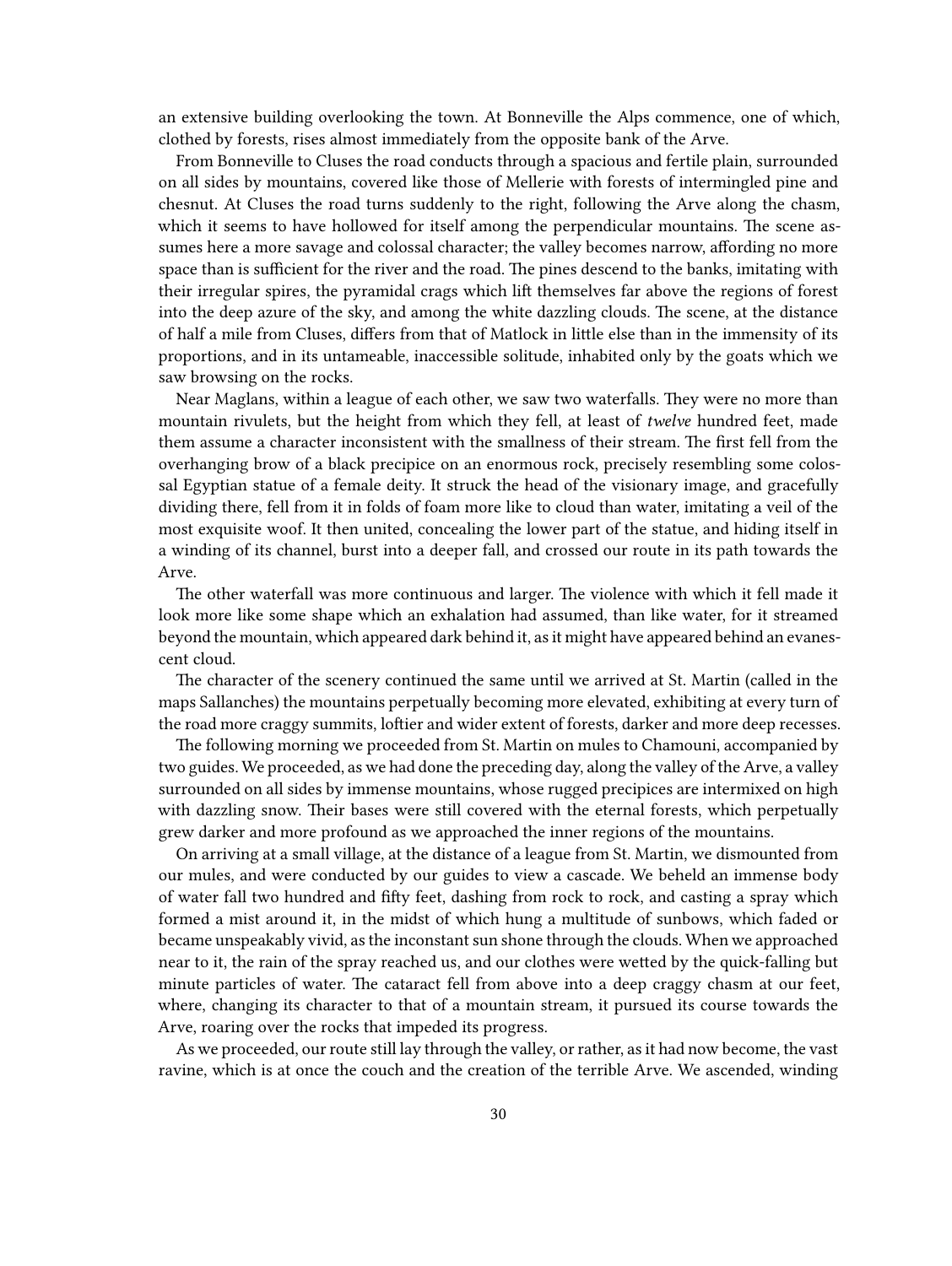between mountains whose immensity staggers the imagination. We crossed the path of a torrent, which three days since had descended from the thawing snow, and torn the road away.

We dined at Servoz, a little village, where there are lead and copper mines, and where we saw a cabinet of natural curiosities, like those of Keswick and Bethgelert. We saw in this cabinet some chamois' horns, and the horns of an exceedingly rare animal called the bouquetin, which inhabits the desarts of snow to the south of Mont Blanc: it is an animal of the stag kind; its horns weigh at least twenty-seven English pounds. It is inconceivable how so small an animal could support so inordinate a weight. The horns are of a very peculiar conformation, being broad, massy, and pointed at the ends, and surrounded with a number of rings, which are supposed to afford an indication of its age: there were seventeen rings on the largest of these horns.

From Servoz three leagues remain to Chamouni.—Mont Blanc was before us—the Alps, with their innumerable glaciers on high all around, closing in the complicated windings of the single vale—forests inexpressibly beautiful, but majestic in their beauty—intermingled beech and pine, and oak, overshadowed our road, or receded, whilst lawns of such verdure as I have never seen before occupied these openings, and gradually became darker in their recesses. Mont Blanc was before us, but it was covered with cloud; its base, furrowed with dreadful gaps, was seen above. Pinnacles of snow intolerably bright, part of the chain connected with Mont Blanc, shone through the clouds at intervals on high. I never knew—I never imagined what mountains were before. The immensity of these aerial summits excited, when they suddenly burst upon the sight, a sentiment of extatic wonder, not unallied to madness. And remember this was all one scene, it all pressed home to our regard and our imagination. Though it embraced a vast extent of space, the snowy pyramids which shot into the bright blue sky seemed to overhang our path; the ravine, clothed with gigantic pines, and black with its depth below, so deep that the very roaring of the untameable Arve, which rolled through it, could not be heard above—all was as much our own, as if we had been the creators of such impressions in the minds of others as now occupied our own. Nature was the poet, whose harmony held our spirits more breathless than that of the divinest.

As we entered the valley of Chamouni (which in fact may be considered as a continuation of those which we have followed from Bonneville and Cluses) clouds hung upon the mountains at the distance perhaps of 6000 feet from the earth, but so as effectually to conceal not only Mont Blanc, but the other *aiguilles*, as they call them here, attached and subordinate to it. We were travelling along the valley, when suddenly we heard a sound as of the burst of smothered thunder rolling above; yet there was something earthly in the sound, that told us it could not be thunder. Our guide hastily pointed out to us a part of the mountain opposite, from whence the sound came. It was an avalanche. We saw the smoke of its path among the rocks, and continued to hear at intervals the bursting of its fall. It fell on the bed of a torrent, which it displaced, and presently we saw its tawny-coloured waters also spread themselves over the ravine, which was their couch.

We did not, as we intended, visit the *Glacier de Boisson* to-day, although it descends within a few minutes' walk of the road, wishing to survey it at least when unfatigued. We saw this glacier which comes close to the fertile plain, as we passed, its surface was broken into a thousand unaccountable figures: conical and pyramidical crystallizations, more than fifty feet in height, rise from its surface, and precipices of ice, of dazzling splendour, overhang the woods and meadows of the vale.This glacier winds upwards from the valley, until it joins the masses of frost from which it was produced above, winding through its own ravine like a bright belt flung over the black region of pines. There is more in all these scenes than mere magnitude of proportion: there is a majesty of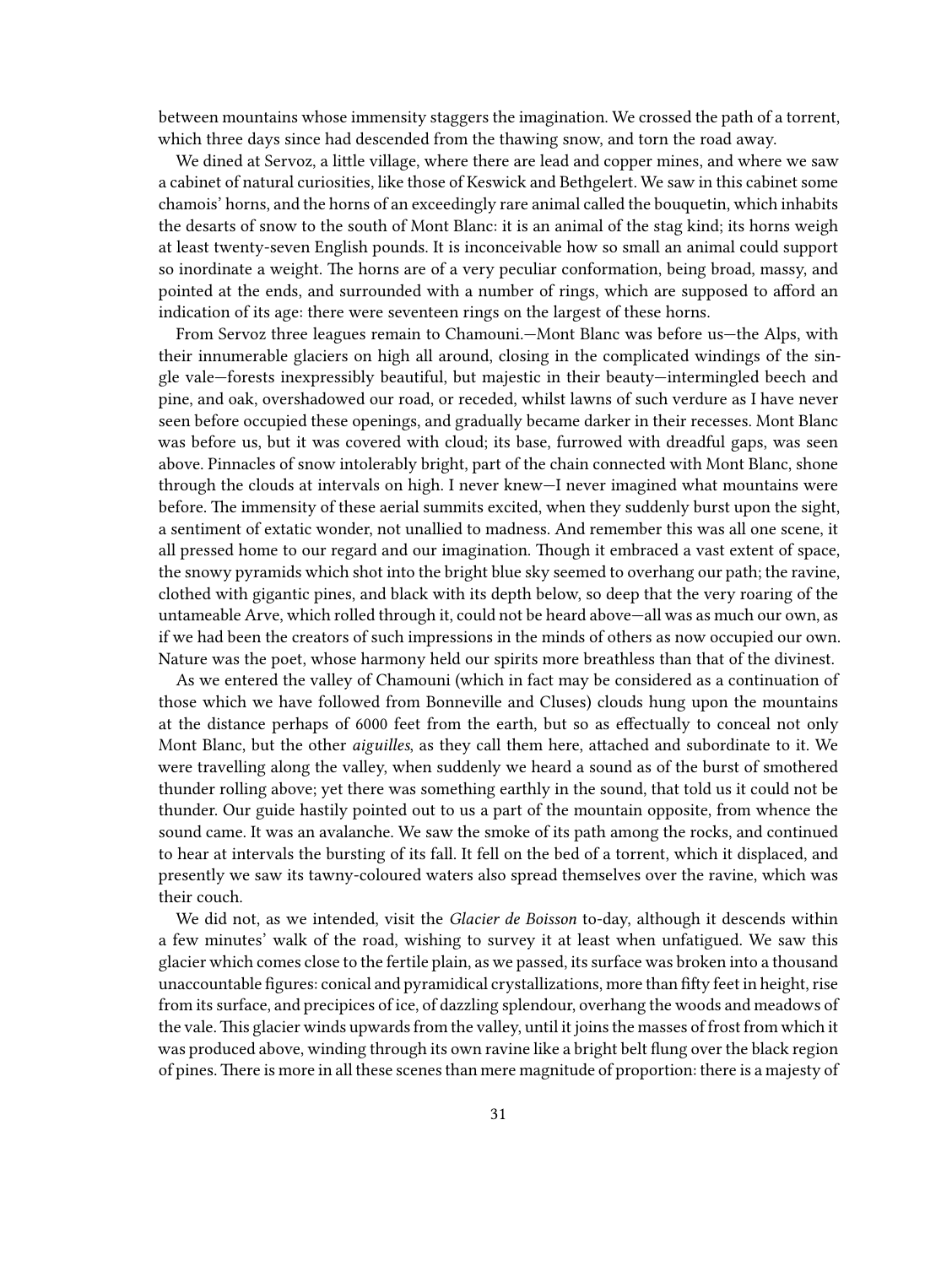outline; there is an awful grace in the very colours which invest these wonderful shapes—a charm which is peculiar to them, quite distinct even from the reality of their unutterable greatness.

July 24.

Yesterday morning we went to the source of the Arveiron. It is about a league from this village; the river rolls forth impetuously from an arch of ice, and spreads itself in many streams over a vast space of the valley, ravaged and laid bare by its inundations. The glacier by which its waters are nourished, overhangs this cavern and the plain, and the forests of pine which surround it, with terrible precipices of solid ice. On the other side rises the immense glacier of Montanvert, fifty miles in extent, occupying a chasm among mountains of inconceivable height, and of forms so pointed and abrupt, that they seem to pierce the sky. From this glacier we saw as we sat on a rock, close to one of the streams of the Arveiron, masses of ice detach themselves from on high, and rush with a loud dull noise into the vale. The violence of their fall turned them into powder, which flowed over the rocks in imitation of waterfalls, whose ravines they usurped and filled.

In the evening I went with Ducrée, my guide, the only tolerable person I have seen in this country, to visit the glacier of Boisson. This glacier, like that of Montanvert, comes close to the vale, overhanging the green meadows and the dark woods with the dazzling whiteness of its precipices and pinnacles, which are like spires of radiant crystal, covered with a net-work of frosted silver.These glaciers flow perpetually into the valley, ravaging in their slow but irresistible progress the pastures and the forests which surround them, performing a work of desolation in ages, which a river of lava might accomplish in an hour, but far more irretrievably; for where the ice has once descended, the hardiest plant refuses to grow; if even, as in some extraordinary instances, it should recede after its progress has once commenced. The glaciers perpetually move onward, at the rate of a foot each day, with a motion that commences at the spot where, on the boundaries of perpetual congelation, they are produced by the freezing of the waters which arise from the partial melting of the eternal snows. They drag with them from the regions whence they derive their origin, all the ruins of the mountain, enormous rocks, and immense accumulations of sand and stones. These are driven onwards by the irresistible stream of solid ice; and when they arrive at a declivity of the mountain, sufficiently rapid, roll down, scattering ruin. I saw one of these rocks which had descended in the spring, (winter here is the season of silence and safety) which measured forty feet in every direction.

The verge of a glacier, like that of Boisson, presents the most vivid image of desolation that it is possible to conceive. No one dares to approach it; for the enormous pinnacles of ice which perpetually fall, are perpetually reproduced. The pines of the forest, which bound it at one extremity, are overthrown and shattered to a wide extent at its base. There is something inexpressibly dreadful in the aspect of the few branchless trunks, which, nearest to the ice rifts, still stand in the uprooted soil. The meadows perish, overwhelmed with sand and stones. Within this last year, these glaciers have advanced three hundred feet into the valley. Saussure, the naturalist, says, that they have their periods of increase and decay: the people of the country hold an opinion entirely different; but as I judge, more probable. It is agreed by all, that the snow on the summit of Mont Blanc and the neighbouring mountains perpetually augments, and that ice, in the form of glaciers, subsists without melting in the valley of Chamouni during its transient and variable summer. If the snow which produces this glacier must augment, and the heat of the valley is no obstacle to the perpetual existence of such masses of ice as have already descended into it, the consequence is obvious; the glaciers must augment and will subsist, at least until they have overflowed this vale.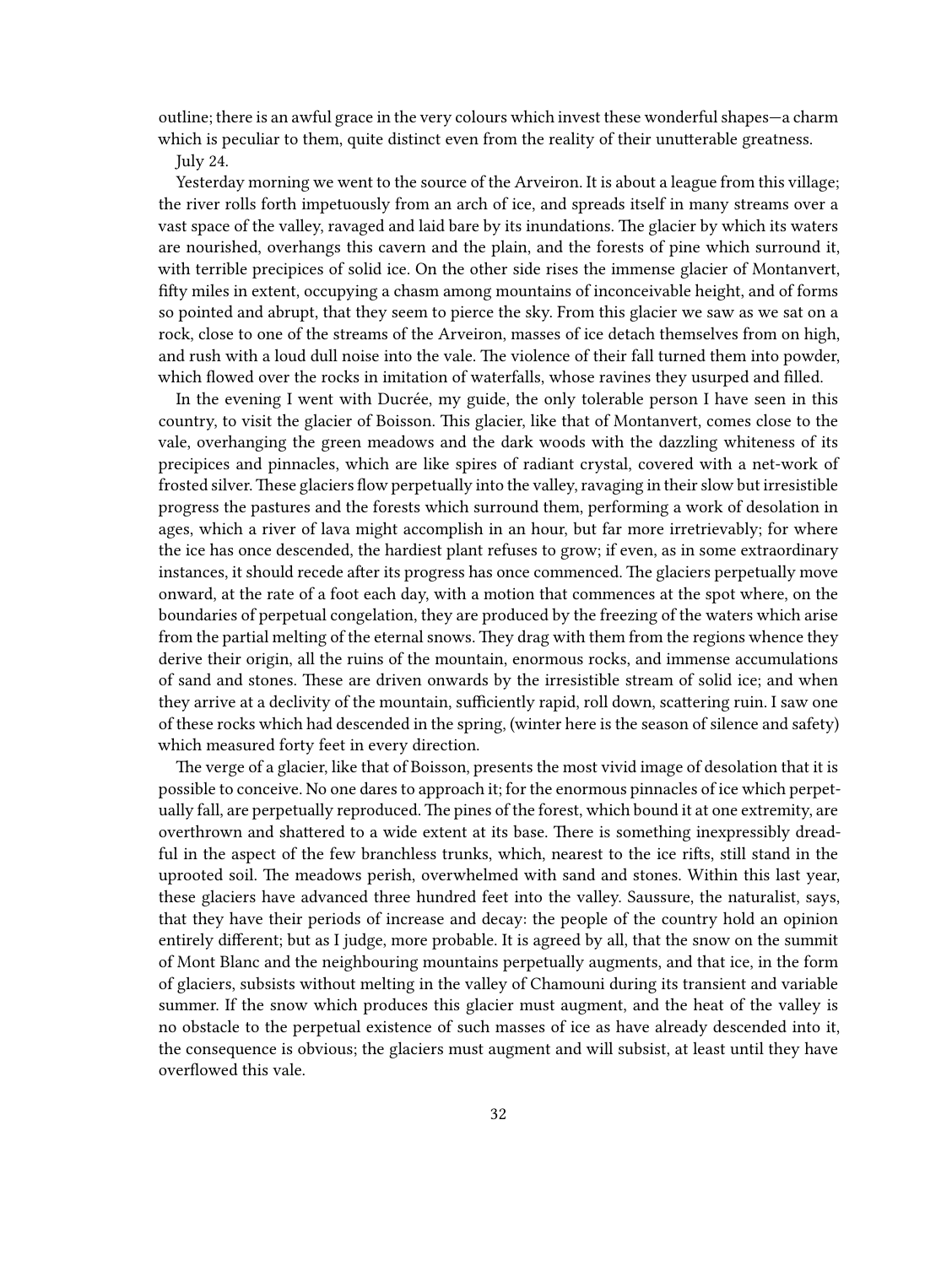I will not pursue Buffon's sublime but gloomy theory—that this globe which we inhabit will at some future period be changed into a mass of frost by the encroachments of the polar ice, and of that produced on the most elevated points of the earth. Do you, who assert the supremacy of Ahriman, imagine him throned among these desolating snows, among these palaces of death and frost, so sculptured in this their terrible magnificence by the adamantine hand of necessity, and that he casts around him, as the first essays of his final usurpation, avalanches, torrents, rocks, and thunders, and above all these deadly glaciers, at once the proof and symbols of his reign;—add to this, the degradation of the human species—who in these regions are half deformed or idiotic, and most of whom are deprived of any thing that can excite interest or admiration. This is a part of the subject more mournful and less sublime; but such as neither the poet nor the philosopher should disdain to regard.

This morning we departed, on the promise of a fine day, to visit the glacier of Montanvert. In that part where it fills a slanting valley, it is called the Sea of Ice. This valley is 950 toises, or 7600 feet above the level of the sea. We had not proceeded far before the rain began to fall, but we persisted until we had accomplished more than half of our journey, when we returned, wet through.

#### Chamouni, July 25th.

We have returned from visiting the glacier of Montanvert, or as it is called, the Sea of Ice, a scene in truth of dizzying wonder. The path that winds to it along the side of a mountain, now clothed with pines, now intersected with snowy hollows, is wide and steep. The cabin of Montanvert is three leagues from Chamouni, half of which distance is performed on mules, not so sure footed, but that on the first day the one which I rode fell in what the guides call a *mauvais pas*, so that I narrowly escaped being precipitated down the mountain. We passed over a hollow covered with snow, down which vast stones are accustomed to roll. One had fallen the preceding day, a little time after we had returned: our guides desired us to pass quickly, for it is said that sometimes the least sound will accelerate their descent. We arrived at Montanvert, however, safe.

On all sides precipitous mountains, the abodes of unrelenting frost, surround this vale: their sides are banked up with ice and snow, broken, heaped high, and exhibiting terrific chasms. The summits are sharp and naked pinnacles, whose overhanging steepness will not even permit snow to rest upon them. Lines of dazzling ice occupy here and there their perpendicular rifts, and shine through the driving vapours with inexpressible brilliance: they pierce the clouds like things not belonging to this earth. The vale itself is filled with a mass of undulating ice, and has an ascent sufficiently gradual even to the remotest abysses of these horrible desarts. It is only half a league (about two miles) in breadth, and seems much less. It exhibits an appearance as if frost had suddenly bound up the waves and whirlpools of a mighty torrent. We walked some distance upon its surface. The waves are elevated about 12 or 15 feet from the surface of the mass, which is intersected by long gaps of unfathomable depth, the ice of whose sides is more beautifully azure than the sky. In these regions every thing changes, and is in motion. This vast mass of ice has one general progress, which ceases neither day nor night; it breaks and bursts for ever: some undulations sink while others rise; it is never the same. The echo of rocks, or of the ice and snow which fall from their overhanging precipices, or roll from their aerial summits, scarcely ceases for one moment. One would think that Mont Blanc, like the god of the Stoics, was a vast animal, and that the frozen blood for ever circulated through his stony veins.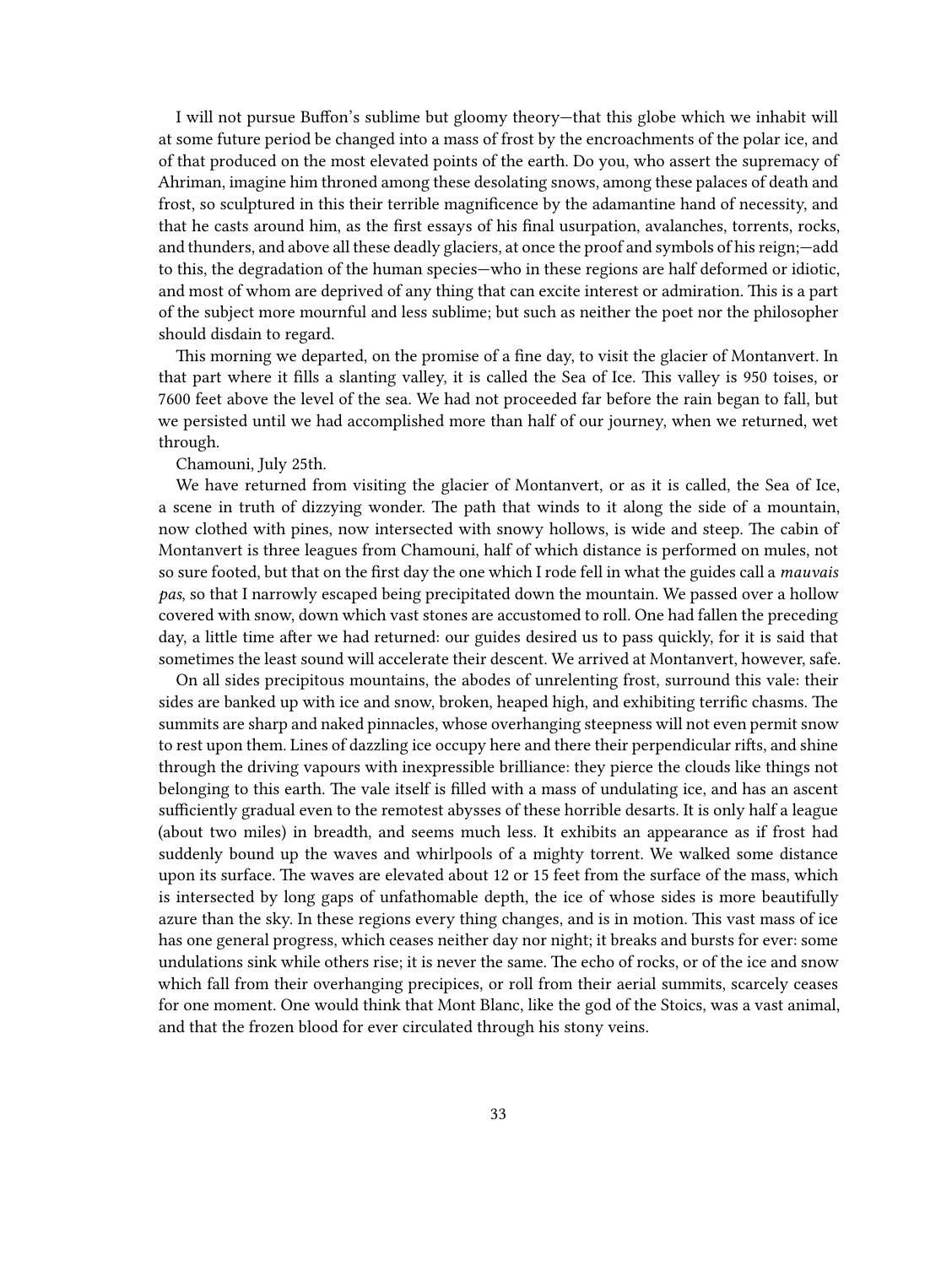We dined ( $M^{***}$ ,  $C^{***}$ , and I) on the grass, in the open air, surrounded by this scene. The air is piercing and clear. We returned down the mountain, sometimes encompassed by the driving vapours, sometimes cheered by the sunbeams, and arrived at our inn by seven o'clock.

Montalegre, July 28th.

The next morning we returned through the rain to St. Martin. The scenery had lost something of its immensity, thick clouds hanging over the highest mountains; but visitings of sunset intervened between the showers, and the blue sky shone between the accumulated clouds of snowy whiteness which brought them; the dazzling mountains sometimes glittered through a chasm of the clouds above our heads, and all the charm of its grandeur remained. We repassed *Pont Pellisier*, a wooden bridge over the Arve, and the ravine of the Arve. We repassed the pine forests which overhang the defile, the chateau of St. Michel, a haunted ruin, built on the edge of a precipice, and shadowed over by the eternal forest. We repassed the vale of Servoz, a vale more beautiful, because more luxuriant, than that of Chamouni. Mont Blanc forms one of the sides of this vale also, and the other is inclosed by an irregular amphitheatre of enormous mountains, one of which is in ruins, and fell fifty years ago into the higher part of the valley: the smoke of its fall was seen in Piedmont, and people went from Turin to investigate whether a volcano had not burst forth among the Alps. It continued falling many days, spreading, with the shock and thunder of its ruin, consternation into the neighbouring vales. In the evening we arrived at St. Martin. The next day we wound through the valley, which I have described before, and arrived in the evening at our home.

We have bought some specimens of minerals and plants, and two or three crystal seals, at Mont Blanc, to preserve the remembrance of having approached it. There is a cabinet of *Histoire Naturelle* at Chamouni, just as at Keswick, Matlock, and Clifton; the proprietor of which is the very vilest specimen of that vile species of quack that, together with the whole army of aubergistes and guides, and indeed the entire mass of the population, subsist on the weakness and credulity of travellers as leaches subsist on the sick. The most interesting of my purchases is a large collection of all the seeds of rare alpine plants, with their names written upon the outside of the papers that contain them. These I mean to colonize in my garden in England, and to permit you to make what choice you please from them. They are companions which the Celandine—the classic Celandine, need not despise; they are as wild and more daring than he, and will tell him tales of things even as touching and sublime as the gaze of a vernal poet.

Did I tell you that there are troops of wolves among these mountains? In the winter they descend into the vallies, which the snow occupies six months of the year, and devour every thing that they can find out of doors. A wolf is more powerful than the fiercest and strongest dog. There are no bears in these regions. We heard, when we were at Lucerne, that they were occasionally found in the forests which surround that lake. Adieu.

S.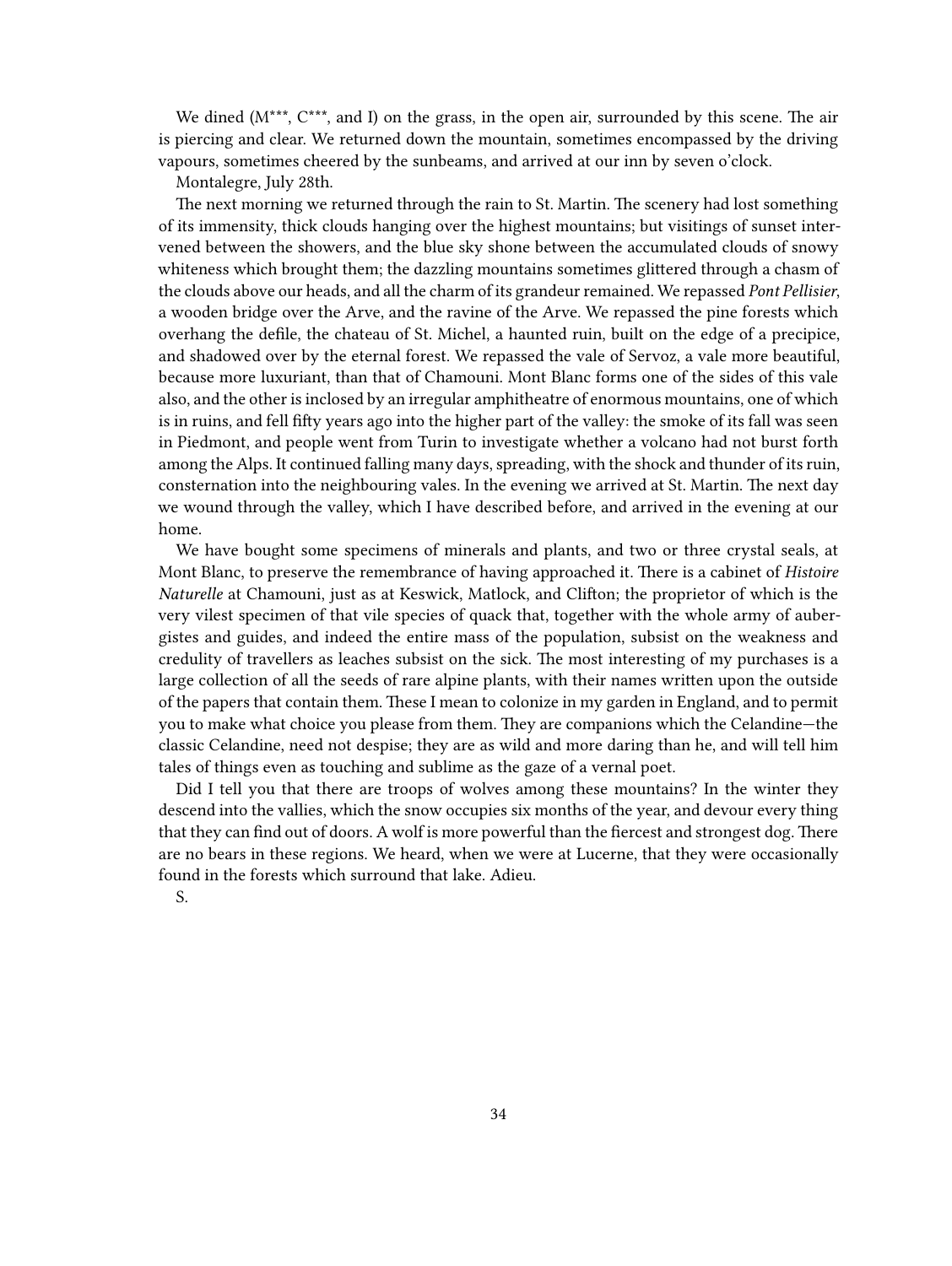# <span id="page-34-0"></span>**LINES WRITTEN IN THE VALE OF CHAMOUNI.**

### <span id="page-34-1"></span>**MONT BLANC.**

#### <span id="page-34-2"></span>**I.**

The everlasting universe of things Flows through the mind, and rolls its rapid waves, Now dark—now glittering—now reflecting gloom— Now lending splendour, where from secret springs The source of human thought its tribute brings Of waters,—with a sound but half its own, Such as a feeble brook will oft assume In the wild woods, among the mountains lone, Where waterfalls around it leap for ever, Where woods and winds contend, and a vast river Over its rocks ceaselessly bursts and raves.

#### <span id="page-34-3"></span>**II.**

Thus thou, Ravine of Arve—dark, deep Ravine— Thou many-coloured, many-voiced vale, Over whose pines, and crags, and caverns sail Fast cloud shadows and sunbeams: awful scene, Where Power in likeness of the Arve comes down From the ice gulphs that gird his secret throne, Bursting through these dark mountains like the flame Of lightning thro' the tempest;—thou dost lie, Thy giant brood of pines around thee clinging, Children of elder time, in whose devotion The chainless winds still come and ever came To drink their odours, and their mighty swinging To hear—an old and solemn harmony; Thine earthly rainbows stretched across the sweep Of the ethereal waterfall, whose veil Robes some unsculptured image; the strange sleep Which when the voices of the desart fail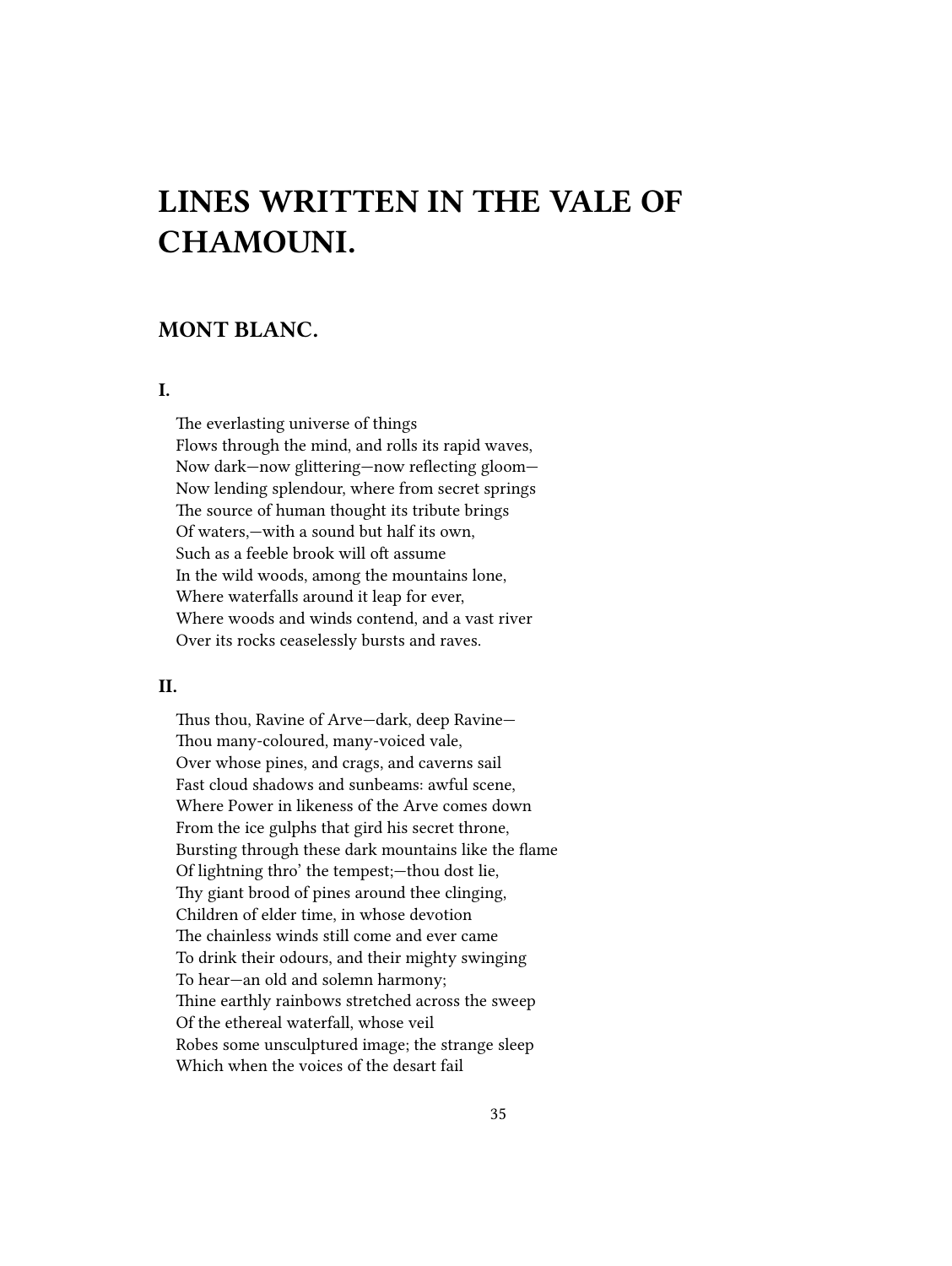Wraps all in its own deep eternity;— Thy caverns echoing to the Arve's commotion, A loud, lone sound no other sound can tame; Thou art pervaded with that ceaseless motion, Thou art the path of that unresting sound— Dizzy Ravine! and when I gaze on thee I seem as in a trance sublime and strange To muse on my own separate phantasy, My own, my human mind, which passively Now renders and receives fast influencings, Holding an unremitting interchange With the clear universe of things around; One legion of wild thoughts, whose wandering wings Now float above thy darkness, and now rest Where that or thou art no unbidden guest, In the still cave of the witch Poesy, Seeking among the shadows that pass by Ghosts of all things that are, some shade of thee, Some phantom, some faint image; till the breast From which they fled recalls them, thou art there!

#### <span id="page-35-0"></span>**III.**

Some say that gleams of a remoter world Visit the soul in sleep,—that death is slumber, And that its shapes the busy thoughts outnumber Of those who wake and live.—I look on high; Has some unknown omnipotence unfurled The veil of life and death? or do I lie In dream, and does the mightier world of sleep Spread far around and inaccessibly Its circles? For the very spirit fails, Driven like a homeless cloud from steep to steep That vanishes among the viewless gales! Far, far above, piercing the infinite sky, Mont Blanc appears,—still, snowy, and serene— Its subject mountains their unearthly forms Pile around it, ice and rock; broad vales between Of frozen floods, unfathomable deeps, Blue as the overhanging heaven, that spread And wind among the accumulated steeps; A desart peopled by the storms alone, Save when the eagle brings some hunter's bone, And the wolf tracts her there—how hideously Its shapes are heaped around! rude, bare, and high,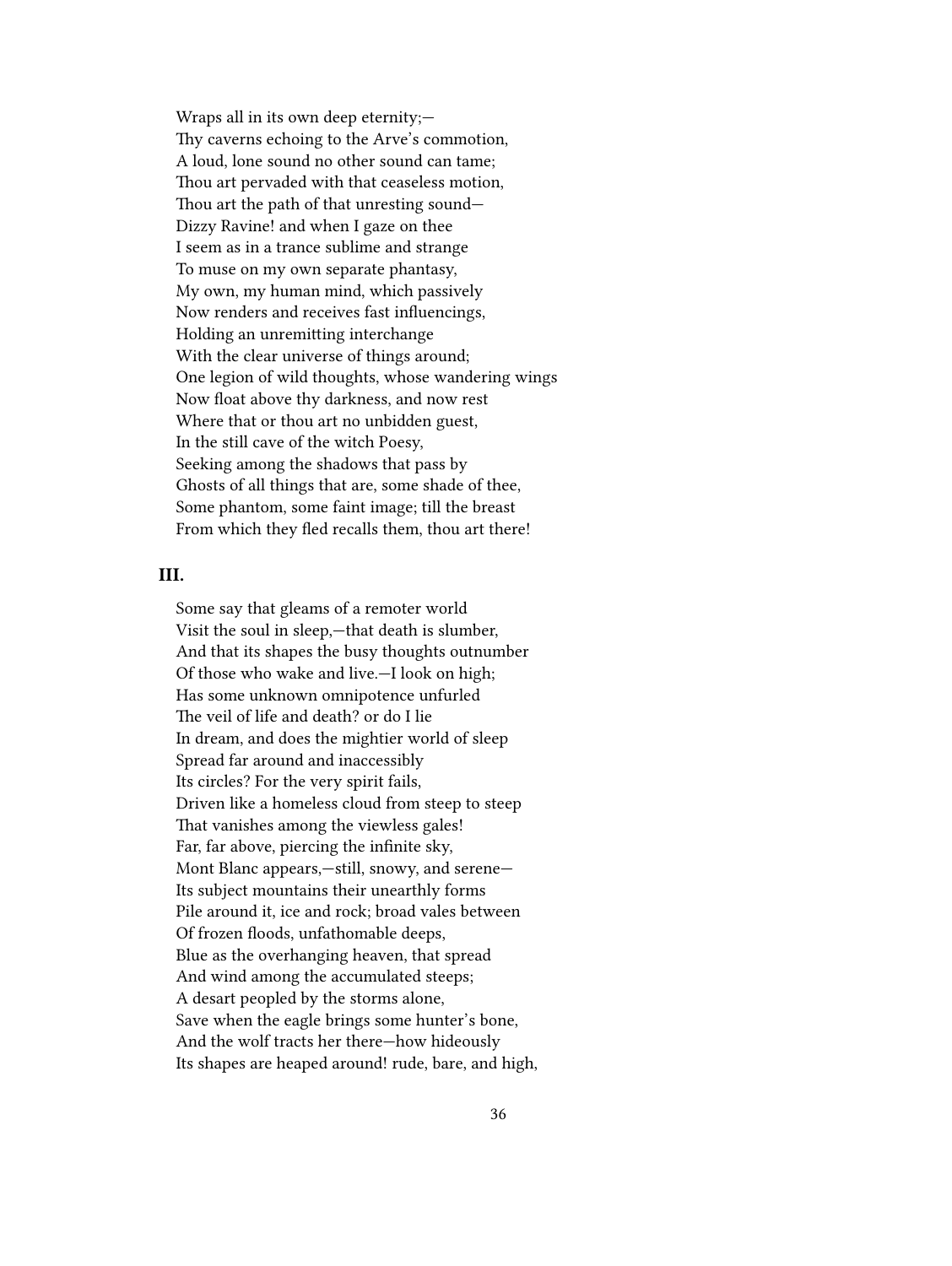Ghastly, and scarred, and riven.—Is this the scene Where the old Earthquake-dæmon taught her young Ruin? Were these their toys? or did a sea Of fire, envelope once this silent snow? None can reply—all seems eternal now. The wilderness has a mysterious tongue Which teaches awful doubt, or faith so mild, So solemn, so serene, that man may be But for such faith with nature reconciled; Thou hast a voice, great Mountain, to repeal Large codes of fraud and woe; not understood By all, but which the wise, and great, and good Interpret, or make felt, or deeply feel.

#### <span id="page-36-0"></span>**IV.**

The fields, the lakes, the forests, and the streams, Ocean, and all the living things that dwell Within the dædal earth; lightning, and rain, Earthquake, and fiery flood, and hurricane, The torpor of the year when feeble dreams Visit the hidden buds, or dreamless sleep Holds every future leaf and flower;—the bound With which from that detested trance they leap; The works and ways of man, their death and birth, And that of him and all that his may be; All things that move and breathe with toil and sound Are born and die; revolve, subside and swell. Power dwells apart in its tranquillity Remote, serene, and inaccessible: And *this*, the naked countenance of earth, On which I gaze, even these primæval mountains Teach the adverting mind. The glaciers creep Like snakes that watch their prey, from their far fountains, Slow rolling on; there, many a precipice, Frost and the Sun in scorn of mortal power Have piled: dome, pyramid, and pinnacle, A city of death, distinct with many a tower And wall impregnable of beaming ice. Yet not a city, but a flood of ruin Is there, that from the boundaries of the sky Rolls its perpetual stream; vast pines are strewing Its destined path, or in the mangled soil Branchless and shattered stand; the rocks, drawn down From yon remotest waste, have overthrown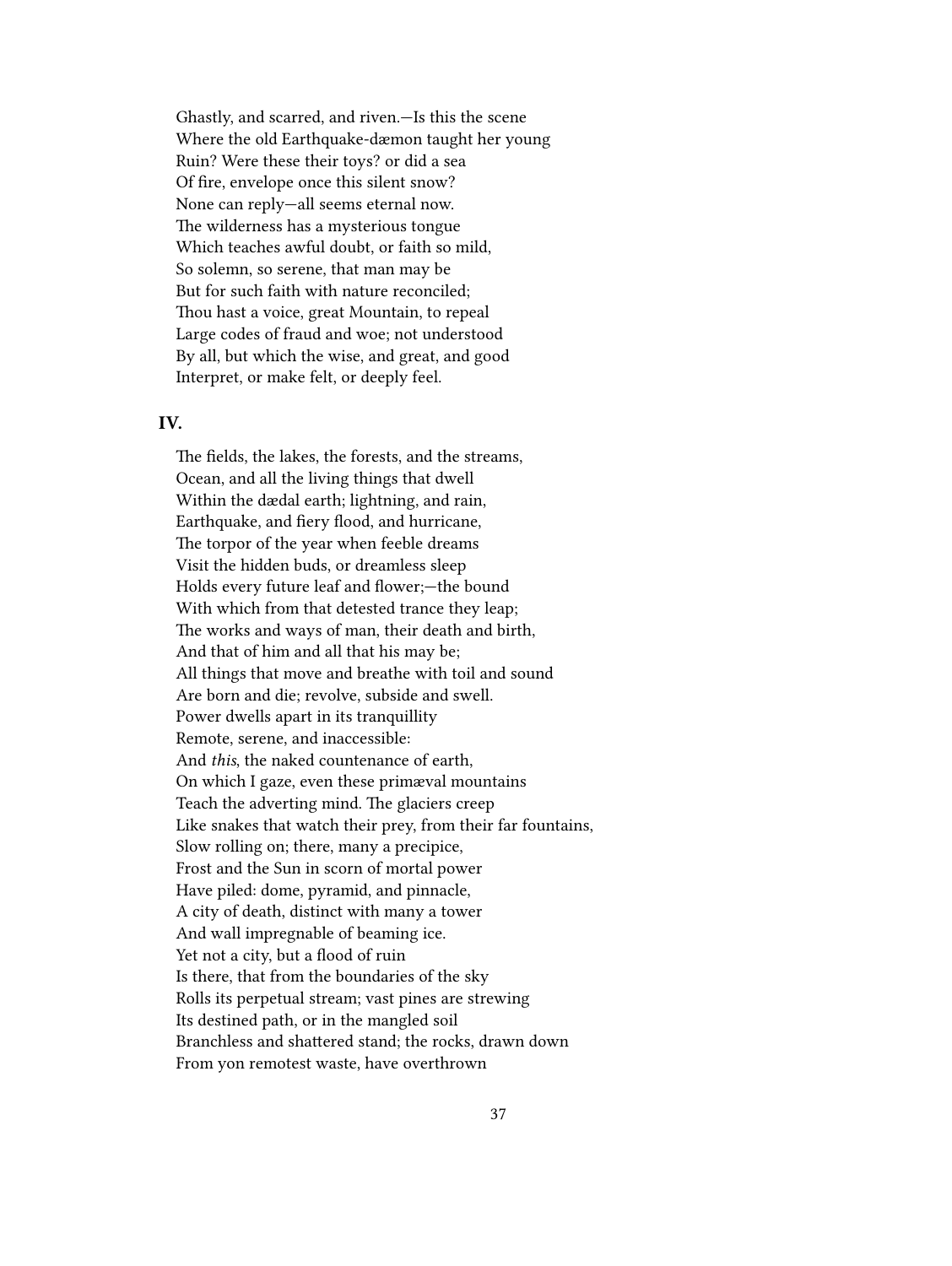The limits of the dead and living world, Never to be reclaimed. The dwelling-place Of insects, beasts, and birds, becomes its spoil; Their food and their retreat for ever gone, So much of life and joy is lost. The race Of man, flies far in dread; his work and dwelling Vanish, like smoke before the tempest's stream, And their place is not known. Below, vast caves Shine in the rushing torrent's restless gleam, Which from those secret chasms in tumult welling Meet in the vale, and one majestic River, The breath and blood of distant lands, for ever Rolls its loud waters to the ocean waves. Breathes its swift vapours to the circling air.

#### <span id="page-37-0"></span>**V.**

Mont Blanc yet gleams on high:—the power is there, The still and solemn power of many sights, And many sounds, and much of life and death. In the calm darkness of the moonless nights, In the lone glare of day, the snows descend Upon that Mountain; none beholds them there, Nor when the flakes burn in the sinking sun, Or the star-beams dart through them:—Winds contend Silently there, and heap the snow with breath Rapid and strong, but silently! Its home The voiceless lightning in these solitudes Keeps innocently, and like vapour broods Over the snow. The secret strength of things Which governs thought, and to the infinite dome Of heaven is as a law, inhabits thee! And what were thou, and earth, and stars, and sea, If to the human mind's imaginings Silence and solitude were vacancy?

June 23, 1816. Reynell, Printer, 45, Broad-street, Golden-square.